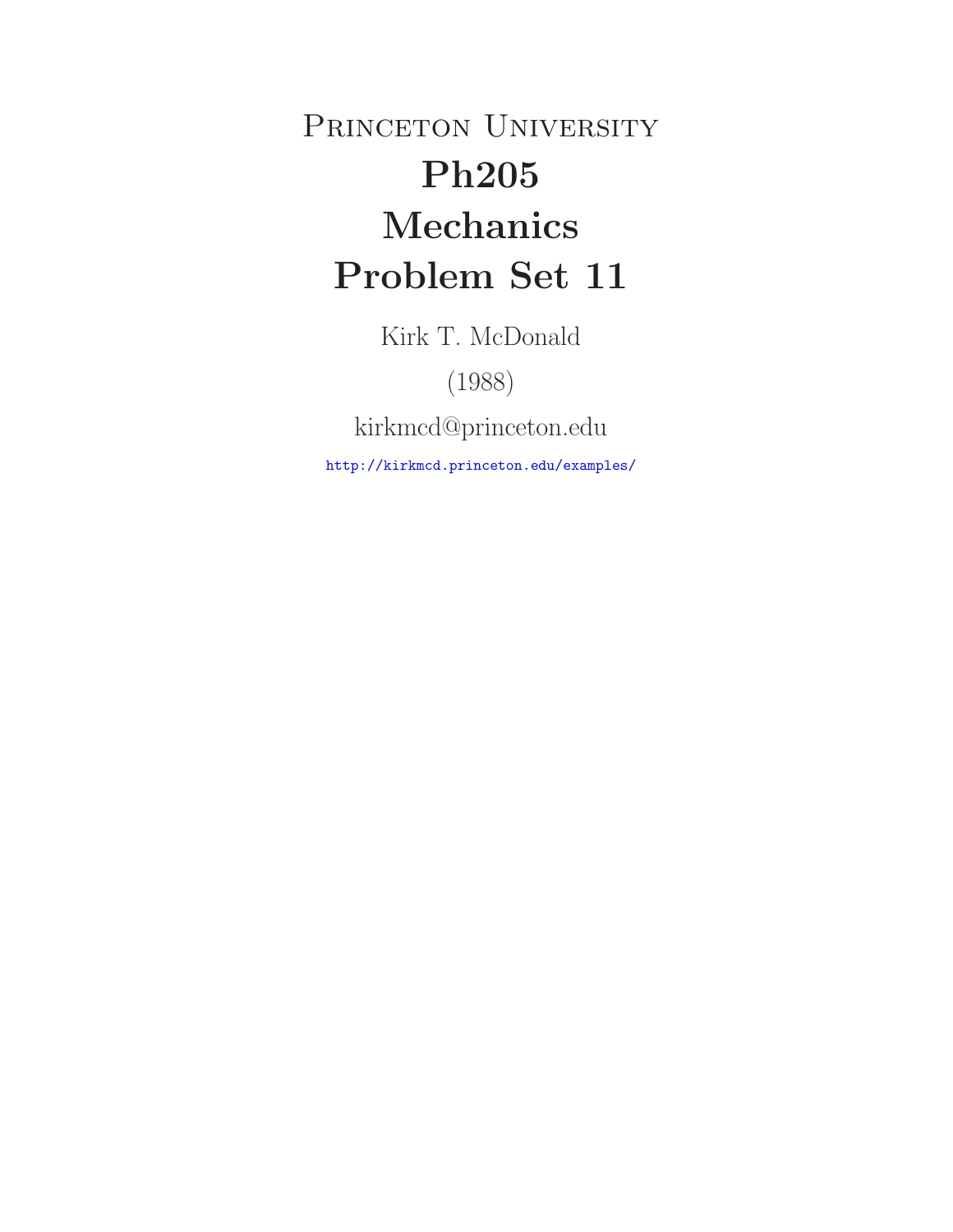#### 1. **Spinning Basketballs.**

The Harlem Globetrotters can balance a basketball stably on a finger by spinning the ball. That stability is possible if the basketball acts like a gyroscope and precesses, rather than falling off the finger.



Consider a sphere, of mass  $m$  and radius  $a$  with moment of inertia  $I$  about its center, that rolls without slipping on a fixed sphere of radius b. Derive, and decompose into components, the (vector) equations of motion.

Show that the total angular velocity  $\omega$  obeys  $\omega \cdot d\hat{1}/dt = 0 = \hat{1} \cdot d\omega/dt$ , where  $\hat{1}$  points outward along the line of centers of the two spheres and makes angle  $\theta$  to the vertical, <sup>ˆ</sup>**z**, and hence,

$$
\omega = \omega_1 \hat{1} + \frac{a+b}{a} \hat{1} \times \frac{d\hat{1}}{dt}, \qquad (1)
$$

where  $\omega_1 = \boldsymbol{\omega} \cdot \hat{\mathbf{1}}$  = constant, and that,

$$
\left(I + ma^2\right)\frac{a+b}{a}\hat{1} \times \frac{d^2\hat{1}}{dt^2} + I\,\omega_1\frac{d\hat{1}}{dt} + mga\,\hat{2} = 0.\tag{2}
$$

Note that  $\hat{\mathbf{1}}$  rotates about  $\hat{\mathbf{z}}$  at rate  $\dot{\phi}$  and about  $\hat{\mathbf{2}} = \hat{\mathbf{1}} \times \hat{\mathbf{z}}$  at rate  $\dot{\theta}$  (be careful with signs).

After obtaining the 3 component equations of motion, first consider steady motion,  $\dot{\theta} = 0, \dot{\phi} = \Omega = \text{constant}, \text{ to show that } \omega_1 \text{ must satisfy},$ 

$$
\omega_1 > \frac{2}{I} \sqrt{mg(a+b)\left(I + ma^2\right)\cos\theta_0},\tag{3}
$$

for steady motion.

The spinning sphere will fall off the fixed sphere if the force of contact between them vanishes. Show that this happens (during steady motion) if,

$$
\Omega^2 < \frac{g \cos \theta_0}{(a+b)\sin^2 \theta_0} \,. \tag{4}
$$

Use the relation between  $\Omega$  and  $\omega_1$  to show this indicates that too much spin is bad, as well as too little.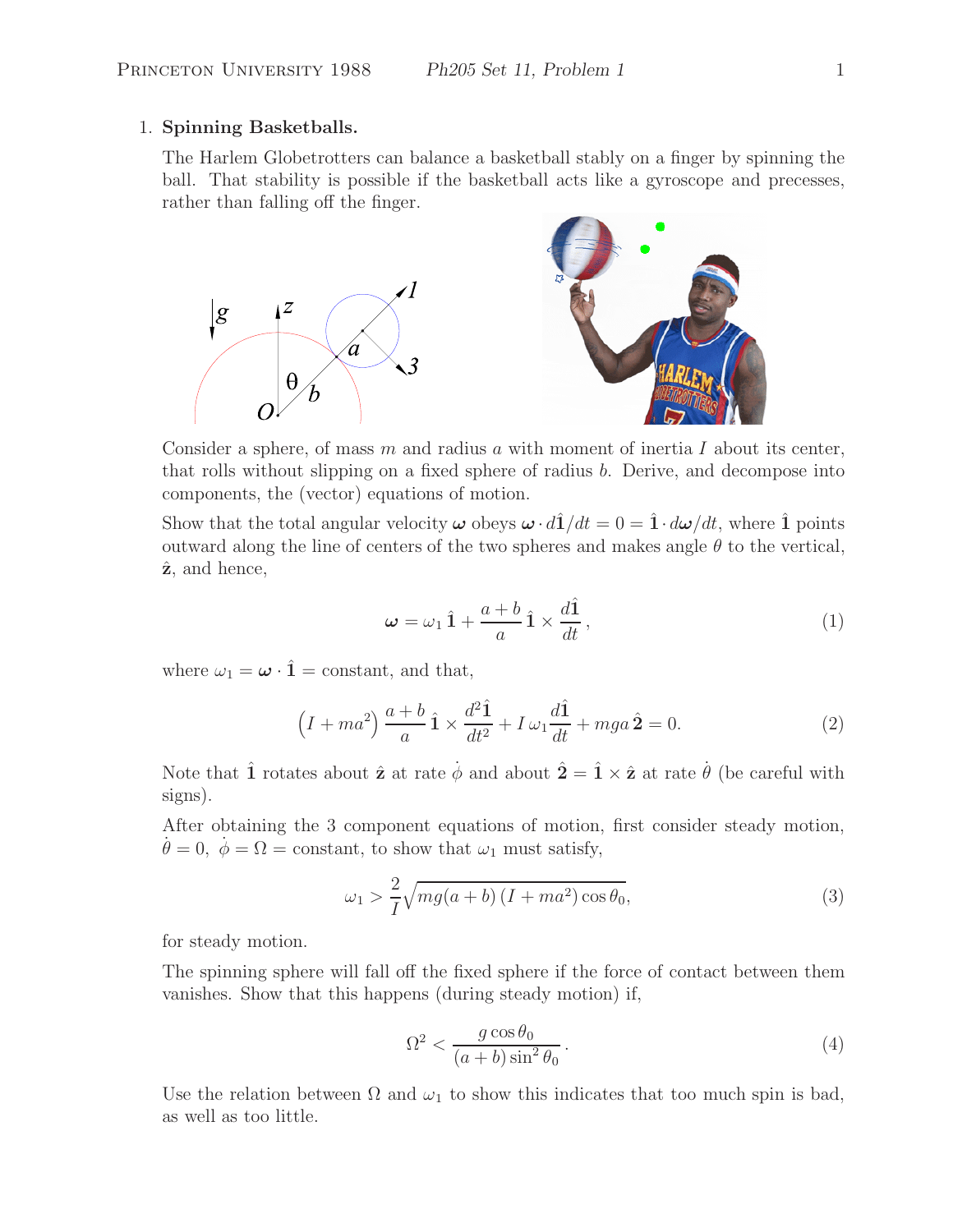Consider nutations about steady precession,

$$
\theta = \theta_0 + \epsilon \sin \alpha t, \qquad \dot{\phi} = \Omega + \delta \sin \alpha t, \tag{5}
$$

for small constants  $\epsilon$  and  $\delta$  to show that  $\alpha^2 > 0$  for large enough  $\omega_1$ , in which case the nutations are stable.

For a basketball of radius  $a = 12$  cm, which is a hollow sphere with  $I = 2mq^2/3$ , balanced vertically on a finger of radius of curvature  $b \approx 1$  cm, the spin required for gyroscopic stability is greater than 6 revolutions per second, which seems higher than in videos of "balanced", spinning basketballs. That is, their stability is due to active stabilization by horizontal motion of the support finger rather than gyroscopic effects.

One of many YouTube videos on how to spin a basketball,

https://www.youtube.com/watch?v=lLxUq6nhkb4

in which the spin seems to be only 1-2 revolutions per second.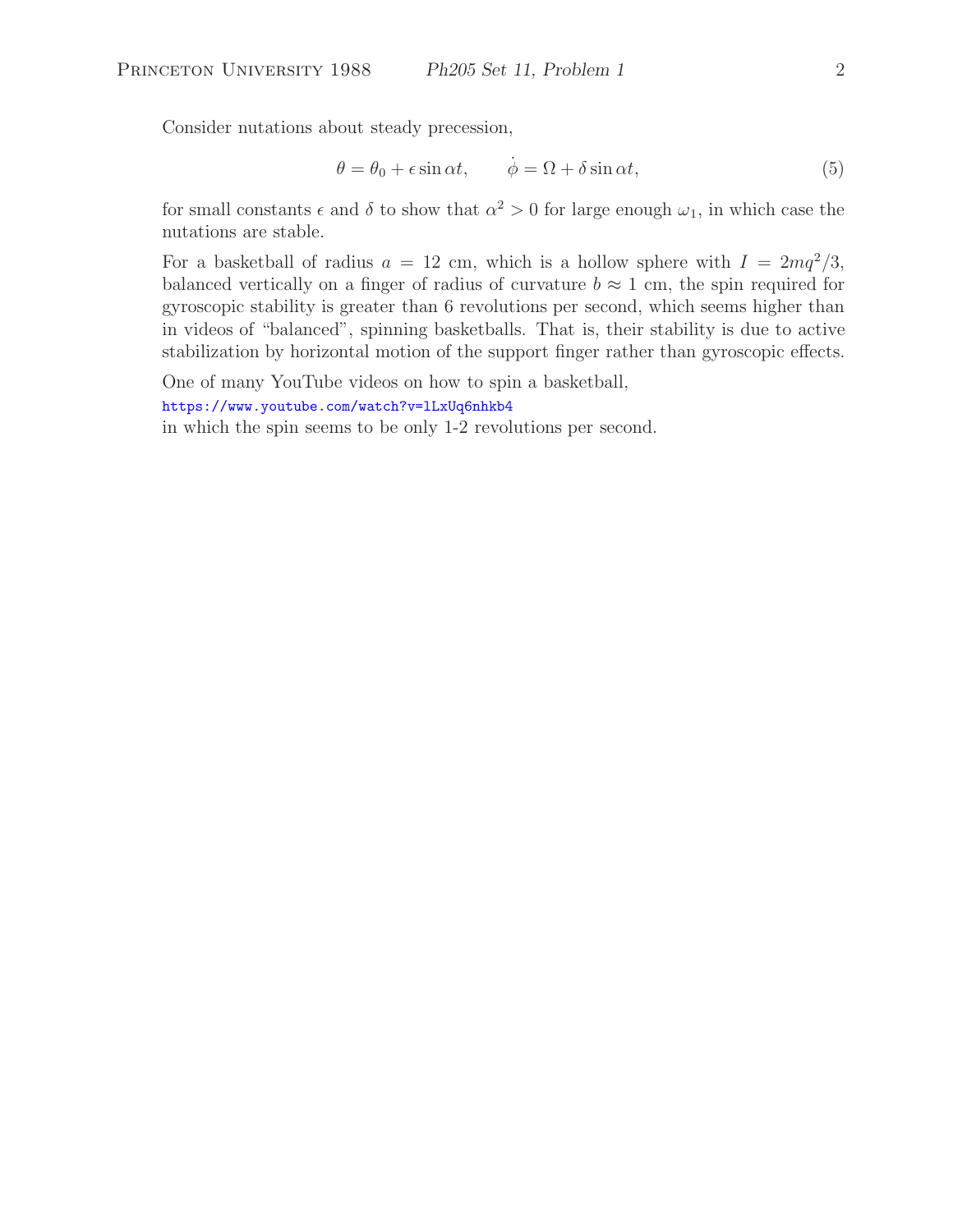## 2. **The Golfer's Nemesis.**

Can a golf ball roll into the cup, roll around on its vertical wall and pop back out?<sup>1</sup>

Consider a sphere of radius a that rolls without slipping inside a vertical cylinder of radius  $b>a$ .



If  $\Omega = \dot{\phi} =$  angular velocity of the point of contact about the vertical,  $\hat{1}$  points from the center of the sphere to the point of contact,  $\hat{\mathbf{z}}$  is vertical, and  $\hat{\mathbf{2}} = \hat{\mathbf{z}} \times \hat{\mathbf{1}}$ , show that the component equations of motion are,

$$
\hat{\mathbf{z}} : \qquad \dot{\Omega} = 0,\tag{6}
$$

$$
\hat{\mathbf{1}}: \qquad a\,\dot{\omega}_1 = \Omega z,\tag{7}
$$

$$
\hat{\mathbf{2}}: \qquad \left(I + ma^2\right)\ddot{z} = -ma^2g - Ia\,\omega_1\,\Omega. \tag{8}
$$

Show that z of the center of mass executes simple harmonic motion, and if at  $t = 0$ ,  $z = 0, \, \dot{z} = \dot{z}_0, \text{ and } \omega_1 = \omega_{10}, \text{ then,}$ 

$$
z = \frac{ma^2g + Ia\,\Omega\,\omega_{10}}{I\,\Omega^2}(\cos\alpha t - 1) + \frac{\dot{z}_0}{\alpha}\sin\alpha t, \qquad \text{where} \qquad \alpha = \Omega\sqrt{\frac{I}{I + ma^2}}. \tag{9}
$$

With what velocity and angular velocity must the ball arrive at the rim of the cup to fall in and execute the above oscillatory motion, and possibly pop back out?

<sup>&</sup>lt;sup>1</sup>This behavior is distinct from the possibility that the ball bounces off the flagpole in the hole, or the plastic insert therein, as occurs from time to time.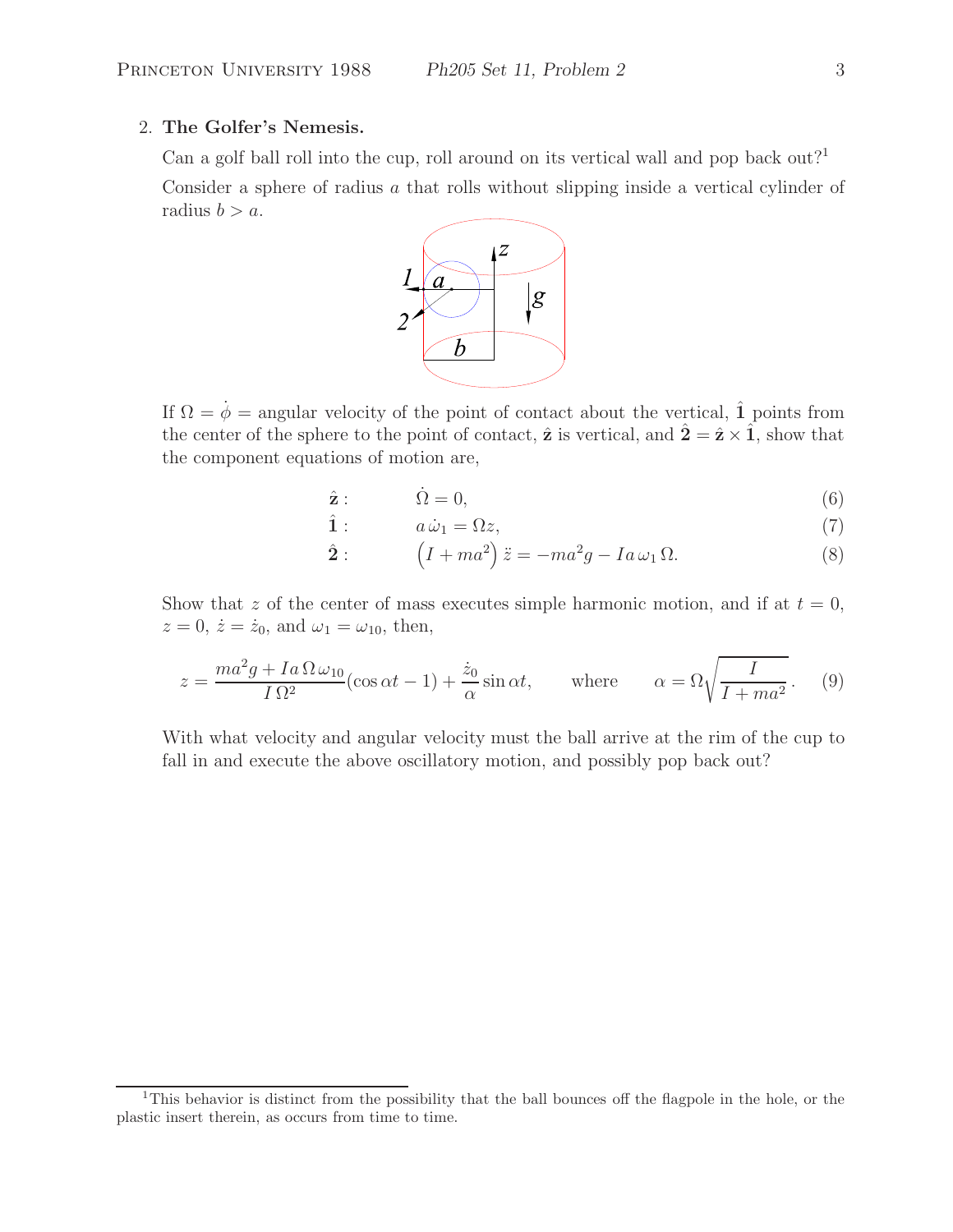#### 3. **Off the Rim.**

A frequent occurrence in basketball or golf is that the ball rolls around in the rim of the hoop/cup for a while, then sometimes goes in, sometimes not...



Consider a sphere of radius  $a$  that rolls without slipping on a horizontal hoop of radius  $b > a$ . An equilibrium of steady rolling exist with zero "spin" component,  $\omega_0 = \boldsymbol{\omega} \cdot \hat{\mathbf{1}} =$ 0, where  $\omega$  is the total angular velocity of the sphere and  $\hat{1}$  is directed from the point of contact with the hoop to the center of the sphere. Show that in the case the angular velocity of the point of contact about the vertical is,

$$
\Omega = \sqrt{\frac{3g \tan \theta_0}{5(b - a \sin \theta_0)}},\tag{10}
$$

for a spherical shell, where  $\theta$  is the angle of  $\hat{1}$  to the vertical.

For a basketball of radius 12 cm and a hoop of radius 24 cm,  $\Omega_0 \approx 0.6$  revolution per second at  $\theta_0 = 45^\circ$ .

Show that this equilibrium is unstable (for  $b/a = 2$ ). That is, for  $\Omega$  greater/less than  $\omega_0$ , the sphere rises/falls, and only in the latter case does it pass through the hoop as desired.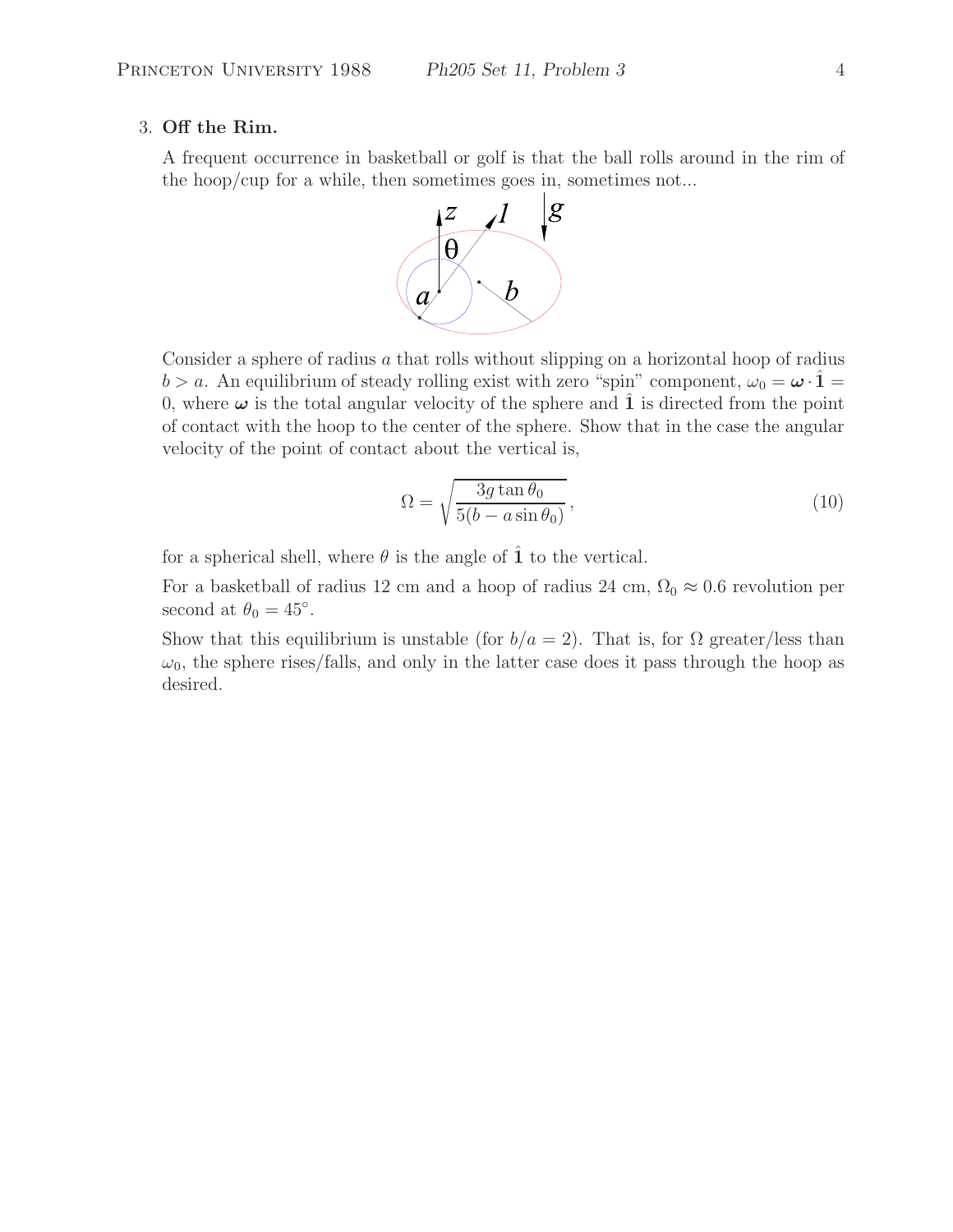4. A circular hoop of radius a rotates constant angular velocity  $\Omega$  in a horizontal plane about a fixed point on the hoop. A bead of mass  $m$  slides freely on the hoop.



- (a) Use  $\theta$  as shown in the figure as the coordinate with Lagrange's method to deduce the equation of motion.
- (b) Show that the Hamiltonian is,

$$
H = \frac{p_{\theta}^2}{8ma^2} - p_{\theta} \Omega \cos \theta - \frac{ma^2}{2} \Omega^2 \sin^2 2\theta, \qquad (11)
$$

and that Hamilton's equations lead to the equation of motion found in part (a).

(c) Deduce the equation of motion via an analysis in the rotating frame of the hoop.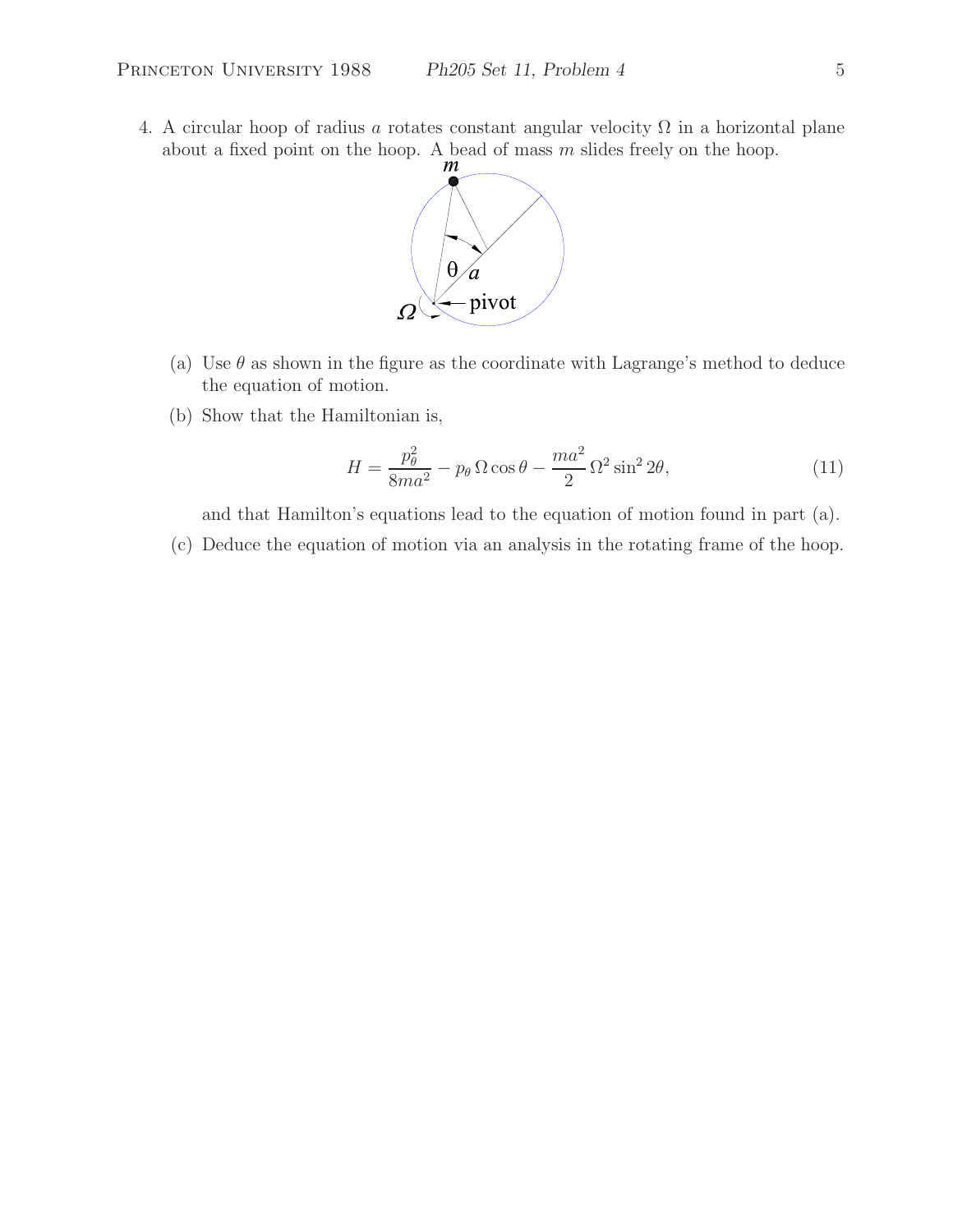## 5. **The Piano.**

A piano wire is struck by a sharp blow from a hammer, and a fairly pure note is produced.<sup>2</sup> This is perhaps surprising in view of the analysis on p. 229 of

http://kirkmcd.princeton.edu/examples/Ph205/ph205l21.pdf of the effect of an impulse. Helmholtz<sup>3</sup> has suggested that a better approximation to the effect of the hammer is that it exerts a force,

$$
F(x,t) = \begin{cases} F \delta(x-b) \sin \frac{2\pi t}{T} & (0 < t < T/2), \\ 0 & \text{(otherwise)}. \end{cases}
$$
(12)

That is, the force goes through one half period of s sinusoidal oscillation.

The force is applied at distance b from one end of a wire of length  $l$  and mass density  $\rho$  per unit length, which is fixed at both end and subject to a tension that makes the transverse wave velocity equal to c.

Consider a Fourier analysis of the vibrations,  $s(x,t) = \sum_n \phi_n(t) \sin(n\pi x/l)$ , and use Green's method<sup>4</sup> to solve the differential equations for the  $\phi_n$  to show that,

$$
s(x,t) = \frac{2FT}{\pi^2 c \rho} \sum_{n} \frac{1}{n(1 - (\frac{ncT}{2l})^2)} \sin \frac{n\pi b}{l} \cos \frac{n\pi c}{l} \sin \frac{n\pi x}{l} \sin \frac{n\pi c(t - T/4)}{l}.
$$
 (13)

If we take  $b = l/2$ , the midpoint, and  $T = 2l/c$ , the fundamental period, then,

$$
s(x,t) = \frac{Fl}{\pi^2 T} \sum_{n} \frac{\sin n\pi}{n(1-n^2)} \sin n\pi x \sin \frac{n\pi c(t-T/4)}{l},
$$
 (14)

so all harmonics vanish except  $n = 1$ , since  $\lim_{n \to 1} \frac{\sin n\pi}{1 - n^2} = \frac{\pi \cos n\pi}{-2n} = \frac{\pi}{2}$ .

<sup>2</sup>*Awaiting the sensation of a short sharp shock, from a cheap and chippy chopper on a big black block!* — *The Mikado*, Act 1, Gilbert & Sullivan (1885).

<sup>3</sup>H.L.F. Helmholtz, *On the Sensations of Tone*, 2nd English ed. (Longmans, Green, 1885), pp. 380- 394, http://kirkmcd.princeton.edu/examples/mechanics/helmholtz\_85.pdf. See also, pp. 74-80 (and pp. 545-546), particularly the footnotes, which recount interest in England in Helmholtz' theories of the piano in the years 1883-1885.

<sup>4</sup>p. 145 of http://kirkmcd.princeton.edu/examples/Ph205/ph205l13.pdf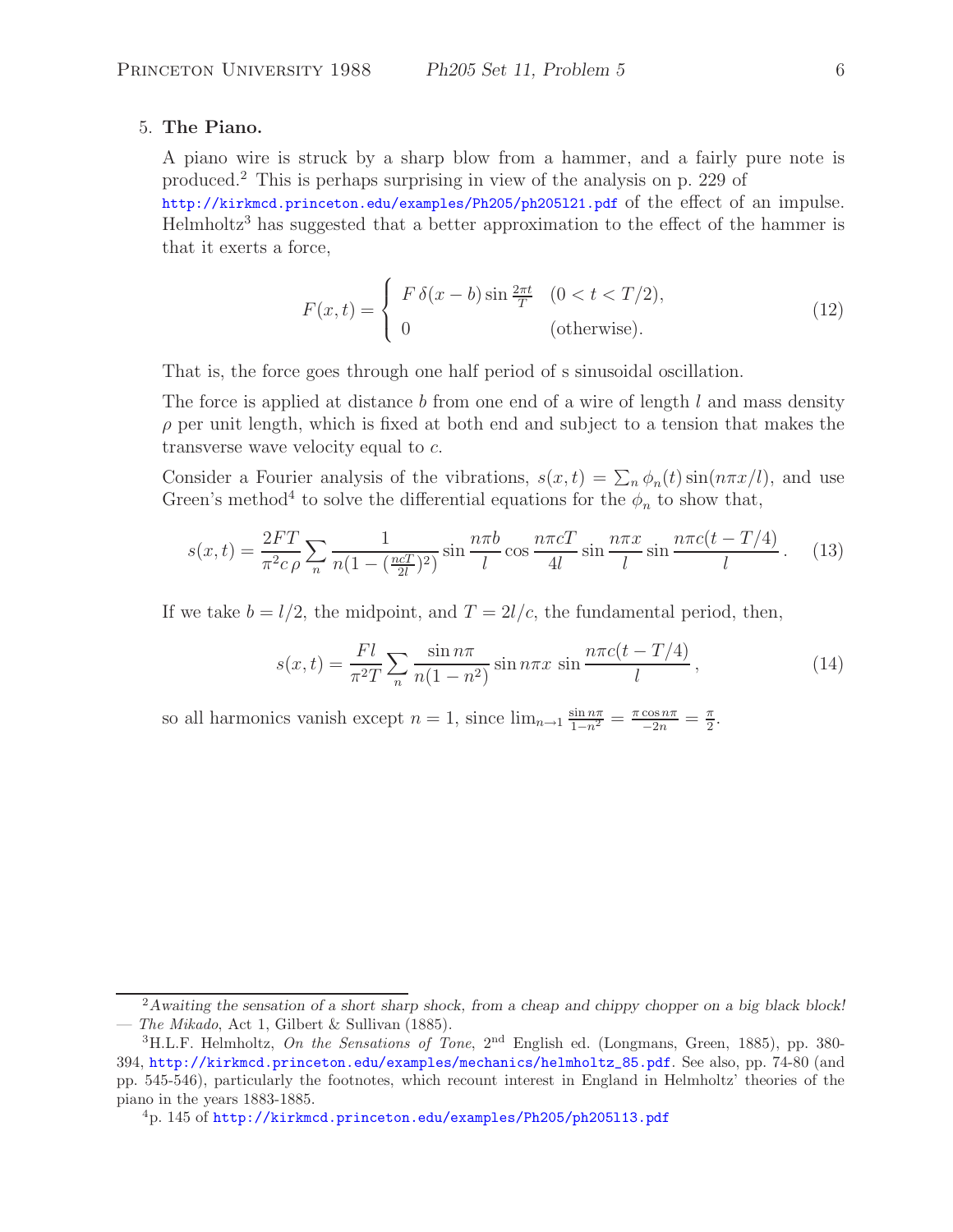#### 6. **The Violin.**

From experiments, Helmholtz deduced that the action of the bow of a violin is to force the string of length  $l$  into a transverse vibration at  $x_0$ , the point of application of the bow  $(0 < x_0 < l)$ , with the approximate form,



which is periodic with the period of the fundamental, free oscillation,  $t_1 = 2l/c$ , where c is the velocity of transverse waves on the stretched string. The rising motion occupies time  $t_0 < t_1$  related by  $x_0/l = t_0/t_1$ .

Make a Fourier analysis in time of the motion of the point of contact to show that,

$$
s(x_0, t) = \frac{2s_0 t_1^2}{\pi^2 t_0 (t_1 - t_0)} \sum_{n} \frac{1}{n^2} \sin \frac{n \pi x_0}{l} \sin \frac{2n \pi t}{t_1}.
$$
 (15)

In general, we expect the motion of the entire string to the analyzable as,

$$
s(x,t) = \sum_{n} \sin \frac{n\pi x}{l} \left( A_n \cos \frac{2n\pi t}{t_1} + B_n \sin \frac{2n\pi t}{t_1} \right),\tag{16}
$$

so it follows from eq. (15) that  $A_n = 0$  and,

$$
s(x,t) = \frac{2s_0 t_1^2}{\pi^2 t_0 (t_1 - t_0)} \sum_n \frac{1}{n^2} \sin \frac{n\pi x}{l} \sin \frac{2n\pi t}{t_1}.
$$
 (17)

On p. 228 of http://kirkmcd.princeton.edu/examples/Ph205/ph205l21.pdf, we saw that a string plucked at  $x = b$  at time  $t = 0$  has the Fourier analysis,

$$
s(x,t) = \frac{2s_0 l^2}{\pi^2 b(l-b)} \sum_n \frac{1}{n^2} \sin \frac{n\pi x}{l} \sin \frac{n\pi b}{l}.
$$
 (18)

Hence, at any time t the violin string looks like the initial form of a string plucked at position  $b = 2lt/t_1$ .

$$
\frac{t}{\sqrt[3]{x_0}-\frac{1}{t=0}} = \frac{t}{t} = \frac{t}{t/4} - \frac{t}{t} = \frac{t}{t/4} - \frac{t-1/2}{t/4} - \frac{t}{t/4} = \frac{3t/4}{t/4} - \frac{t}{t/4} = \frac{3t}{t/4}
$$

The crest of the wave motion moves along the string with velocity  $c = 2l/t_1$ . The "vibration" is better described as a traveling wave than a standing wave.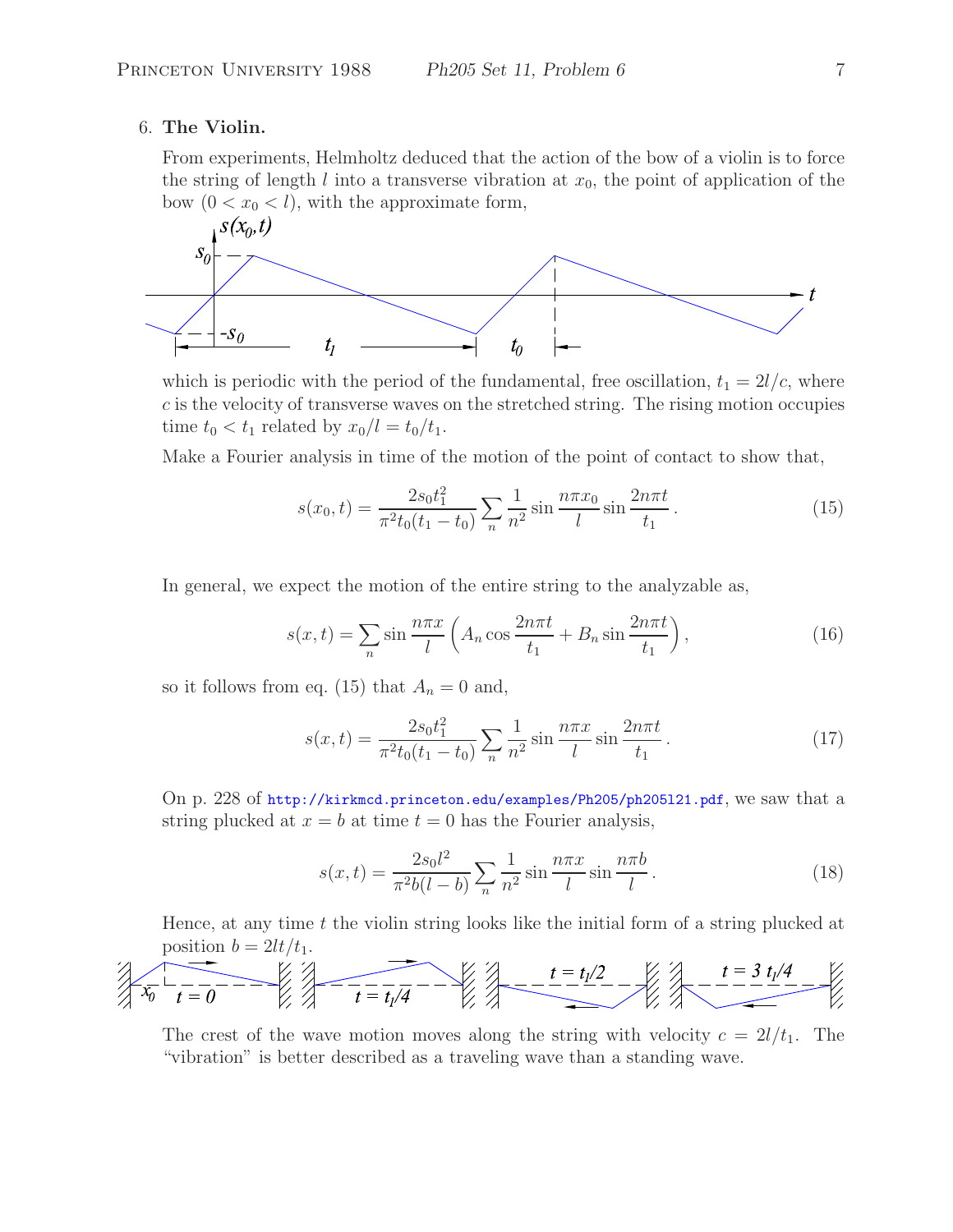- 7. A string of length  $l$  is fixed at both ends and stretched with tension  $T$ .
	- (a) A mass  $M$  is attached to the midpoint of the string.



Ignoring the mass of the string, show that transverse oscillations of mass M have angular frequency  $\Omega_0 = 2\sqrt{T/lM}$ .

(b) Suppose mass M attached at distance  $b < l$  from one end of the string (of mass  $m$ ).

Consider the intervals  $[0, b]$  and  $[b, l]$  to show that the normal (angular) frequencies  $\Omega$  obey the transcendental equation,

$$
\Omega \sin \frac{\Omega b}{c} \sin \Omega \frac{l - b}{c} = \frac{t}{Mc} \sin \frac{\Omega l}{c},\tag{19}
$$

where  $c = \sqrt{Tl/m}$  is the velocity of waves on the string.

(c) Consider again the case where mass M is attached at  $b = l/2$ , but don't neglect the mass  $m$  of the string.

Show that there are two classes of solutions, for which the angular frequency  $\Omega$ obeys:

- i. Mss M does not move, and  $\Omega = 2n\pi c/l$ .
- ii. Mass M moves, and,

$$
\frac{\Omega l}{2c} \tan \frac{\Omega l}{2c} = \frac{m}{M}.
$$
\n(20)

(d) If  $M \ll m$ , show that the lowest frequency is,

$$
\Omega \approx \frac{\pi l}{c} \left( 1 - \frac{M}{m} \right),\tag{21}
$$

which implies that  $\Omega = \pi c/l$  when  $M = 0$ .

(e) If  $m \ll M$ , keep enough higher-order terms to show that the lowest frequency is,

$$
\Omega \approx \Omega_0 \left( 1 - \frac{m}{6M} \right) \approx 2 \sqrt{\frac{T}{l(M + m/3)}},\tag{22}
$$

so that (for this mode) the mass of the string appears as a correction  $m/3$  to mass M.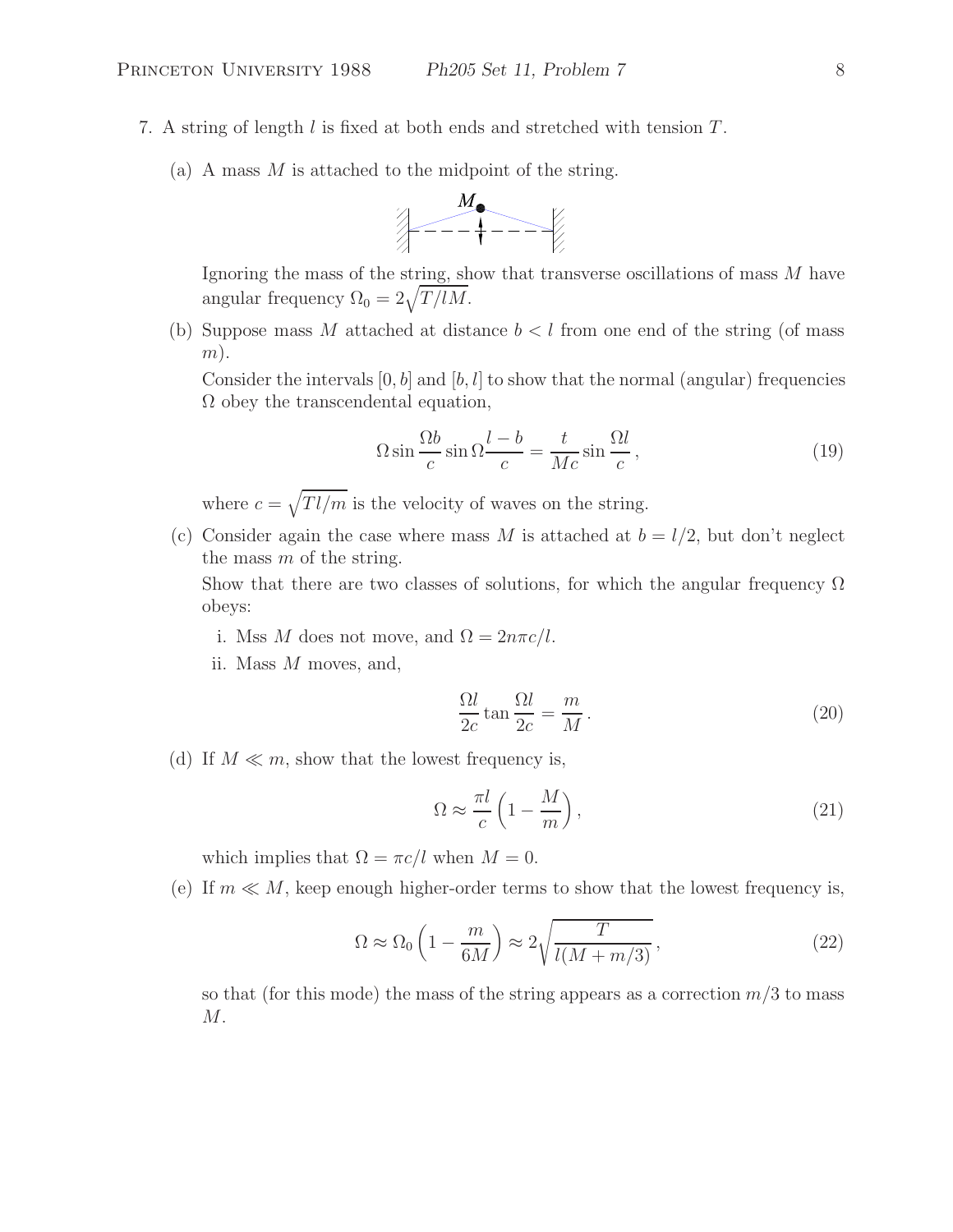8. A uniform bar of mass m has rest length  $l_0$ . One end is fixed and the other end is attached to a mass M.

Set up the boundary conditions, and solve the wave equation for longitudinal (springlike) oscillations, ignoring gravity.

Show that,

$$
\cot(\Omega l_0) = \frac{M}{m} \Omega l_0, \quad \text{where} \quad \Omega = \frac{\omega}{l_0} \sqrt{\frac{m}{k}}, \quad (23)
$$

k is the spring constant of the bar, and  $\omega$  is the angular frequency of the oscillations. By suitable approximation, show that the angular frequency of the lowest mode is,

$$
\omega \approx \sqrt{\frac{k}{M+m/3}},\tag{24}
$$

as found in Prob. 5, Set 1, http://kirkmcd.princeton.edu/examples/ph205set1.pdf.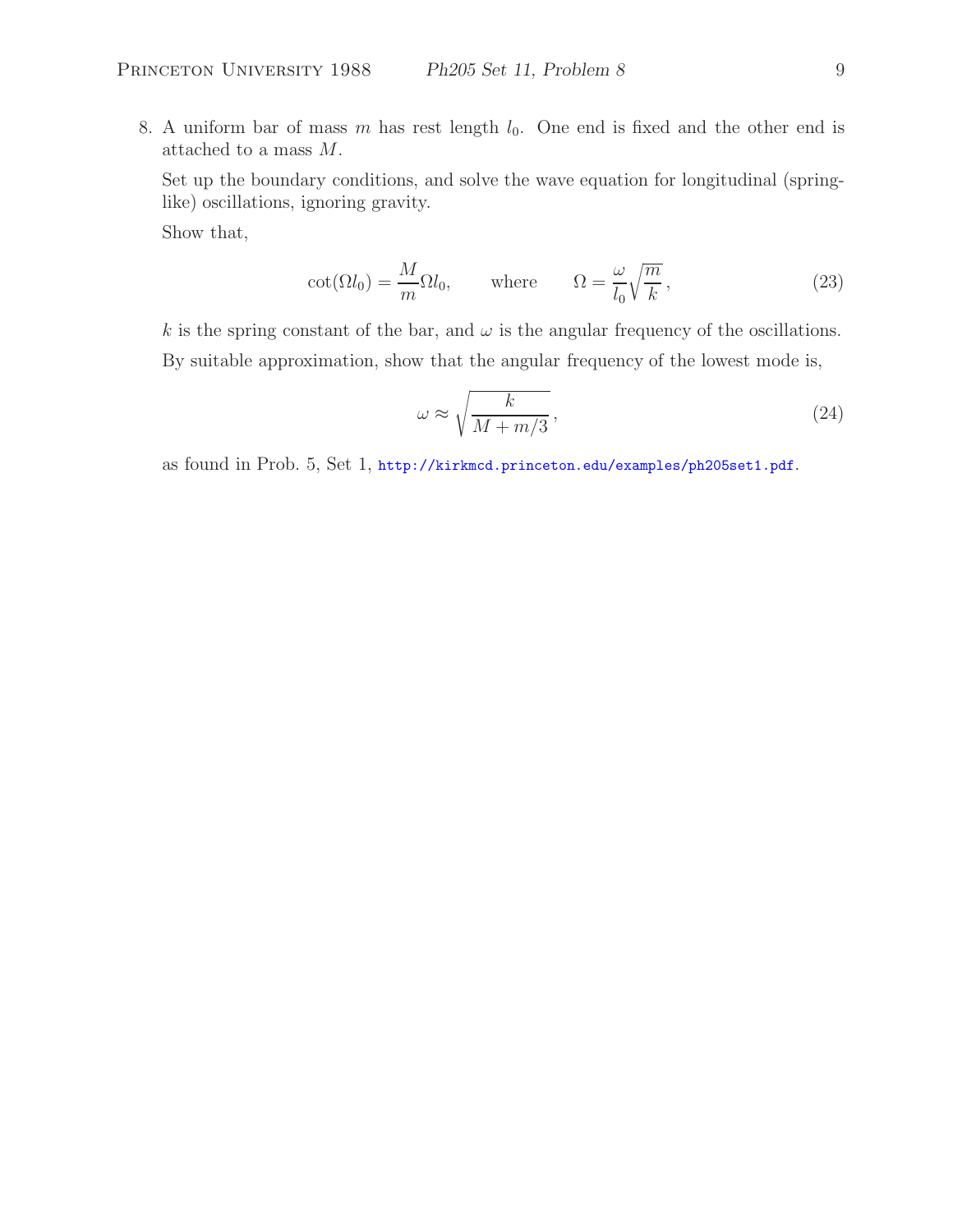## 1. **Spinning Basketballs.**

*This problem is the Example on p. 354,* §*415 of* E.A. Milne, *Vectorial Mechanics* (Metheun; Interscience Publishers, 1948),

http://kirkmcd.princeton.edu/examples/mechanics/milne\_mechanics.pdf



We consider a sphere, of mass m and radius a with moment of inertia I about its center, that rolls without slipping on a fixed sphere of radius  $b$ . We use a set of principal axes (but not body axes) about the center of the sphere of radius  $a$ , where **1** points outward along the line of centers of the two spheres and makes angle  $\theta$  to the vertical,  $\hat{z}$ . Also,  $\hat{\mathbf{Z}} = \hat{\mathbf{I}} \times \hat{\mathbf{z}} / \sin \theta$  (which is always horizontal), and  $\hat{\mathbf{3}} = \hat{\mathbf{I}} \times \hat{\mathbf{2}}$  (which lies in the vertical plane of  $\hat{\mathbf{1}}$  and  $\hat{\mathbf{z}}$ ).

The center of the sphere of radius a is at position  $\mathbf{r} = (a + b) \hat{\mathbf{1}}$  with respect to the center of the fixed sphere of radius  $b$ , which we take as the origin of coordinates in the lab frame. Then, the velocity of the center of the sphere of radius  $a$  is,

$$
\mathbf{v} = \frac{d\mathbf{r}}{dt} = (a+b)\frac{d\hat{\mathbf{1}}}{dt}.
$$
 (25)

The (nonholonomic) constraint of rolling without slipping is that the point of contact on the spinning sphere of radius  $a$  with the sphere of radius  $b$  is instantaneously at rest in the lab frame,

$$
\mathbf{v}_{\text{contact}} = 0 = \mathbf{v} + \boldsymbol{\omega} \times \mathbf{a} = (a+b)\frac{d\hat{\mathbf{1}}}{dt} - a\boldsymbol{\omega} \times \hat{\mathbf{1}},
$$
(26)

where  $\omega$  is the total angular velocity of the sphere radius  $\alpha$  in the lab frame, and **a** =  $-a\hat{1}$  is the vector from the center of the sphere of radius a to the point of contact.<sup>5</sup>

$$
\hat{\mathbf{1}} \times (\boldsymbol{\omega} \times \mathbf{a}) = -a\,\boldsymbol{\omega} - \omega_1\,\mathbf{a} = -\hat{\mathbf{1}} \times \mathbf{v} = (a+b)\,\dot{\theta}\,\hat{\mathbf{2}} + (a+b)\,\dot{\phi}\sin\theta\,\hat{\mathbf{3}}, \quad \boldsymbol{\omega} = \omega_1\,\hat{\mathbf{1}} - \frac{a+b}{a}\,\dot{\theta}\,\hat{\mathbf{2}} - \frac{a+b}{a}\,\dot{\phi}\,\hat{\mathbf{3}}, \tag{27}
$$

where  $\omega_1 = \omega \cdot \hat{\mathbf{1}}$ , in agreement with eq. (45) below.

<sup>&</sup>lt;sup>5</sup>At this point in the analysis we could also note that  $\mathbf{v} = -(a+b)\dot{\phi}\sin\theta\hat{\mathbf{2}} + \dot{\theta}\hat{\mathbf{3}}$  where  $\dot{\phi}$  is the angular city of the center of the spinning sphere about the z-axis. Then (25) implies eq. (47) below. velocity of the center of the spinning sphere about the  $z$ -axis. Then  $(25)$  implies eq.  $(47)$  below. We could also use eq. (26) to find,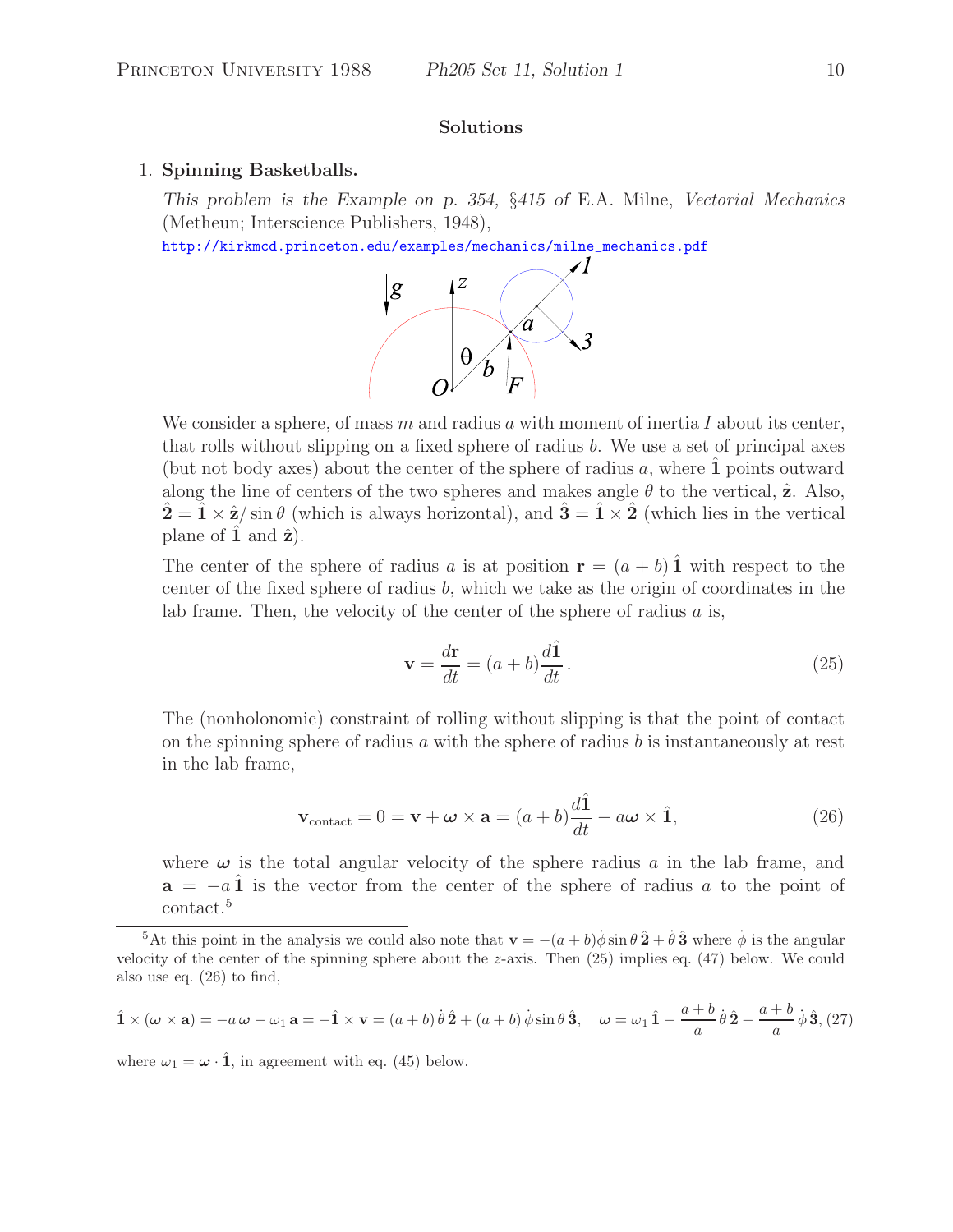The force and torque equations of motion of (center of) the sphere of radius  $a$  are,

$$
m\frac{d\mathbf{v}}{dt} = m(a+b)\frac{d^2\hat{\mathbf{1}}}{dt^2} = \mathbf{F} - mg\,\hat{\mathbf{z}}, \qquad \mathbf{F} = m(a+b)\frac{d^2\hat{\mathbf{1}}}{dt^2} + mg\,\hat{\mathbf{z}}, \tag{28}
$$

$$
\frac{d\mathbf{L}}{dt} = I\frac{d\boldsymbol{\omega}}{dt} = \boldsymbol{\tau} = \mathbf{a} \times \mathbf{F} = -ma(a+b)\hat{\mathbf{1}} \times \frac{d^2\hat{\mathbf{1}}}{dt^2} - mga\hat{\mathbf{1}} \times \hat{\mathbf{z}}.
$$
 (29)

From eq. (26) we have that,

$$
\omega \cdot \frac{d\hat{1}}{dt} = 0,\tag{30}
$$

while from eq. (29) we have that,

$$
\hat{\mathbf{1}} \cdot \frac{d\boldsymbol{\omega}}{dt} = 0. \tag{31}
$$

Hence,

$$
\frac{d}{dt}(\boldsymbol{\omega} \cdot \hat{\mathbf{1}}) = \frac{d\omega_1}{dt} = 0,\tag{32}
$$

and  $\omega_1 = \boldsymbol{\omega} \cdot \hat{\mathbf{1}}$  is constant.

Also, we can multiply eq. (26) by  $\hat{\mathbf{1}}$  to find that,

$$
\omega = \omega_1 \hat{\mathbf{1}} + \frac{a+b}{a} \hat{\mathbf{1}} \times \frac{d\hat{\mathbf{1}}}{dt}, \qquad \frac{d\omega}{dt} = \omega_1 \frac{d\hat{\mathbf{1}}}{dt} + \frac{a+b}{a} \hat{\mathbf{1}} \times \frac{d^2 \hat{\mathbf{1}}}{dt^2}, \tag{33}
$$

and then rewrite the equation of motion (29) as,

$$
\left(I + ma^2\right)\frac{a+b}{a}\hat{1} \times \frac{d^2\hat{1}}{dt^2} + I\,\omega_1\frac{d\hat{1}}{dt} + mga\,\hat{1} \times \hat{\mathbf{z}} = 0. \tag{34}
$$

For steady motion, with  $\theta = \theta_0 = \text{constant}$ , the spinning sphere, and the triad of principal axes, precess about the vertical at constant angular velocity  $\Omega = \omega_{123} = \Omega \hat{z}$ , and hence,

$$
\frac{d\hat{\mathbf{1}}}{dt} = \boldsymbol{\omega}_{123} \times \hat{\mathbf{1}} = \boldsymbol{\Omega} \times \hat{\mathbf{1}} = \boldsymbol{\Omega} \hat{\mathbf{z}} \times \hat{\mathbf{1}},
$$
 (35)

$$
\frac{d^2\hat{\mathbf{1}}}{dt} = \mathbf{\Omega} \times \frac{d\hat{\mathbf{1}}}{dt} = \mathbf{\Omega} \times (\mathbf{\Omega} \times \hat{\mathbf{1}}) = (\mathbf{\Omega} \cdot \hat{\mathbf{1}})\mathbf{\Omega} - \Omega^2 \hat{\mathbf{1}} = \Omega^2(\cos\theta_0 \hat{\mathbf{z}} - \hat{\mathbf{1}}).
$$
 (36)

$$
\hat{\mathbf{1}} \times \frac{d^2 \hat{\mathbf{1}}}{dt} = \Omega^2 \cos \theta_0 \hat{\mathbf{1}} \times \hat{\mathbf{z}}.
$$
 (37)

Then, all terms in the equation of motion (34) are proportional to  $\hat{\mathbf{1}} \times \hat{\mathbf{z}}$ , and we have,

$$
\left(I + ma^2\right) \frac{a+b}{a} \Omega^2 \cos \theta_0 - I \omega_1 \Omega + mga = 0,\tag{38}
$$

$$
\Omega = \frac{I\omega_1 \pm \sqrt{I^2 \omega_1^2 - 4\left(I + ma^2\right)(a+b)mg\cos\theta_0}}{2\left(I + ma^2\right)\frac{a+b}{a}\cos\theta_0} = \frac{\omega_1 \pm \sqrt{\omega_1^2 - \omega_{1,\text{``min''}}^2}}{I\omega_{1,\text{``min''}}^2/2mga},\tag{39}
$$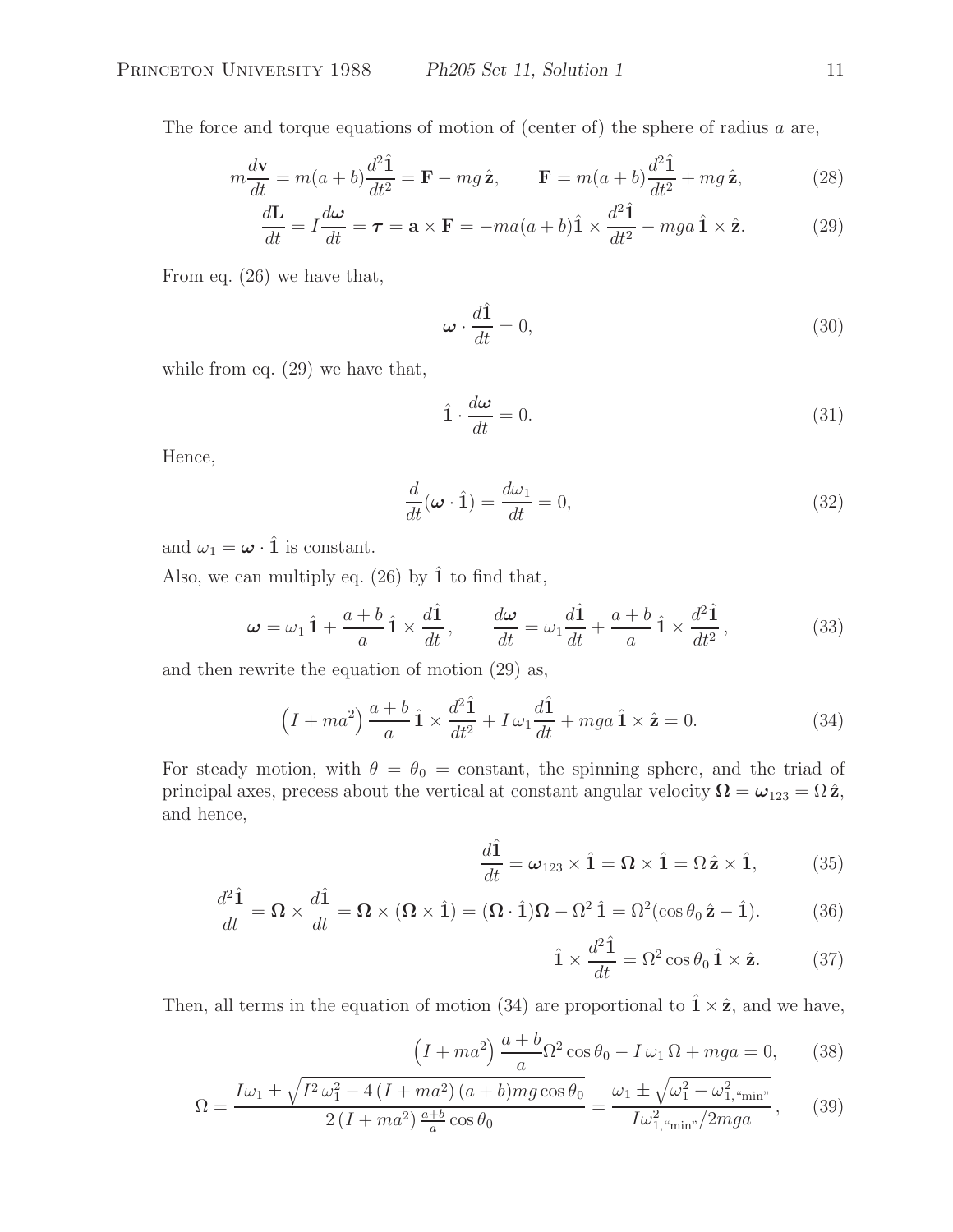where for steady precession at rate  $\Omega$  to exist, we must have,

$$
\omega_1 \ge \omega_{1,\text{``min''}} = \frac{2}{I} \sqrt{mg(a+b)(I+ma^2)\cos\theta_0},\tag{40}
$$

which (not surprisingly) limits steady motion to angle  $\theta_0 < 90^\circ$ .

For a basketball of radius  $a = 12$  cm, which is a hollow sphere with  $I = 2ma^2/3$  $(k = 2/3)$ , balanced vertically  $(\theta_0 = 0)$  on a finger of radius of curvature  $b \approx 1$  cm  $\ll a$ , the minimum  $\omega_1$  required for gyroscopic stability is about 6 revolutions per second.<sup>6</sup> This seems higher that the rotation rates of spinning basketballs in online videos,<sup>7</sup> so it seems likely that their apparent stability is due to active stabilization by horizontal motion of the supporting finger, rather than gyroscopic stabilization.

The spinning sphere remains in contact with the fixed sphere only if the outward force of contact,  $\mathbf{F} \cdot \mathbf{1}$ , is positive. From eqs. (28) and (36), we have for steady motion,

$$
\mathbf{F} = m(a+b)\frac{d^2\hat{\mathbf{1}}}{dt^2} + mg\,\hat{\mathbf{z}} = m(a+b)\Omega^2(\cos\theta_0\,\hat{\mathbf{z}} - \hat{\mathbf{1}}), +mg\,\hat{\mathbf{z}},\tag{41}
$$

$$
\mathbf{F} \cdot \hat{\mathbf{1}} = mg \cos \theta_0 + m(a+b)\Omega^2(\cos^2 \theta_0 - 1) = mg \cos \theta_0 - m(a+b)\Omega^2 \sin^2 \theta_0. \tag{42}
$$

Hence, the spinning sphere flies off the fixed sphere if, $8$ 

$$
\Omega^2 > \frac{g\cos\theta_0}{(a+b)\sin^2\theta_0} \,. \tag{43}
$$

In particular, if  $\omega_1$  is  $\omega_{1, \text{``min''}}$  of eq. (40), the spinning sphere flies of when,

$$
\frac{ma^2\sin^2\theta_0}{(I+ma^2)\cos^2\theta_0} > 0,
$$
\n(44)

so only at  $\theta_0 = 0$  can there be steady motion with  $\omega_1 = \omega_{1,\text{``min''}}$ .

That is, the true minimum of  $\omega_1$  for steady motion in contact with the fixed sphere is the root of the quartic equation obtained by combining eqs. (39) and (43). A numerical study<sup>9</sup> indicates that spinning sphere always flies off for  $\Omega$  with the positive root in eq. (39), while for the negative root, steady motion in contact with the fixed sphere is possible for any  $\theta_0 < 90^{\circ}$  for large enough  $\omega_1$  (much larger than  $\omega_{1, \text{``min''}}$  of eq. (40) as  $\theta_0$  approaches 90<sup>°</sup>).

To discuss nutation about steady motion, we note that the angular velocity  $\omega_{123}$  of the principal axes consists of the term  $-\dot{\theta}\hat{2}$ , together with their rotation  $\dot{\phi}\hat{z} = \dot{\phi}(\cos\theta\hat{1} - \dot{\phi})$ 

<sup>&</sup>lt;sup>6</sup>The  $\Omega$  corresponding to this minimum  $\omega_1$  is  $3\omega_1/4$ , which describes the rotation of the mathematical triad **1-2-3**. However,  $\omega_1$  describes the rotation of the physical sphere, as visible to observers of spinning basketballs.

<sup>7</sup>Many videos include remarks that higher spin makes the ball more stable.

<sup>&</sup>lt;sup>8</sup>For  $\theta_0 = 0$ , the spinning sphere will never fly off.

<sup>9</sup>http://kirkmcd.princeton.edu/examples/basketball.xlsx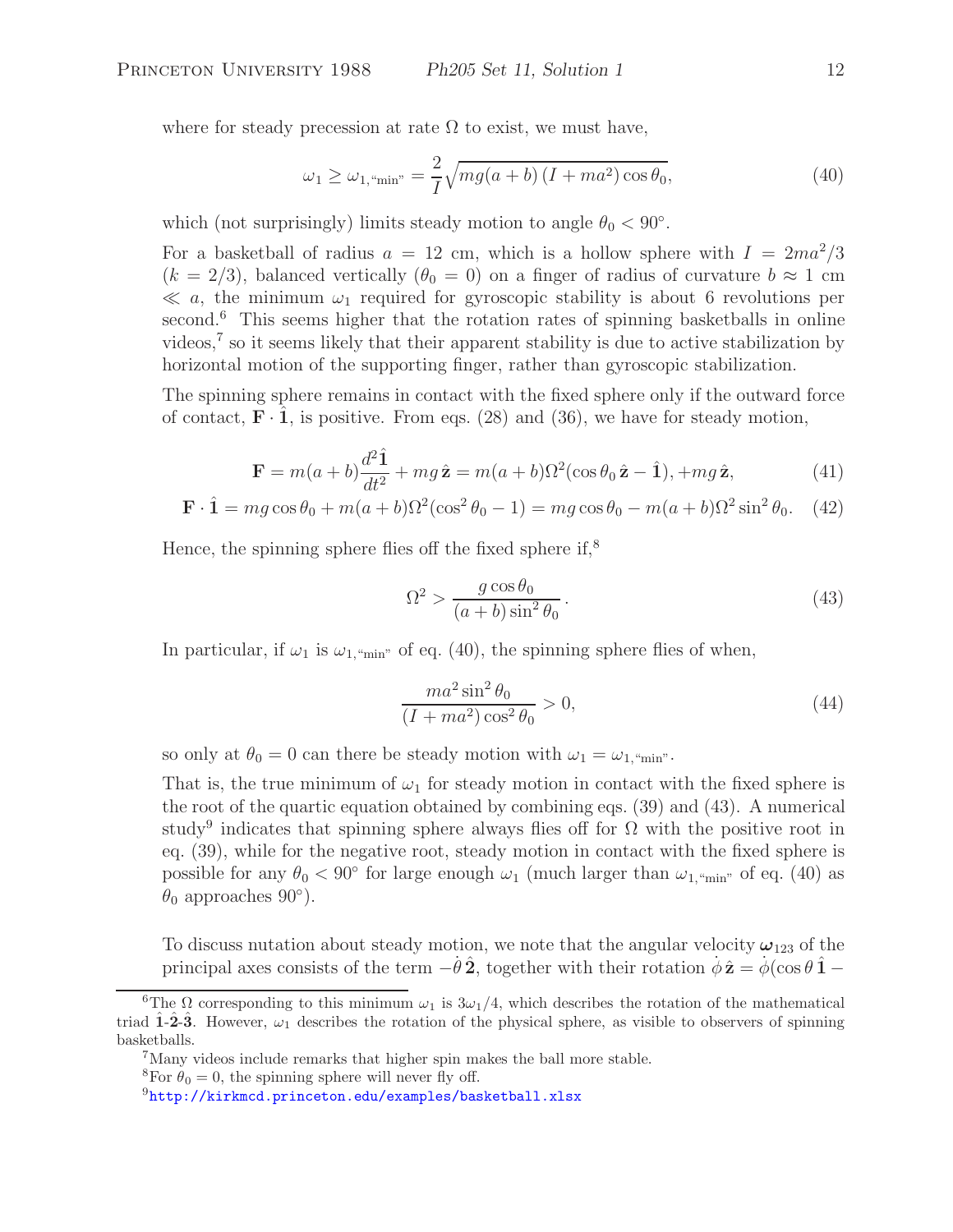$\sin \theta \hat{3}$ <sup>10</sup> Also, the total angular velocity  $\omega$  of the sphere of radius a consists of the "spin" angular velocity  $\omega_s$  of the sphere about axis  $\hat{1}$  relative to the principal axes, together with  $(a + b)/a$  times the angular velocity  $\omega_{123}$  of the principal axes relative to the lab frame (which subtle relation is inferred from eqs. (33) and (46)). Hence,

$$
\boldsymbol{\omega}_{123} = \dot{\phi}\cos\theta\,\hat{\mathbf{1}} - \dot{\theta}\,\hat{\mathbf{2}} - \dot{\phi}\sin\theta\,\hat{\mathbf{3}}, \qquad \boldsymbol{\omega} = \omega_s\,\hat{\mathbf{1}} + \frac{a+b}{a}\left(\dot{\phi}\cos\theta\,\hat{\mathbf{1}} - \dot{\theta}\,\hat{\mathbf{2}} - \dot{\phi}\sin\theta\,\hat{\mathbf{3}}\right). (45)
$$

The time rate of change of the principal axes is related by,

$$
\frac{d\hat{\mathbf{i}}}{dt} = \boldsymbol{\omega}_{123} \times \hat{\mathbf{i}},\tag{46}
$$

$$
\frac{d\hat{\mathbf{1}}}{dt} = (\dot{\phi}\cos\theta \,\hat{\mathbf{1}} - \dot{\theta}\,\hat{\mathbf{2}} - \dot{\phi}\sin\theta \,\hat{\mathbf{3}}) \times \hat{\mathbf{1}} = -\dot{\phi}\sin\theta \,\hat{\mathbf{2}} + \dot{\theta}\,\hat{\mathbf{3}},\tag{47}
$$

$$
\frac{d\hat{\mathbf{2}}}{dt} = (\dot{\phi}\cos\theta \,\hat{\mathbf{1}} - \dot{\theta}\,\hat{\mathbf{2}} - \dot{\phi}\sin\theta \,\hat{\mathbf{3}}) \times \hat{\mathbf{2}} = -\dot{\phi}\sin\theta \,\hat{\mathbf{1}} + \dot{\phi}\cos\theta \,\hat{\mathbf{3}},\tag{48}
$$

$$
\frac{d\hat{\mathbf{3}}}{dt} = (\dot{\phi}\cos\theta\,\hat{\mathbf{1}} - \dot{\theta}\,\hat{\mathbf{2}} - \dot{\phi}\sin\theta\,\hat{\mathbf{3}}) \times \hat{\mathbf{3}} = -\dot{\theta}\,\hat{\mathbf{1}} - \dot{\phi}\cos\theta\,\hat{\mathbf{2}}.\tag{49}
$$

$$
\frac{d^2\hat{\mathbf{1}}}{dt^2} = \left(-\ddot{\phi}\sin\theta - \dot{\phi}\dot{\theta}\cos\theta\right)\hat{\mathbf{2}} + \ddot{\theta}\hat{\mathbf{3}} + \dot{\phi}^2\sin^2\theta\hat{\mathbf{1}} - \dot{\phi}^2\sin\theta\cos\theta\hat{\mathbf{3}} - \dot{\theta}^2\hat{\mathbf{1}} - \dot{\theta}\dot{\phi}\cos\theta\hat{\mathbf{2}}
$$

$$
= (\dot{\phi}^2 \sin^2 \theta - \dot{\theta}^2) \hat{\mathbf{1}} - (\ddot{\phi} \sin \theta + 2\dot{\theta} \dot{\phi} \cos \theta) \hat{\mathbf{2}} + (\ddot{\theta} - \dot{\phi}^2 \sin \theta \cos \theta) \hat{\mathbf{3}},
$$
(50)

$$
\hat{\mathbf{1}} \times \frac{d^2 \hat{\mathbf{1}}}{dt^2} = (\dot{\phi}^2 \sin \theta \cos \theta - \ddot{\theta}) \hat{\mathbf{2}} - (\ddot{\phi} \sin \theta + 2\dot{\theta} \dot{\phi} \cos \theta) \hat{\mathbf{3}}.
$$
 (51)

Using eqs. (47) and (51), and recalling that  $\hat{\mathbf{1}} \times \hat{\mathbf{z}} = \sin \theta \hat{\mathbf{2}}$ , we see that the equation of motion (34) has nonzero **2**ˆ- and **3**ˆ- components,

$$
(I + ma^2) \frac{a+b}{a} (\dot{\phi}^2 \sin \theta \cos \theta - \ddot{\theta}) - I \omega_1 \dot{\phi} \sin \theta + mga \sin \theta = 0,
$$
 (52)

$$
(I + ma2) \frac{a+b}{a} (\ddot{\phi} \sin \theta + 2\dot{\theta} \dot{\phi} \cos \theta) - I \omega_1 \dot{\theta} = 0.
$$
 (53)

*For steady motion,*  $\theta = \theta_0 = constant$ ,  $\dot{\theta} = 0$ ,  $\dot{\phi} = \Omega = constant$ , eq. (53) is trivial, *while eq. (52) leads to eq. (38).*

*We also digress to consider a use of Lagrange's method, with coordinates*  $\theta$ ,  $\phi$  = angle *of* **2** *to the x-axis, and*  $\psi$  = angle of rotation of the sphere about the **1** axis.

The center of the sphere of radius  $\alpha$  is at distance  $\alpha + b$  from the origin  $=$  center *of fixed sphere of radius* b*, and hence the velocity of its center can be written as*  $\mathbf{v} = (a + b)(\dot{\theta}\,\hat{\mathbf{3}} - \dot{\phi}\sin\theta\,\hat{\mathbf{2}})$ *. The kinetic energy of the center-of-mass motion is*,<sup>11</sup>

$$
T_{\rm cm} = \frac{mv^2}{2} = \frac{ma^2}{2} \frac{(a+b)^2}{a^2} \left(\dot{\theta}^2 + \sin^2 \theta \dot{\phi}^2\right).
$$
 (54)

<sup>&</sup>lt;sup>10</sup>We could continue using the triad  $\hat{\mathbf{1}}, \hat{\mathbf{z}}, \hat{\mathbf{1}} \times \hat{\mathbf{z}}$  as in eq. (34), but since  $\hat{\mathbf{1}}$  and  $\hat{\mathbf{z}}$  are not orthogonal, the algebra is somewhat more intricate.

<sup>&</sup>lt;sup>11</sup>As a check, we note that the rolling constraint (26) can be written as  $\mathbf{v} = \mathbf{a} \times \boldsymbol{\omega} = -a \hat{\mathbf{1}} \times \boldsymbol{\omega}$ , and hence the kinetic energy of the motion of the center of mass is  $T_{\text{cm}} = mv^2/2 = ma^2(\omega^2 - \omega_1^2)/2$ . Using eq. (45) we again obtain eq. (54).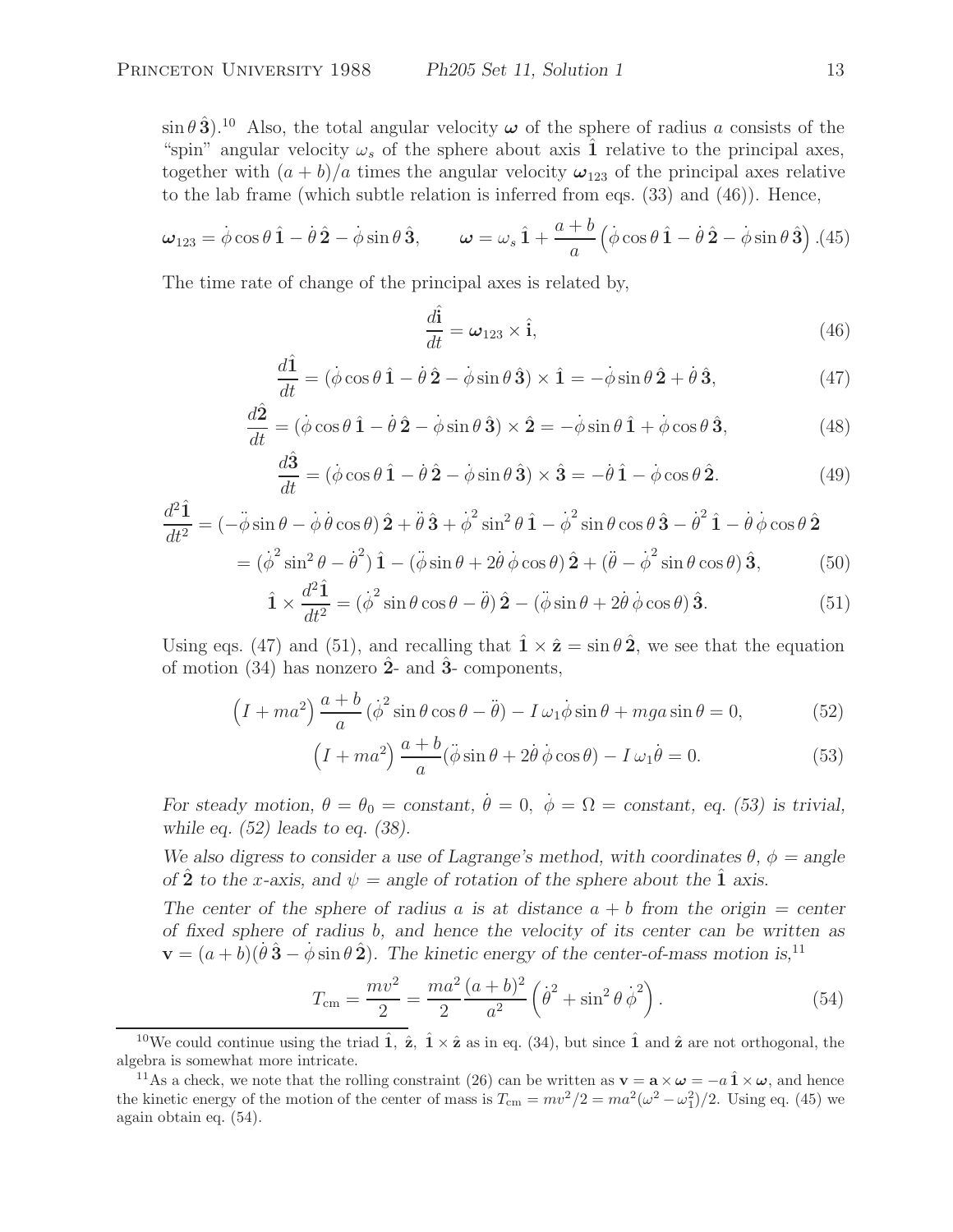*The kinetic energy of rotation is, recalling eq. (45) and noting that*  $\omega_s = \dot{\psi}$ ,

$$
T_{\rm rot} = \frac{I\omega^2}{2} = \frac{I}{2}\left(\dot{\psi} + \frac{a+b}{a}\dot{\phi}\cos\theta\right)^2 + \frac{I}{2}\frac{(a+b)^2}{a^2}\left(\dot{\theta}^2 + \dot{\phi}^2\sin^2\theta\right),\tag{55}
$$

*and the potential energy is*  $V = mg(a + b) \cos \theta$ . The Lagrangian is,

$$
\mathcal{L} = T_{\text{cm}} + T_{\text{rot}} - V =
$$
\n
$$
\frac{I}{2} \left( \dot{\psi} + \frac{a+b}{a} \dot{\phi} \cos \theta \right)^2 + \frac{(I + ma^2)}{2} \frac{(a+b)^2}{a^2} \left( \dot{\theta}^2 + \sin^2 \theta \, \dot{\phi}^2 \right) - mg(a+b) \cos \theta. \tag{56}
$$

*The Lagrangian does not depend on*  $\psi$ *, so*  $\partial \mathcal{L}/\partial \psi = I \left[ \dot{\psi} - ((a+b)/a) \dot{\phi} \cos \theta \right] = I \omega_1$ *is a conserved generalized momentum, and*  $\omega_1$  *is constant, as found above.* 

The equation of motion for coordinate  $\theta$  is,

$$
\frac{\partial \mathcal{L}}{\partial \theta} = -I \,\omega_1 \frac{a+b}{a} \dot{\phi} \sin \theta + \left(I + ma^2\right) \frac{(a+b)^2}{a^2} \dot{\phi}^2 \sin \theta \cos \theta + mg(a+b) \sin \theta
$$

$$
= \frac{d}{dt} \frac{\partial L}{\partial \dot{\theta}} = \left(I + ma^2\right) \frac{(a+b)^2}{a^2} \ddot{\theta},\tag{57}
$$

$$
\left(I + ma^2\right)\frac{a+b}{a}\left(\dot{\phi}^2 \sin\theta\cos\theta - \ddot{\theta}\right) - I\,\omega_1\,\dot{\phi}\sin\theta + mga\sin\theta = 0\tag{58}
$$

*in agreement with eq. (52).*

*The equation of motion for coordinate*  $\phi$  *is, recalling that*  $\omega_1$  *is constant,* 

$$
\frac{\partial \mathcal{L}}{\partial \phi} = 0 = \frac{d}{dt} \frac{\partial L}{\partial \dot{\phi}} = \frac{d}{dt} \left[ \frac{a+b}{a} I \omega_1 \cos \theta + \left( I + ma^2 \right) \frac{(a+b)^2}{a^2} \sin^2 \theta \dot{\phi} \right]
$$

$$
= -\frac{a+b}{a} I \omega_1 \dot{\theta} \sin \theta + \left( I + ma^2 \right) \frac{(a+b)^2}{a^2} \left( \ddot{\phi} \sin^2 \theta + 2\dot{\theta} \dot{\phi} \sin \theta \cos \theta \right), \tag{59}
$$

$$
\left(I + ma^2\right)\frac{a+b}{a}\left(\ddot{\phi}\sin\theta + 2\dot{\theta}\dot{\phi}\cos\theta\right) - I\omega_1\dot{\theta} = 0,\tag{60}
$$

*as found above in eq. (53).*

*The difficult step in the Lagrangian method is arriving at eq. (45) for the total angular velocity*  $\omega$ *, for which the vectorial method, and awareness of the rolling constraint, is helpful.*

We now consider nutations of the form,

$$
\theta = \theta_0 + \epsilon \sin \alpha t, \qquad \dot{\phi} = \Omega + \delta \sin \alpha t, \tag{61}
$$

$$
\sin \theta \approx \sin \theta_0 + \epsilon \cos \theta_0 \sin \alpha t, \qquad \cos \theta \approx \cos \theta_0 - \epsilon \sin \theta_0 \sin \alpha t, \tag{62}
$$

for small constants  $\epsilon$  and  $\delta$ . Then, to first order in  $\epsilon$  and  $\delta$ , eq. (53) becomes,

$$
(I + ma^2) \frac{a+b}{a} (\alpha \delta \sin \theta_0 \cos \alpha t + 2\alpha \epsilon \Omega \cos \theta_0 \cos \alpha t) - \alpha \epsilon I \omega_1 \cos \alpha t = 0, \quad (63)
$$

$$
\delta = \epsilon \frac{I\omega_1}{(I + ma^2)\frac{a+b}{a}\sin\theta_0} - \frac{2\epsilon\,\Omega\cos\theta_0}{\sin\theta_0},\tag{64}
$$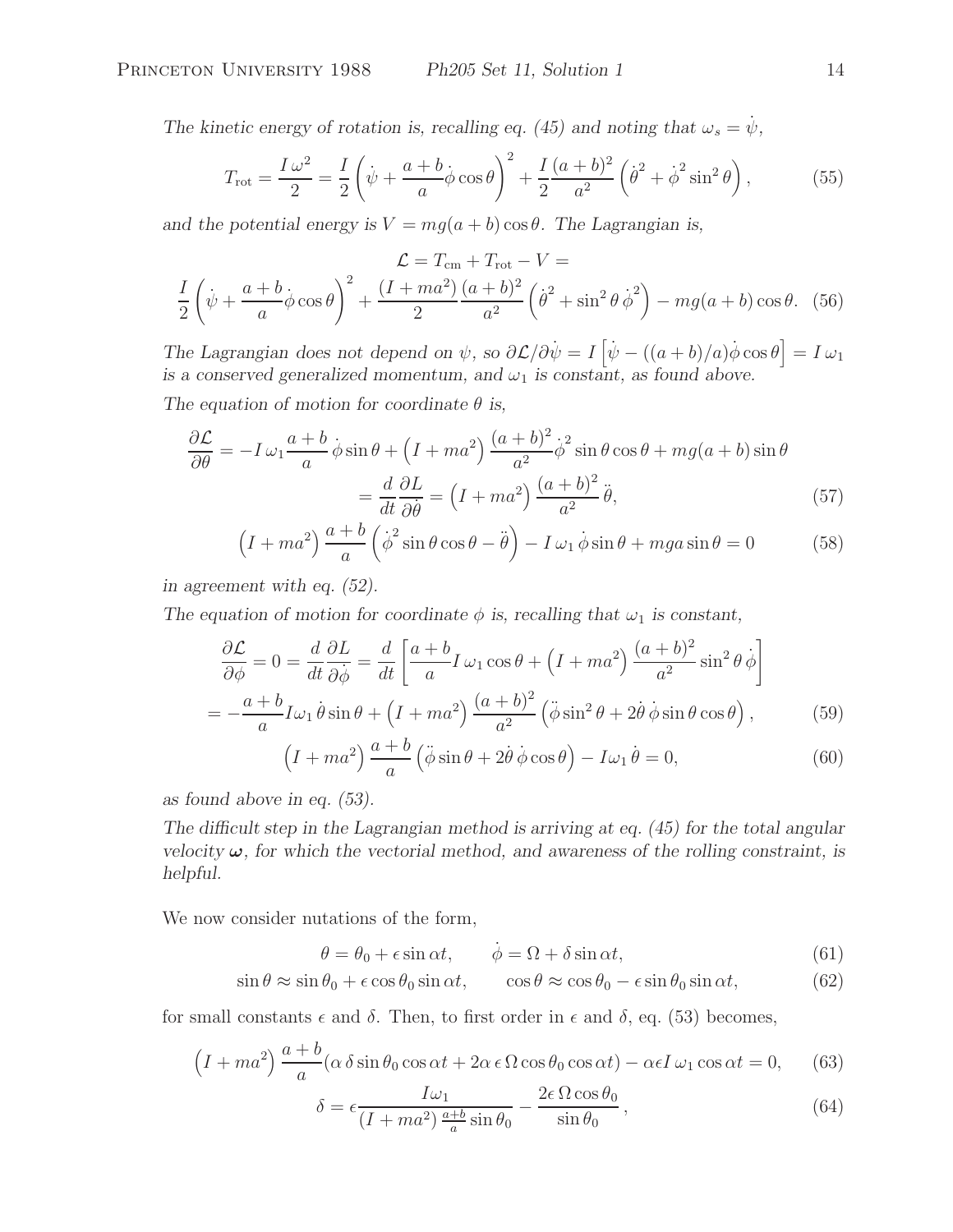and eq.  $(52)$  becomes, recalling eq.  $(38)$  for the  $0<sup>th</sup>$ -order terms.

$$
(I + ma^2) \frac{a+b}{a} [(\Omega^2 + 2\Omega \delta \sin \alpha t) (\sin \theta_0 + \epsilon \cos \theta_0 \sin \alpha t) (\cos \theta_0 - \epsilon \sin \theta_0 \sin \alpha t) + \epsilon \alpha^2 \sin \alpha t]
$$
  
\n
$$
-I \omega_1 (\Omega + \delta \sin \alpha t) (\sin \theta_0 + \epsilon \cos \theta_0 \sin \alpha t) + mga (\sin \theta_0 + \epsilon \cos \theta_0 \sin \alpha t) = 0,
$$
(65)  
\n
$$
(I + ma^2) \frac{a+b}{a} (\epsilon \Omega^2 \cos 2\theta_0 + 2\delta \Omega \sin \theta_0 \cos \theta_0 + \epsilon \alpha^2)
$$
  
\n
$$
-I \omega_1 (\epsilon \Omega \cos \theta_0 + \delta \sin \theta_0) + \epsilon mga \cos \theta_0 = 0,
$$
(66)  
\n
$$
\alpha^2 = -\Omega^2 \cos 2\theta_0 - 2\Omega \cos \theta_0 \frac{I \omega_1}{(I + ma^2) \frac{a+b}{a}} + 4\Omega^2 \cos^2 \theta_0
$$
  
\n
$$
+ \frac{I \omega_1}{(I + ma^2) \frac{a+b}{a}} \left( \Omega \cos \theta_0 + \frac{I \omega_1}{(I + ma^2) \frac{a+b}{a}} - 2\Omega \cos \theta_0 \right) - \frac{mga \cos \theta_0}{(I + ma^2) \frac{a+b}{a}} \qquad (67)
$$
  
\n
$$
= \Omega^2 (1 + 2 \cos^2 \theta_0) + \frac{I^2 \omega_1^2}{(I + ma^2)^2 \left( \frac{a+b}{a} \right)^2} - \frac{3I \omega_1 \Omega \cos \theta_0}{(I + ma^2) \frac{a+b}{a}} - \frac{mga \cos \theta_0}{(I + ma^2) \frac{a+b}{a}}.
$$
(68)

For sufficiently large  $\omega_1$ ,  $\alpha^2 > 0$ , and the nutations exist as ongoing, small oscillations. However, the condition for this is not simple.

We can extract a somewhat simpler condition if we restrict our attention to the "minimum"  $\omega_1$  for steady motion, as found in eq. (40) above. For this case, the associated  $\Omega$  is given by eq. (39), and is called  $\Omega_{\text{min}}$  here,

$$
\Omega_{\min} = \frac{I_1 \,\omega_{1,\text{``min''}}}{2\left(I + ma^2\right) \frac{a+b}{a} \cos \theta_0} \,. \tag{69}
$$

Using this in eq. (68), we have (after some algebra),

$$
\alpha^2 = \frac{I^2 \omega_{1, \text{``min''}}^2}{4 \left(I + ma^2\right)^2 \left(\frac{a+b}{a}\right)^2 \cos^2 \theta_0} - \frac{mga \cos \theta_0}{\left(I + ma^2\right) \frac{a+b}{a}}.
$$
\n(70)

Since  $\cos \theta_0 \leq 1$ , this condition for stable nutations is slightly weaker than the condition (40) for the existence of steady motion. That is, whenever steady motion is possible, nutations about this motion are stable.

*It was noted in sec. 41, p. 101 of* H. Lamb, *Higher Mechanics* (Cambridge U. Press, 1920), http://kirkmcd.princeton.edu/examples/mechanics/lamb\_higher\_mechanics.pdf *that if we restrict our attention to motion in which angle*  $\theta$  *is very small (as for balanced, spinning basketballs), we can give an analysis using only* x*-*y*-*z *coordinates.*

*The center of the spinning sphere is at*  $\mathbf{r} = (x, y, z)$  where  $r = a + b$ . The rolling *constraint (26) can then be written as,*

$$
\mathbf{v} = \dot{\mathbf{r}} = (\dot{x}, \dot{y}, \dot{z}) = \mathbf{a} \times \boldsymbol{\omega} = \frac{a}{a+b} (z \omega_y - y \omega_z, x \omega_z - z \omega_x, y \omega_x - x \omega_y), \quad (71)
$$

*noting that*  $\mathbf{a} = -a\mathbf{r}/(a+b)$  *and*  $\boldsymbol{\omega} = (\omega_x, \omega_y, \omega_z)$ *.*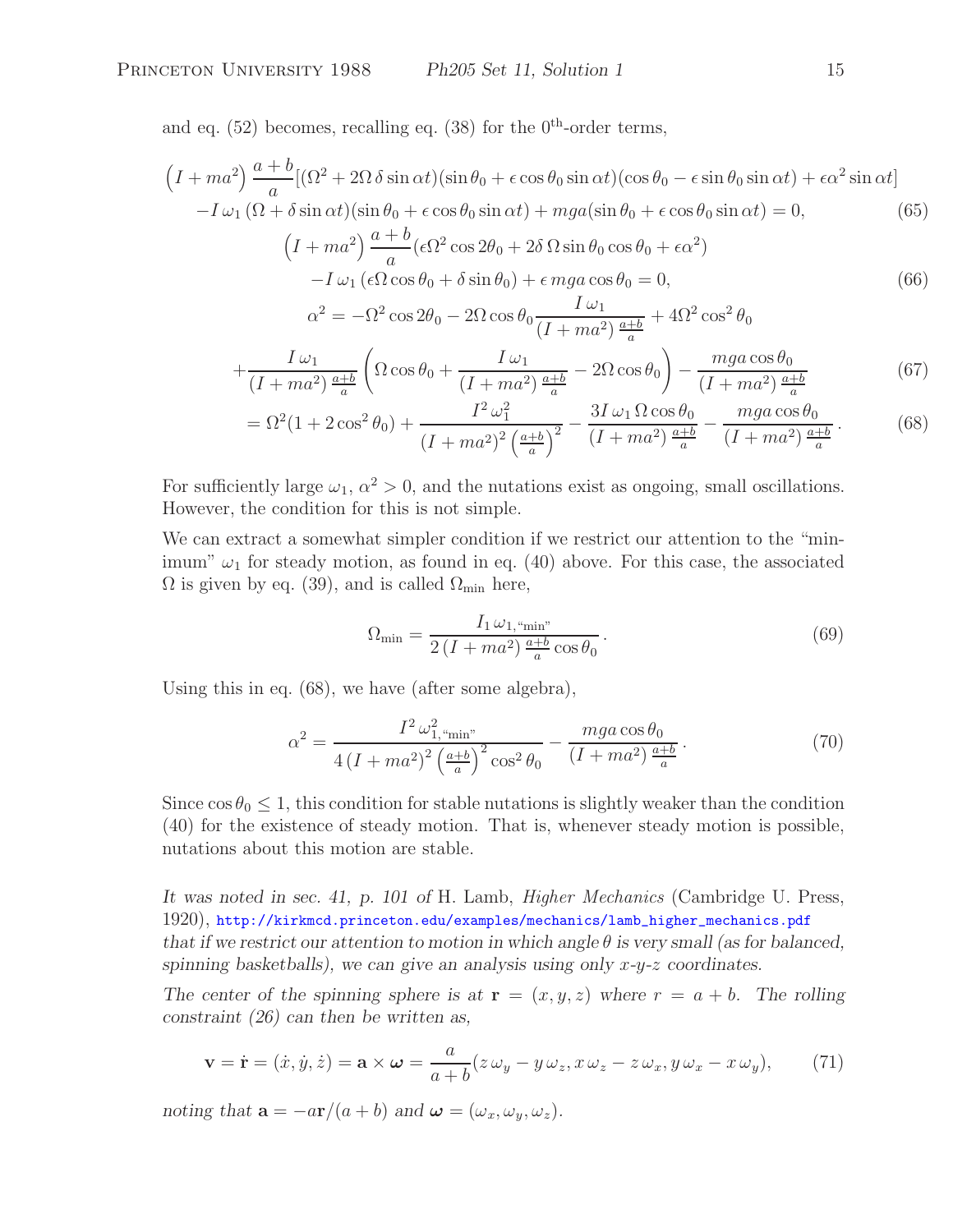*The general equations of motion are, taking the torque about the center of the sphere,*

$$
m\ddot{\mathbf{r}} = \mathbf{F} - mg\,\hat{\mathbf{z}}, \qquad I\,\dot{\boldsymbol{\omega}} = \mathbf{a} \times \mathbf{F} = -\frac{a}{a+b}\mathbf{r} \times \mathbf{F}.
$$
 (72)

*For motion with small*  $\theta$ *, we have that*  $z \approx a + b$ *,*  $F_z \approx mg$ *, and*  $\omega_z \approx$  *constant. The constraint relation (71) reduces to,*

$$
\dot{x} = a\,\omega_y - \frac{a\,\omega_z}{a+b}y, \qquad \dot{y} = -a\,\omega_x + \frac{a\,\omega_z}{a+b}x,\tag{73}
$$

and the equations of motion (72) reduce to  $m\ddot{x} = F_x$ ,  $m\ddot{y} = F_y$  and,

$$
I\dot{\omega}_x = aF_y - \frac{mga}{a+b}y = ma\ddot{y} - \frac{mga}{a+b}y, \quad I\dot{\omega}_y = -aF_x + \frac{mga}{a+b}x = -ma\ddot{x} + \frac{mga}{a+b}x.(74)
$$

*Using eq. (74) in the time derivative of eq. (73), we find,*

$$
\ddot{x} = a\,\dot{\omega}_y - \frac{a\,\omega_z}{a+b}\dot{y} = -\frac{ma^2}{I}\ddot{x} + \frac{mga^2}{I(a+b)}x - \frac{a\,\omega_z}{a+b}\dot{y},\tag{75}
$$

$$
\left(I + ma^2\right)\frac{a+b}{a}\ddot{x} + I\,\omega_z\dot{y} - magx = 0,\tag{76}
$$

$$
\ddot{y} = -a\,\dot{\omega}_x + \frac{a\,\omega_z}{a+b}\dot{x} = -\frac{ma}{I}\ddot{y} - \frac{mga^2}{I(a+b)}y + \frac{a\,\omega_z}{a+b}\dot{x},\tag{77}
$$

$$
\left(I + ma^2\right)\frac{a+b}{a}\ddot{y} - I\,\omega_z\dot{x} - magy = 0.\tag{78}
$$

*Lamb noted that it is clever to introduce the complex variable*  $\zeta = x + iy$  where  $i = \sqrt{-1}$  *here. Then, eqs.* (76) and (78) combine into the form,

$$
\left(I + ma^2\right)\frac{a+b}{a}\ddot{\zeta} - iI\,\omega_z\,\dot{\zeta} - mag\,\zeta = 0.\tag{79}
$$

*We seek oscillatory behavior with*  $\zeta \propto e^{i\alpha t}$ *, which implies that,* 

$$
\left(I + ma^2\right)\frac{a+b}{a}\alpha^2 - I\,\omega_z\,\alpha + mag = 0,\tag{80}
$$

$$
\alpha = \frac{I\omega_z \pm \sqrt{I^2 \omega_z^2 - 4\left(I + ma^2\right)(a + b)mg}}{2\left(I + ma^2\right)\frac{a + b}{a}}.
$$
\n(81)

*This oscillatory behavior (nutation) exists for,*

$$
\left(I + ma^2\right)\frac{a+b}{a}\alpha^2 - I\,\omega_z\,\alpha + mag = 0,\tag{82}
$$

$$
\omega_z > \frac{2}{I} \sqrt{\left(I + ma^2\right)(a+b)mg},\tag{83}
$$

which is the same condition found in eq. (40) for  $\theta_0 = 0$ , where  $\omega_1 = \omega_z$ .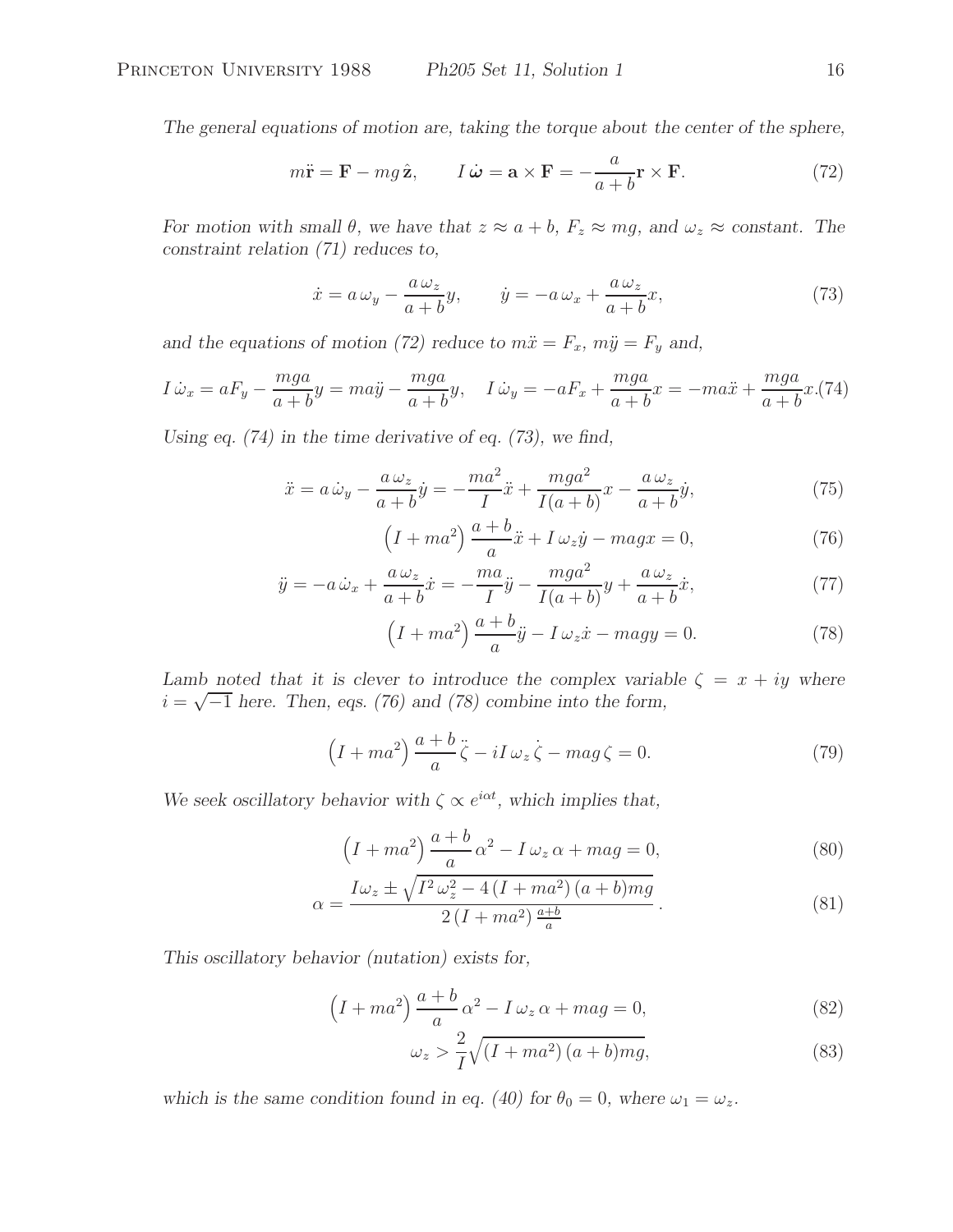*Lamb noted that if the real values of eq. (81) are*  $\alpha_{\pm}$ , then the trajectory of the center *of the spinning sphere has the form,*

$$
x = A_+ \cos(\alpha_+ t + \beta_+) + A_- \cos(\alpha_- t + \beta_-), \quad y = A_+ \sin(\alpha_+ t + \beta_+) + A_- \sin(\alpha_- t + \beta_-),
$$
 (84)

*which describe an epicyclic curve.*

*He also considered a velocity-dependent friction somehow acting only on the center of the sphere, for which the mathematics is analytically tractable and implies that one of the oscillations, with angular frequency*  $\alpha_+$  *or*  $\alpha_-$ *, is exponentially damped, while the other grows exponentially until the spinning sphere flies off the fixed one.*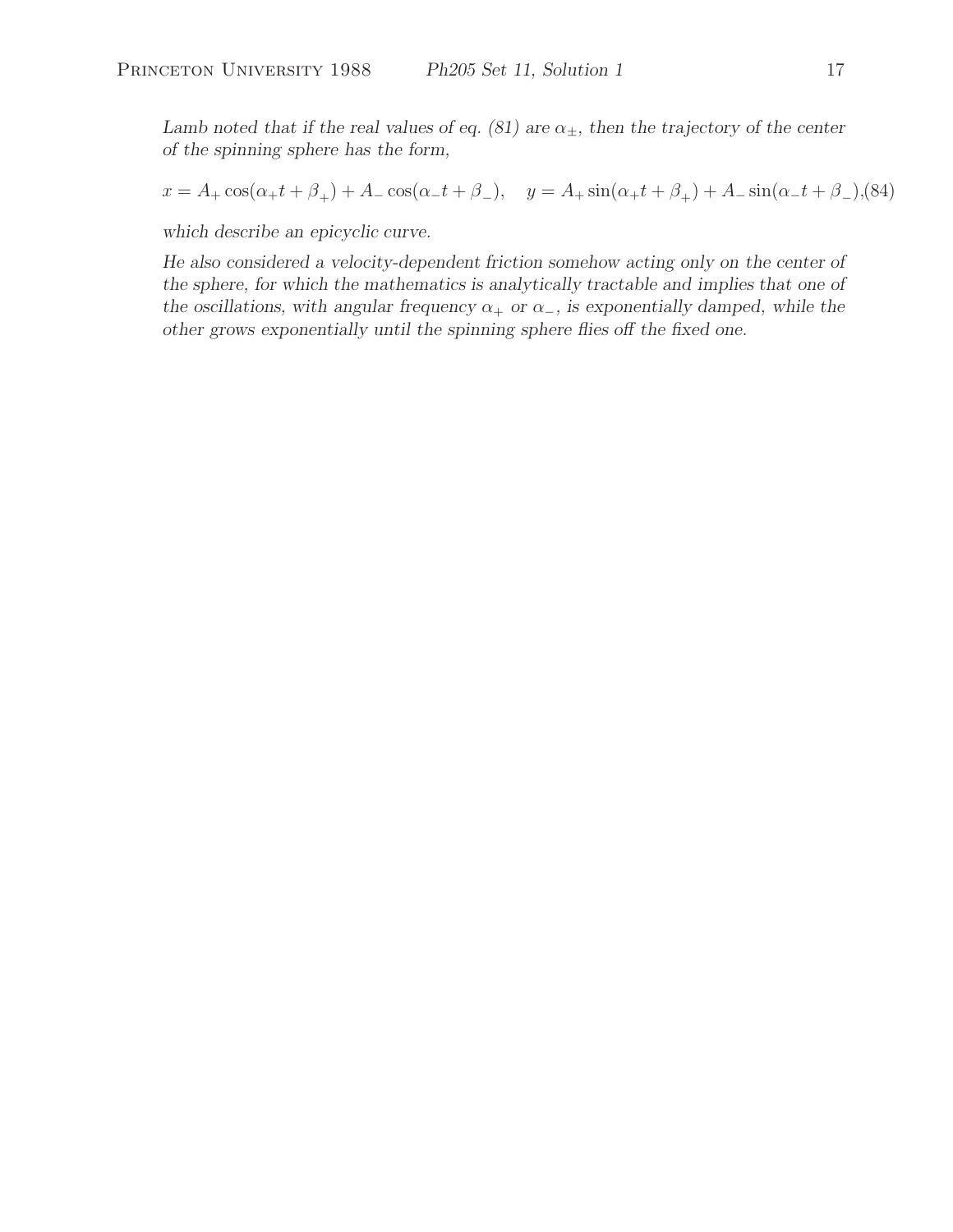#### 2. **The Golfer's Nemesis.**

*This problem is discussed in* §*421, p. 357 of* E.A. Milne, *Vectorial Mechanics* (Metheun; Interscience Publishers, 1948),

http://kirkmcd.princeton.edu/examples/mechanics/milne\_mechanics.pdf



We consider a sphere, of mass m and radius a with moment of inertia I about its center, that rolls without slipping on a fixed, vertical cylinder of radius  $b>a$ . We use a set of principal axes (but not body axes) about the center of the sphere of radius  $a$ , where 1 points outward along the horizontal line from the center of the spheres to the point of contact with the cylinder. Axis **3** is vertical (parallel to  $\hat{\mathbf{z}}$ ), and axis  $\hat{\mathbf{z}} = \hat{\mathbf{z}} \times \hat{\mathbf{1}}$ is also horizontal).

The center of the sphere of radius a is at position  $\mathbf{r} = (b - a)\hat{\mathbf{1}} + z\hat{\mathbf{z}}$  with respect to the origin at the bottom center of the cylinder. Then, the velocity of the center of the sphere of radius  $\alpha$  is,

$$
\mathbf{v} = \frac{d\mathbf{r}}{dt} = (b - a)\frac{d\hat{\mathbf{l}}}{dt} + \dot{z}\,\hat{\mathbf{z}}\,. \tag{85}
$$

The (nonholonomic) constraint of rolling without slipping is that the point of contact of the sphere of radius with the cylinder is instantaneously at rest in the lab frame,

$$
\mathbf{v}_{\text{contact}} = 0 = \mathbf{v} + \boldsymbol{\omega} \times \mathbf{a} = (b - a) \frac{d\hat{\mathbf{1}}}{dt} + \dot{z}\hat{\mathbf{z}} + a\boldsymbol{\omega} \times \hat{\mathbf{1}},
$$
(86)

where  $\omega$  is the total angular velocity of the sphere radius a in the lab frame, and  $\mathbf{a} = a \hat{\mathbf{1}}$  is the vector from the center of the sphere of radius a to the point of contact. The force and torque equations of motion for (the center of) the sphere are,

$$
m\frac{d\mathbf{v}}{dt} = m(b-a)\frac{d^2\hat{\mathbf{1}}}{dt^2} + m\ddot{z}\hat{\mathbf{z}} = \mathbf{F} - mg\hat{\mathbf{z}}, \qquad \mathbf{F} = m(b-a)\frac{d^2\hat{\mathbf{1}}}{dt^2} + m(g+\ddot{z})\hat{\mathbf{z}}, \quad (87)
$$

$$
\frac{d\mathbf{L}}{dt} = I\frac{d\boldsymbol{\omega}}{dt} = \boldsymbol{\tau} = \mathbf{a} \times \mathbf{F} = ma(b-a)\hat{\mathbf{1}} \times \frac{d^2\hat{\mathbf{1}}}{dt^2} - m(g+\ddot{z})a\hat{\mathbf{2}}, \tag{88}
$$

where  $I$  is the moment of inertia of the sphere about its center.

We define  $\Omega = \Omega \hat{z}$  as the angular velocity of the center of the sphere (and also of the point of contact, as well as of the triad  $\hat{1}$ - $\hat{2}$ - $\hat{3}$ <sup> $)$ </sup> about the vertical axis, such that,

$$
\frac{d\hat{\mathbf{1}}}{dt} = \mathbf{\Omega} \times \mathbf{1} = \Omega \hat{\mathbf{2}}, \quad \frac{d^2 \hat{\mathbf{1}}}{dt} = \dot{\Omega} \hat{\mathbf{2}} + \Omega \mathbf{\Omega} \times \hat{\mathbf{2}} = -\Omega^2 \hat{\mathbf{1}} + \dot{\Omega} \hat{\mathbf{2}}, \quad \hat{\mathbf{1}} \times \frac{d^2 \hat{\mathbf{1}}}{dt} = \dot{\Omega} \hat{\mathbf{z}}. \tag{89}
$$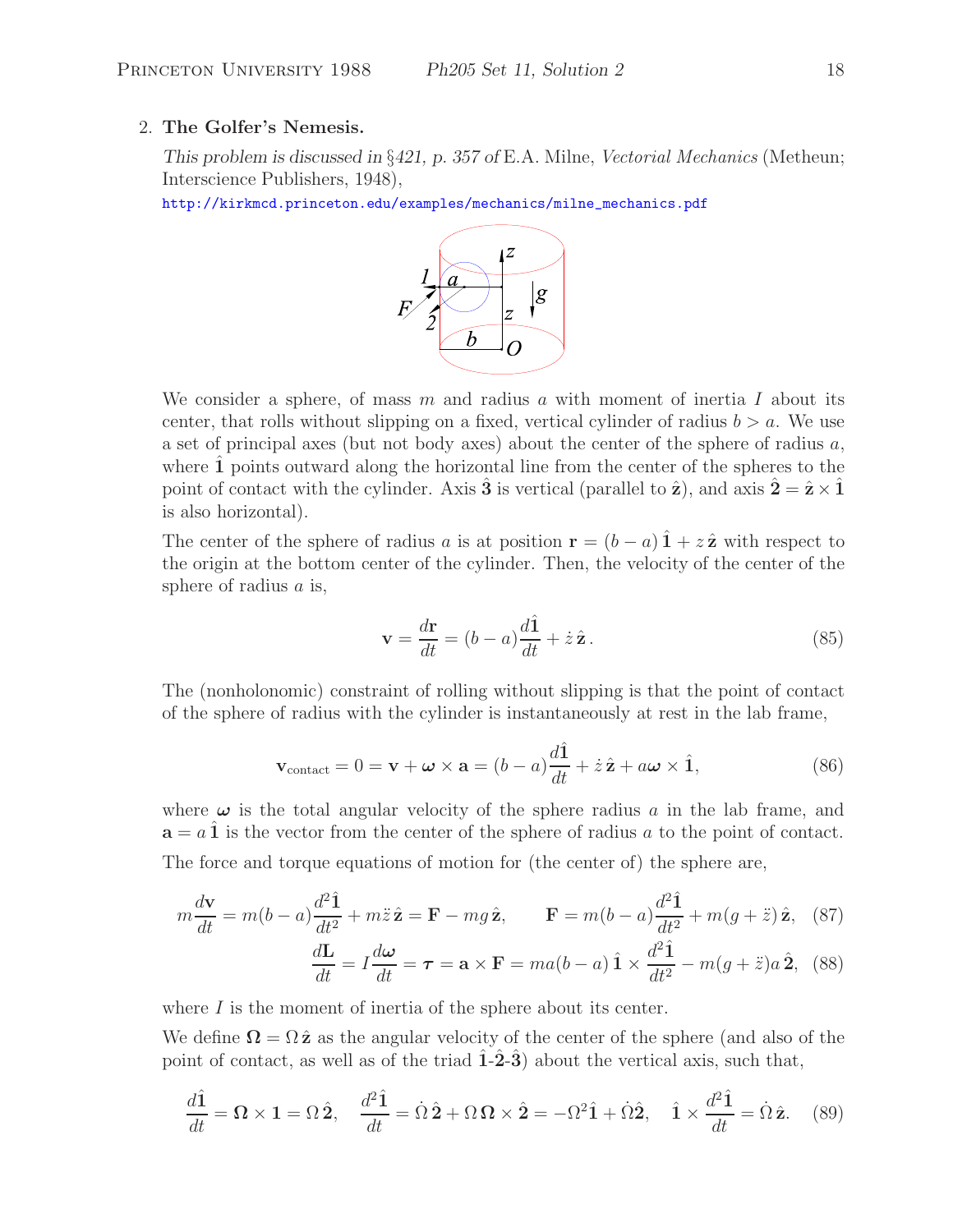The velocity (85) of the center of the sphere can now be written as,

$$
\mathbf{v} = -\Omega(b - a)\,\hat{\mathbf{2}} + \dot{z}\,\hat{\mathbf{z}}\,,\tag{90}
$$

so the **2**-component of the total angular velocity  $\omega$  of the sphere about its center (and also that about the point of contact) is  $v_z/a = \dot{z}/a$ , and the  $\hat{z}$ -component is  $v_2/a = -(b-a)/a$ . Thus,

$$
\omega = \omega_1 \hat{\mathbf{1}} + \frac{\dot{z}}{a} \hat{\mathbf{2}} - \Omega \frac{b-a}{a} \hat{\mathbf{z}}, \qquad \frac{d\omega}{dt} = \dot{\omega}_1 \hat{\mathbf{1}} + \Omega \omega_1 \hat{\mathbf{2}} + \frac{\ddot{z}}{a} \hat{\mathbf{2}} - \frac{\Omega \dot{z}}{a} \hat{\mathbf{1}} - \dot{\Omega} \frac{b-a}{a} \hat{\mathbf{z}}, \tag{91}
$$

With these, the equation of motion (88) becomes,

$$
I\left[\left(\dot{\omega}_1 - \frac{\Omega \dot{z}}{a}\right) \hat{1} + \left(\Omega \omega_1 + \frac{\ddot{z}}{a}\right) \hat{2} - \dot{\Omega} \frac{b-a}{a} \hat{z}\right] = ma(b-a) \dot{\Omega} \hat{z} - m(g+\ddot{z})a \hat{2}, \quad (92)
$$

The components of the equation of motion imply,

$$
\hat{\mathbf{z}}: \qquad \dot{\Omega} = 0, \qquad \Omega = \text{constant}, \tag{93}
$$

$$
\hat{\mathbf{1}}: \qquad \qquad \dot{\omega}_1 = \frac{\Omega \dot{z}}{a}, \qquad \omega_1 = \frac{\Omega z}{a} + \omega_{10}, \tag{94}
$$

$$
\hat{\mathbf{2}}: \qquad \left(I + ma^2\right)\ddot{z} + I\,\Omega^2 z = -ma^2g - I\,\Omega\,\omega_{10}.\tag{95}
$$

The center of the sphere executes simple harmonic motion in  $z$ <sup>12</sup>, and if at time  $t = 0$ ,  $z = 0, \, \dot{z} = \dot{z}_0, \, \omega_1 = \omega_{10}$ , then,

$$
z = \frac{ma^2g + Ia\,\Omega\,\omega_{10}}{I\,\Omega^2}(\cos\alpha t - 1) + \frac{\dot{z}_0}{\alpha}\sin\alpha t, \qquad \text{where} \qquad \alpha = \Omega\sqrt{\frac{I}{I + ma^2}}. \tag{96}
$$

We now consider under what conditions a golf ball could roll into a cup/vertical cylinder such that at time  $t = 0$  the motion is described by eq. (96).

According to eqs. (90) and (91), the velocity  $\mathbf{v}_0$  and the angular velocity  $\boldsymbol{\omega}_0$  at this time must be,

$$
\mathbf{v}_0 = -\Omega(b-a)\,\hat{\mathbf{2}} + \dot{z}_0\,\hat{\mathbf{z}}, \qquad \boldsymbol{\omega}_0 = \omega_{10}\,\hat{\mathbf{1}} + \frac{\dot{z}_0}{a}\,\hat{\mathbf{2}} - \Omega\frac{b-a}{a}\,\hat{\mathbf{z}}.
$$
 (97)  

$$
\frac{\sum_{i=1}^{n} a_i}{\sum_{i=1}^{n} a_i} \begin{pmatrix} a & b \\ c & d \end{pmatrix}
$$

<sup>&</sup>lt;sup>12</sup>This motion can be regarded as a nutation about steady motion with angular velocity  $\Omega$  in a horizontal circle at  $z = -(ma^2g + Ia \Omega \omega_{10})/I \Omega^2$ .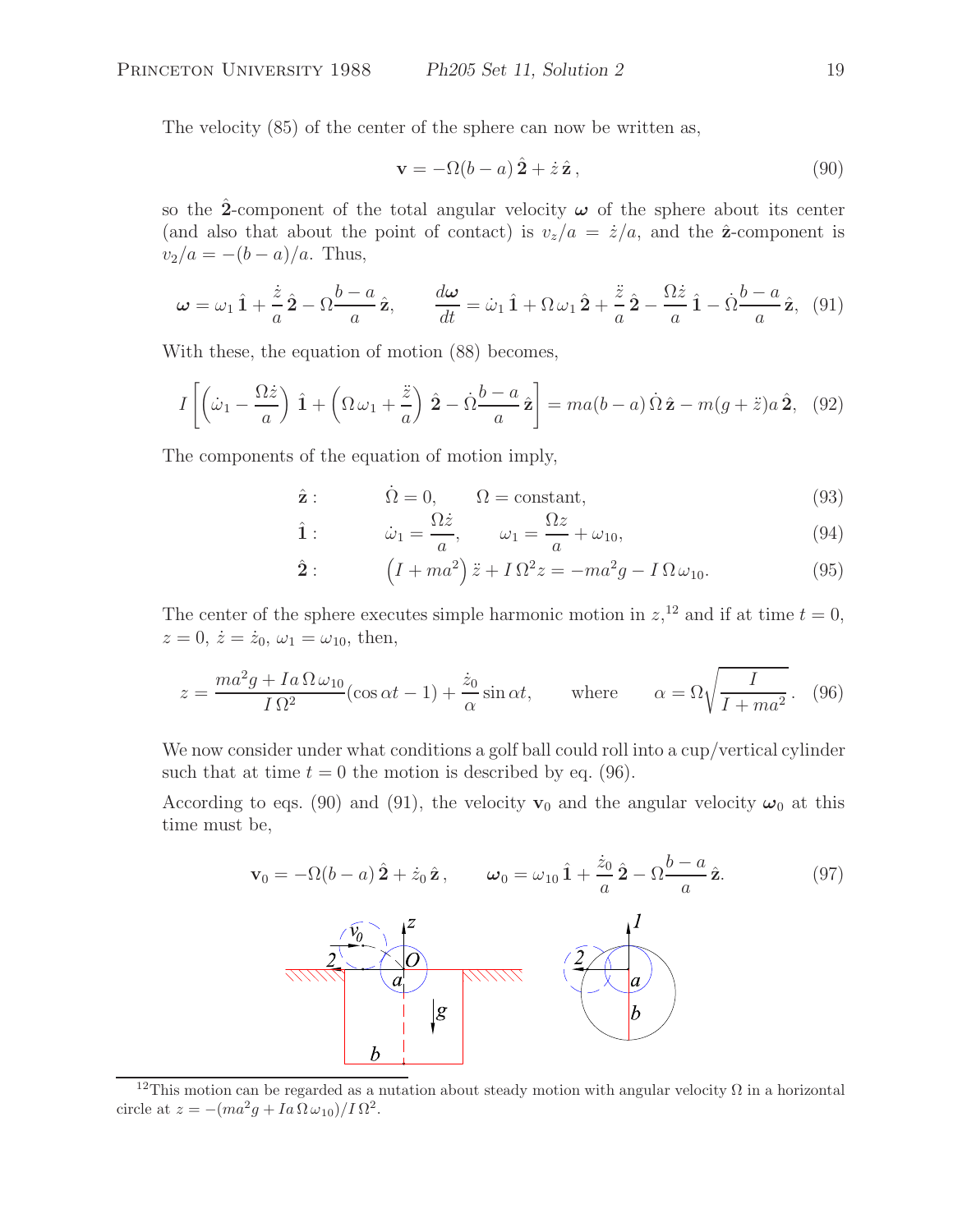The figure above shows side and top views of the ball as it enters the cup, after rolling into it from the left while on the horizontal surface. At time  $t = 0$ , the ball has fallen through height a, so  $\dot{z}_0 = -\sqrt{2ag}$ . If the ball arrived at the top of the cup with horizontal velocity  $v_0$  (in the  $-2$  direction), then this is also the horizontal velocity when the center of the ball has fallen to  $z = 0$ , and so  $\Omega = v_0/(b - a)$ . The angular velocity of the ball did not change while it fell into the cup, so the angular velocity at the time of arrival was,

$$
\boldsymbol{\omega}_{\text{arrival}} = \boldsymbol{\omega}_0 = \omega_{10} \,\hat{\mathbf{1}} - \sqrt{\frac{2g}{a}} \,\hat{\mathbf{2}} - \frac{v_0}{a} \,\hat{\mathbf{z}}, \qquad \mathbf{v}_0 = -\Omega(b-a) \,\hat{\mathbf{2}}.\tag{98}
$$

If the ball had been simply rolling without slipping prior to arrival at the cup, then  $\omega_{10} = v_0/a$  and the 2- and  $\hat{\mathbf{z}}$ -components of  $\boldsymbol{\omega}_{\text{arrival}}$  would be zero. Hence, only under special conditions of rolling with slipping at the moment of arrival at the cup could the ball roll into it and pop back out after following motion of the form )96.

For a golf ball of uniform mass density,  $I = 2ma^2/5$ , and  $\alpha = \sqrt{2/7} \Omega = \Omega/1.87$ . If the golf ball does pop out of the hole, it does so in somewhat less than one period of the vertical oscillation, *i.e.*, in less the 1.87 revolutions of the ball around the vertical axis of the cup.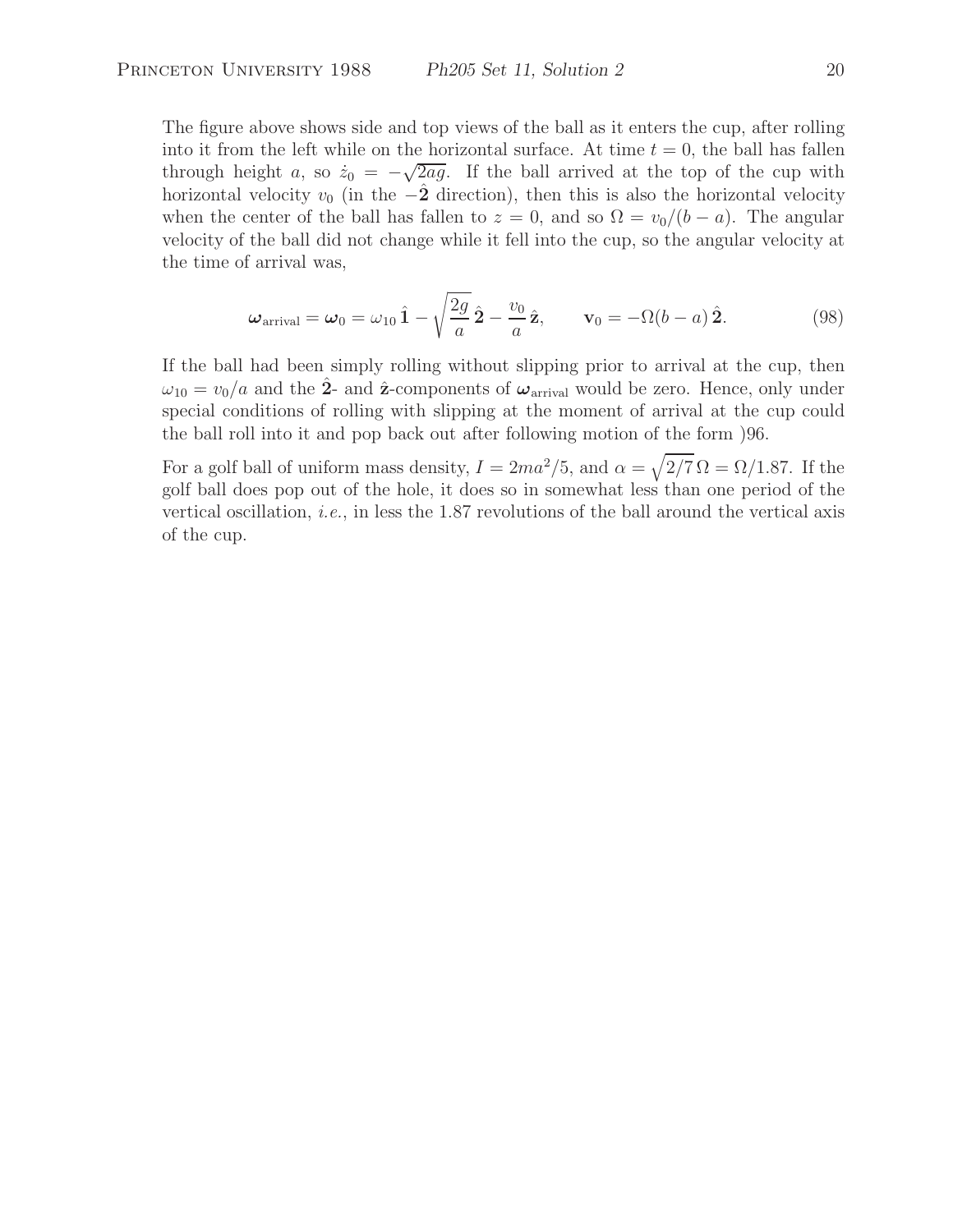## 3. **Off the Rim.**

We consider a sphere of radius  $\alpha$  that rolls without slipping on a horizontal hoop of radius  $b>a$ .

Before treating the general motion, we consider the special case of steady motion with no "spin" about the line, 1, between the point of contact of the sphere with the hoop and the center of the sphere.



In this case, the angle  $\theta_0$  between the vertical,  $\hat{z}$ , and  $\hat{1}$  is constant, and the center of the sphere moves in a horizontal circle of radius  $b - a \sin \theta_0$  with constant angular velocity Ω.

The rolling constraint is,

$$
\mathbf{v}_{\text{contact}} = \mathbf{v} + \boldsymbol{\omega} \times \mathbf{a} = 0,\tag{99}
$$

where **v** is the velocity of the center of the sphere,  $\omega$  is its total angular velocity, and  $a = -aI$  points from the center of the sphere to the point of contact.

In the case of no "spin" about **1**, the angular velocity  $\omega$  is perpendicular to **1** and in the vertical plane that contains the center of the hoop and the point of contact, as shown in the figure above. Then, the rolling constraint (99) implies,

$$
\Omega(b - a\sin\theta_0) = \omega a. \tag{100}
$$

The torque equation of (steady) motion about the point of contact is,

$$
\boldsymbol{\tau}_{\text{contact}} = -\mathbf{a} \times m\mathbf{g} = -mag \hat{\mathbf{1}} \times \hat{\mathbf{z}} = mag \sin \theta_0 \hat{\mathbf{2}}
$$

$$
= \frac{d\mathbf{L}_{\text{contact}}}{dt} = I_{\text{contact}} \frac{d\boldsymbol{\omega}}{dt} = \left(I + ma^2\right) \Omega \hat{\mathbf{z}} \times \boldsymbol{\omega} = \left(I + ma^2\right) \Omega \omega \cos \theta_0 \hat{\mathbf{z}}, \qquad (101)
$$

$$
\Omega = \frac{mag \sin \theta_0}{(I + ma^2) \omega \cos \theta_0}, \qquad \Omega^2 = \frac{ma^2 g \tan \theta_0}{(I + ma^2) (b - a \sin \theta_0)}, \qquad (102)
$$

using eq. (100), and defining  $\hat{\mathbf{2}} = \hat{\mathbf{z}} \times \hat{\mathbf{1}} / \sin \theta_0$ , which is into the page in the figure above.

For a spherical shell of radius  $a = 12$  cm,  $I = 2ma^2/3$ , with  $b = 2a$  and  $\theta_0 = 45°$ , the frequency of revolution of the sphere about the center of the hoop is  $2\pi/\Omega$  =  $2\pi\sqrt{5a(4-\sqrt{2})/6g} \approx 0.6$  Hz.

Also, there is a formal equilibrium with  $\theta_0 = 0 = \Omega$ , at which the sphere is perched on a point on the rim. For "spin"  $\omega_1 = 0$  this equilibrium is unstable, but we need to consider whether it might be stable for large enough  $\omega_1$ .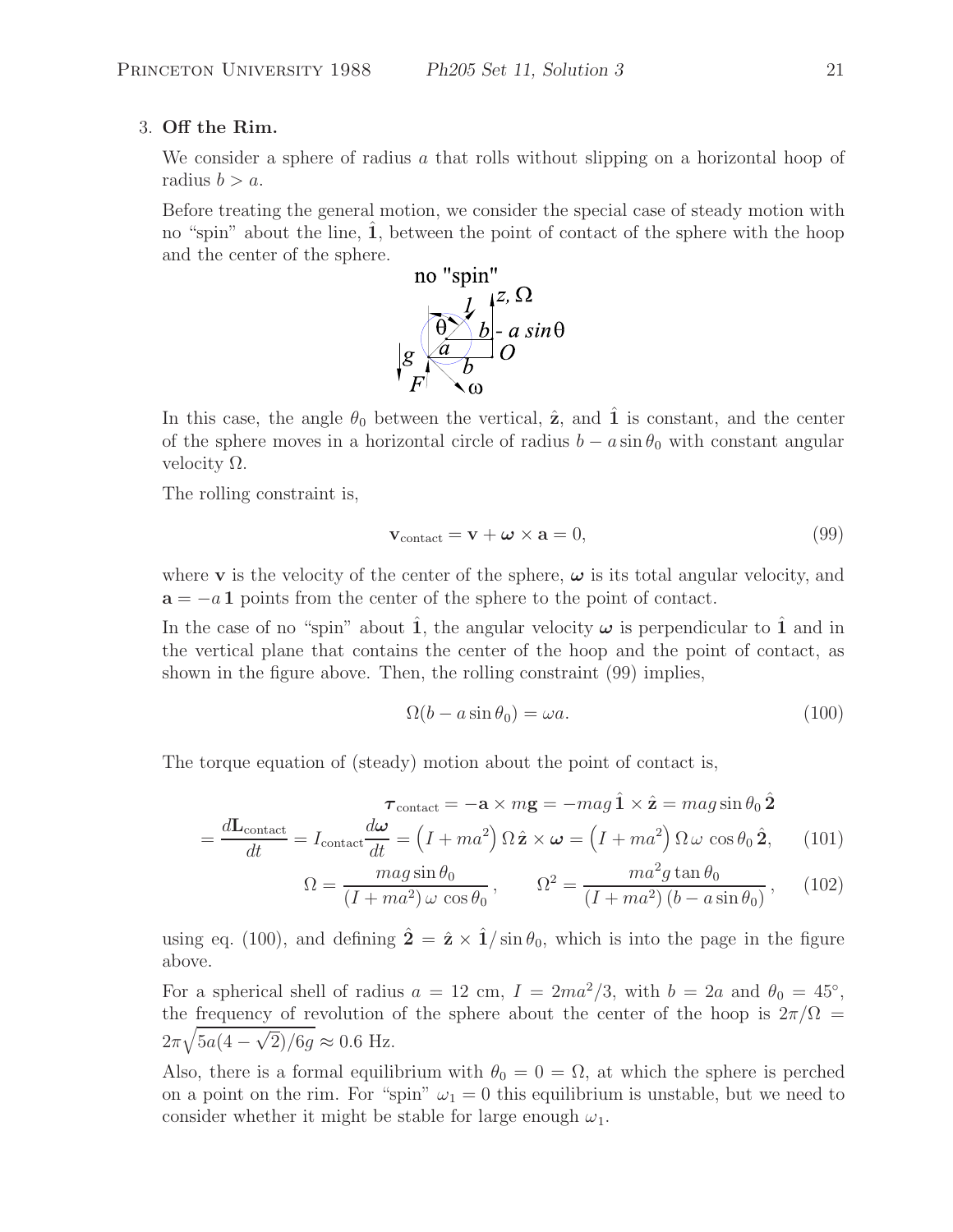Turning to the general case when  $\theta$  and  $\dot{\phi} = \Omega$  vary with time, we introduce the principal axes (not body axes)  $\hat{\mathbf{1}}$ ,  $\hat{\mathbf{2}}$ ,  $\hat{\mathbf{3}}$ , with origin at the center of the sphere.  $\hat{\mathbf{1}}$  points from the point of contact with the hoop to the center of the sphere,  $\hat{\mathbf{2}} = \hat{\mathbf{z}} \times \hat{\mathbf{1}} / \sin \theta$ is horizontal, and  $\hat{\mathbf{3}} = \hat{\mathbf{1}} \times \hat{\mathbf{2}}$  is in the vertical plane containing the centers of the hoop



The velocity of the center of the sphere is,

$$
\mathbf{v} = -\dot{\phi}(b - a\sin\theta)\,\hat{\mathbf{2}} - a\,\dot{\theta}\,\hat{\mathbf{3}}.\tag{103}
$$

where  $\Omega = \dot{\phi}$  is the angular velocity of the sphere about the center of the hoop. From the rolling constraint (99) we have, recalling that  $\mathbf{a} = -a\hat{\mathbf{1}}$ ,

$$
\mathbf{1} \times (\boldsymbol{\omega} \times \mathbf{a}) = -a\,\boldsymbol{\omega} - \omega_1\,\mathbf{a} = -\hat{\mathbf{1}} \times \mathbf{v} = -a\,\dot{\theta}\,\hat{\mathbf{2}} + \dot{\phi}(b - a\sin\theta)\,\hat{\mathbf{3}},\tag{104}
$$

$$
\omega = \omega_1 \hat{1} + \dot{\theta} \hat{2} - \dot{\phi} \frac{b - a \sin \theta}{a} \hat{3}.
$$
 (105)

The angular velocity of the triad  $\hat{\mathbf{1}}, \hat{\mathbf{2}}, \hat{\mathbf{3}}$  is,

$$
\omega_{123} = \dot{\theta}\,\hat{\mathbf{2}} + \dot{\phi}\,\hat{\mathbf{z}} = \dot{\phi}\cos\theta\,\hat{\mathbf{1}} + \dot{\theta}\,\hat{\mathbf{2}} + \dot{\phi}\sin\theta\,\hat{\mathbf{3}}.\tag{106}
$$

The time rate of change of the principal axes is related by,

$$
\frac{d\hat{\mathbf{i}}}{dt} = \boldsymbol{\omega}_{123} \times \hat{\mathbf{i}},\tag{107}
$$

$$
\frac{d\hat{1}}{dt} = (\dot{\phi}\cos\theta \,\hat{1} + \dot{\theta}\,\hat{2} + \dot{\phi}\sin\theta \,\hat{3}) \times \hat{1} = \dot{\phi}\sin\theta \,\hat{2} - \dot{\theta}\,\hat{3},\tag{108}
$$

$$
\frac{d\hat{\mathbf{2}}}{dt} = (\dot{\phi}\cos\theta\,\hat{\mathbf{1}} + \dot{\theta}\,\hat{\mathbf{2}} + \dot{\phi}\sin\theta\,\hat{\mathbf{3}}) \times \hat{\mathbf{2}} = \dot{\phi}\sin\theta\,\hat{\mathbf{1}} + \dot{\phi}\cos\theta\,\hat{\mathbf{3}},\tag{109}
$$

$$
\frac{d\hat{\mathbf{3}}}{dt} = (\dot{\phi}\cos\theta\,\hat{\mathbf{1}} + \dot{\theta}\,\hat{\mathbf{2}} + \dot{\phi}\sin\theta\,\hat{\mathbf{3}}) \times \hat{\mathbf{3}} = \dot{\theta}\,\hat{\mathbf{1}} - \dot{\phi}\cos\theta\,\hat{\mathbf{2}}.\tag{110}
$$

The force and torque equations of motion of (the center of) the sphere of radius a are,

$$
\mathbf{F} - mg\,\hat{\mathbf{z}} = m\frac{d\mathbf{v}}{dt} = -m\,\ddot{\phi}(b - a\sin\theta)\,\hat{\mathbf{2}} + ma\,\dot{\phi}\,\dot{\theta}\cos\theta\,\hat{\mathbf{2}} - ma\,\ddot{\theta}\,\hat{\mathbf{3}} -m\dot{\phi}(b - a\sin\theta)(\dot{\phi}\sin\theta\,\hat{\mathbf{1}} + \dot{\phi}\cos\theta\,\hat{\mathbf{3}}) - ma\dot{\theta}(\dot{\theta}\,\hat{\mathbf{1}} - \dot{\phi}\cos\theta\,\hat{\mathbf{2}}) = -m(\dot{\phi}^2(b - a\sin\theta)\sin\theta + a\,\dot{\theta}^2)\,\hat{\mathbf{1}} + m(2a\,\dot{\phi}\,\dot{\theta}\cos\theta - \ddot{\phi}(b - a\sin\theta))\,\hat{\mathbf{2}} -m(a\,\ddot{\theta} + \dot{\phi}^2(b - a\sin\theta)\cos\theta)\,\hat{\mathbf{3}}, \qquad (111)
$$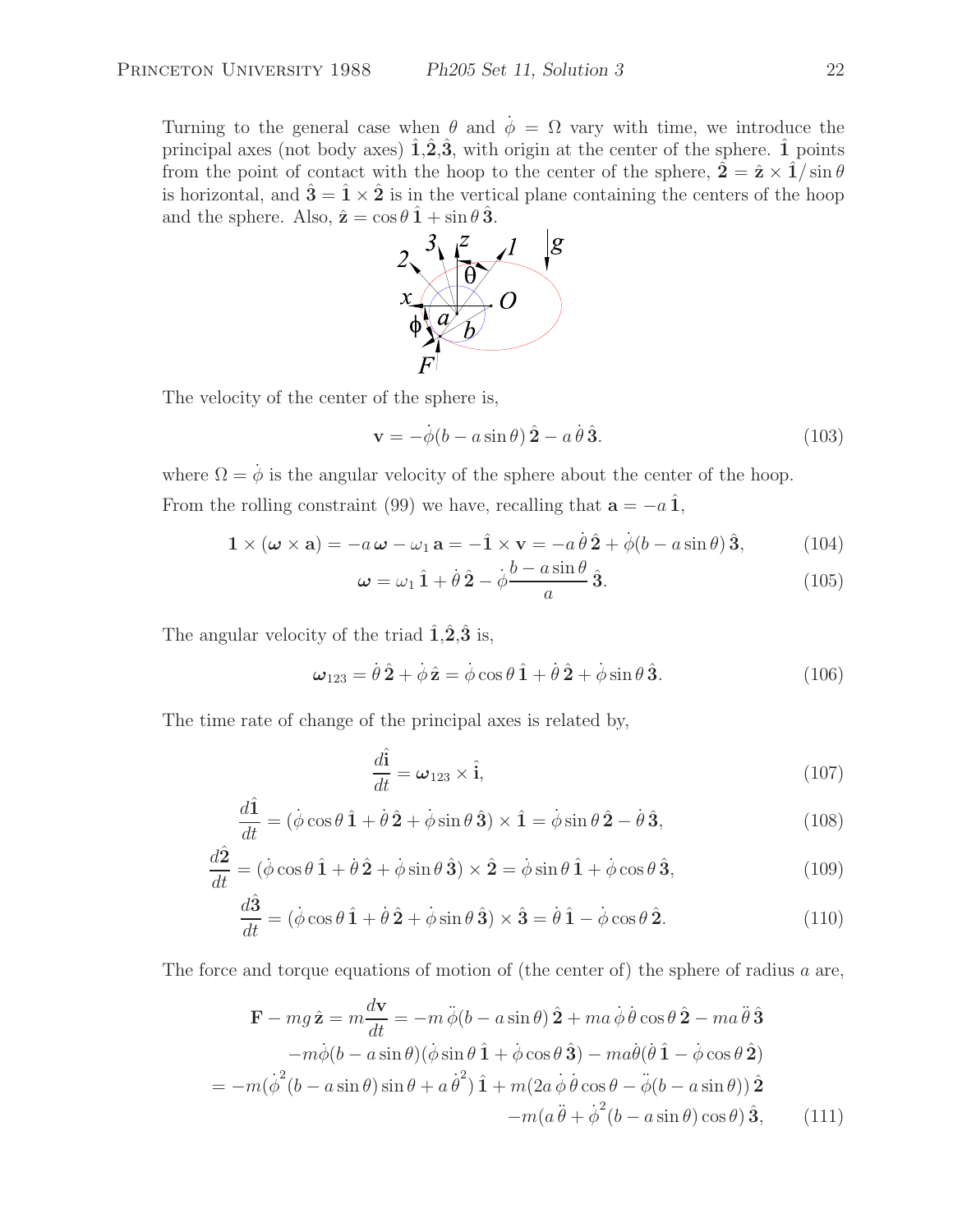$$
\frac{d\mathbf{L}}{dt} = I \frac{d\omega}{dt} = I \dot{\omega}_1 \hat{\mathbf{1}} + I \ddot{\theta} \hat{\mathbf{2}} + I \left( \dot{\phi} \dot{\theta} \cos \theta - \dot{\phi} \frac{b - a \sin \theta}{a} \right) \hat{\mathbf{3}} + I \omega_1 (\dot{\phi} \sin \theta \hat{\mathbf{2}} - \dot{\theta} \hat{\mathbf{3}})
$$
  
+  $I \dot{\theta} (\dot{\phi} \sin \theta \hat{\mathbf{1}} + \dot{\phi} \cos \theta \hat{\mathbf{3}}) - I \dot{\phi} \frac{b - a \sin \theta}{a} (\dot{\theta} \hat{\mathbf{1}} - \dot{\phi} \cos \theta \hat{\mathbf{2}})$   
=  $I \left( \dot{\omega}_1 - \dot{\phi} \frac{b - 2a \sin \theta}{a} \right) \hat{\mathbf{1}} + I \left( \ddot{\theta} + \omega_1 \dot{\phi} \cos \theta + \dot{\phi} \frac{b - a \sin \theta}{a} \cos \theta \right) \hat{\mathbf{2}}$   
+  $I \left( 2\dot{\phi} \dot{\theta} \cos \theta - \omega_1 \dot{\theta} - \ddot{\phi} \frac{b - a \sin \theta}{a} \right) \hat{\mathbf{3}}$   
=  $\boldsymbol{\tau} = \mathbf{a} \times \mathbf{F}$  (112)  
=  $-ma(2a \dot{\phi} \dot{\theta} \cos \theta - \ddot{\phi} (b - a \sin \theta)) \hat{\mathbf{3}} - ma(a \ddot{\theta} + \dot{\phi}^2 (b - a \sin \theta) \cos \theta) \hat{\mathbf{2}} + mag \sin \theta \hat{\mathbf{2}},$ 

where  $I$  is the moment of inertia of the sphere about its center. The components of the equation of motion (112) are:

$$
\hat{\mathbf{1}}: \qquad \dot{\omega}_1 = \dot{\phi}\,\dot{\theta}\frac{b - 2a\sin\theta}{a},\tag{113}
$$

$$
\hat{\mathbf{2}}: \qquad \left(I + ma^2\right) \left(\ddot{\theta} + \dot{\phi}^2 \frac{b - a\sin\theta}{a}\cos\theta\right) + I\,\omega_1 \,\dot{\phi}\cos\theta = mag\sin\theta,\quad(114)
$$

$$
\hat{\mathbf{3}}: \qquad \left(I + ma^2\right) \left(2\dot{\phi}\,\dot{\theta}\cos\theta - \ddot{\phi}\frac{b - a\sin\theta}{a}\right) = I\,\omega_1\,\dot{\theta}.\tag{115}
$$

For steady motion with  $\theta = \theta_0 = \text{constant}$  and  $\phi = \Omega = \text{constant}$ , we have that  $\omega_1 =$ constant from eq.  $(113)$ , eq.  $(115)$  is trivial, and eq.  $(114)$  leads to,

$$
\Omega^2 + \frac{I\Omega\omega_1}{I + ma^2} = \frac{ma^2g\tan\theta_0}{(I + ma^2)(b - a\sin\theta_0)}
$$
(116)

which reduces to eq. (102) for the special case of no "spin", *i.e.*,  $\omega_1 = 0$ .

The coupled equations of motion (113)-(115) are intricate, and we limit further discussion to two special cases: either the "spin"  $\omega_1$  is negligible, or the equilibrium is with  $\theta_0 = 0 = \Omega.$ 

For  $\omega_1$  negligible, we consider possible nutations of the form,

$$
\theta = \theta_0 + \epsilon \sin \alpha t, \qquad \dot{\phi} = \Omega + \delta \sin \alpha t, \tag{117}
$$

$$
\sin \theta \approx \sin \theta_0 + \epsilon \cos \theta_0 \sin \alpha t, \qquad \cos \theta \approx \cos \theta_0 - \epsilon \sin \theta_0 \sin \alpha t, \tag{118}
$$

for small constants  $\epsilon$  and  $\delta$ . Then, to first order in  $\epsilon$  and  $\delta$ , eq. (115) becomes,

$$
2\Omega\alpha \epsilon \cos \alpha t \cos \theta_0 \approx \alpha \delta \cos \alpha t \frac{b - a \sin \theta_0}{a}, \qquad \delta \approx 2 \epsilon \Omega \frac{a}{b - a \sin \theta_0} \cos \theta_0. \tag{119}
$$

and eq. (114) becomes,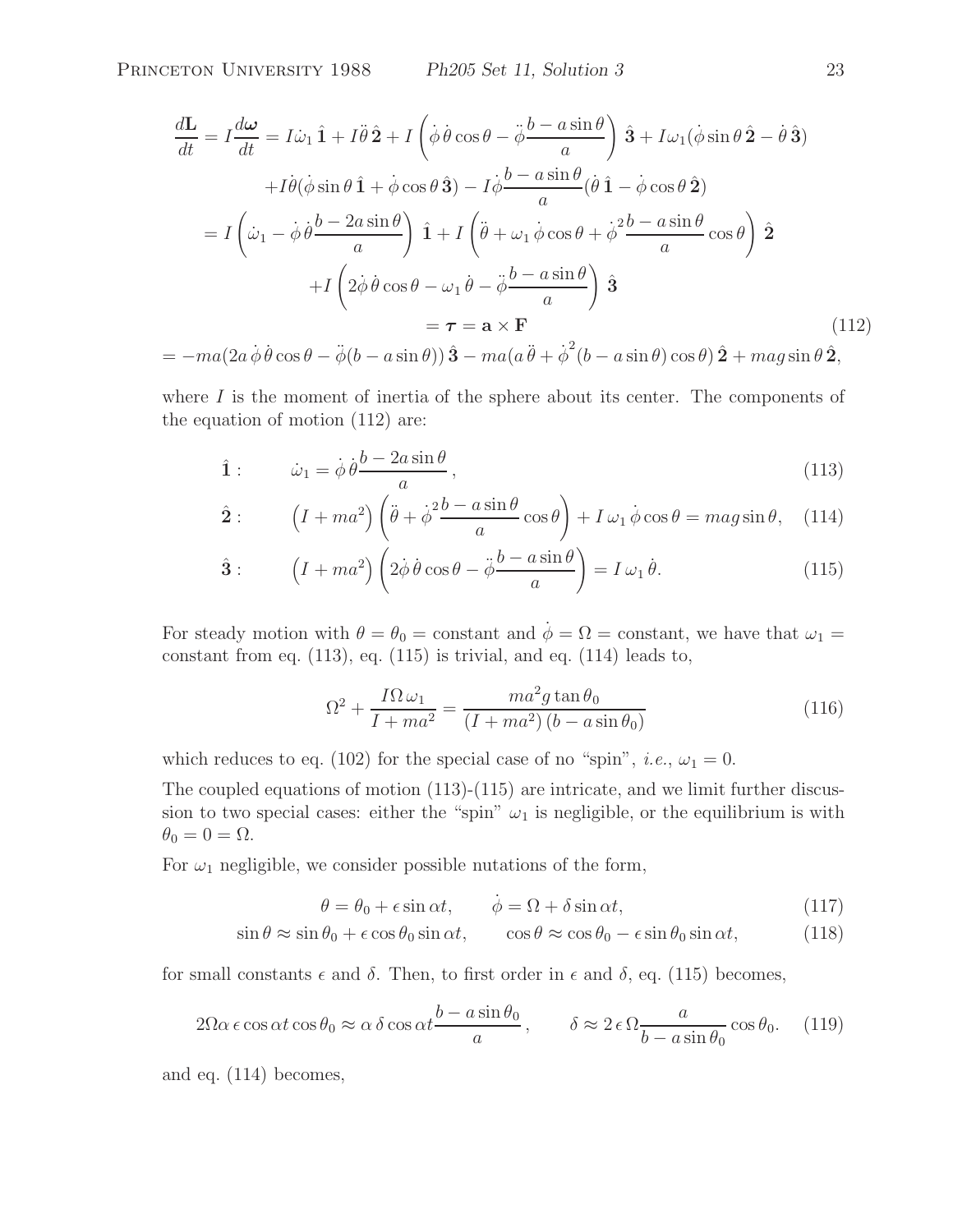$$
mag(\sin \theta_0 + \epsilon \cos \theta_0 \sin \alpha t) \approx -\alpha^2 \epsilon \left( I + ma^2 \right) \sin \alpha t \tag{120}
$$

$$
+\left(I+m a^2\right)\left(\Omega^2+2\Omega\,\delta\sin\alpha t\right)\left(\frac{b}{a}-\sin\theta_0-\epsilon\cos\theta_0\sin\alpha t\right)(\cos\theta_0-\epsilon\sin\theta_0\sin\alpha t),
$$

$$
\epsilon m a g \cos \theta_0 \approx -\alpha^2 \epsilon \left( I + m a^2 \right) - \epsilon \left( I + m a^2 \right) \Omega^2 \left[ \frac{b - a \sin \theta_0}{a} \sin \theta_0 + \cos^2 \theta_0 \right] + 2\Omega \delta \left( I + m a^2 \right) \frac{b - a \sin \theta_0}{a} \cos \theta_0, \tag{121}
$$

$$
\alpha^2 \approx -\frac{m \, a \, g \cos \theta_0}{I + m a^2} - \Omega^2 \left[ \frac{b - a \sin \theta_0}{a} \sin \theta_0 + \cos^2 \theta_0 \right] + 4\Omega^2 \cos^2 \theta_0. \tag{122}
$$

For this case we also have  $\Omega^2$  given by eq. (102), so,

$$
\alpha^2 \approx -\frac{m \, a \, g \cos \theta_0}{I + m a^2} - \frac{m \, a \, g \sin^2 \theta_0}{(I + m a^2) \cos \theta_0} + 3 \frac{m \, a \, g \sin \theta_0 \cos \theta_0}{(I + m a^2) \left(b/a - \sin \theta_0\right)}
$$

$$
= \frac{m \, a \, g \cos \theta_0}{(I + m a^2) \left(b/a - \sin \theta_0\right) \cos \theta_0} [3 \sin \theta_0 \cos^2 \theta_0 - \sin^2 \theta_0 - \cos^2 \theta_0 (b/a - \sin \theta_0)]. \tag{123}
$$

A numerical calculation (https://kirkmcd.princeton.edu/examples/rim.xlsx) indicates that  $\alpha^2$  < 0 for any angle  $\theta_0$  when  $b/a > 1.88^{13}$  In regulation basketball,  $b/a$  is very close to 2, so  $\alpha^2 < 0$  for any  $\theta_0$ , and the equilibrium with  $\omega_1 = 0$  is unstable. That is, if a basketball starts to roll around the hoop, it quickly falls in or out.

We now turn to the equilibrium of a sphere whose center is at rest directly above some point on the hoop, with the sphere spinning about the vertical.

We consider possible, small nutations about this equilibrium as in eqs.  $(117)-(118)$ , but here,  $\theta_0 = 0 = \Omega$ . Then, the right side of eq. (113) is of second order, so in the first approximation  $\omega_1$  is constant. Equation (115) now implies that,

$$
-\delta\left(I + ma^2\right)\frac{b}{a}\cos\alpha t = \epsilon I\,\omega_1\,\cos\alpha t, \qquad \delta = -\epsilon \frac{I}{I + ma^2}\frac{a\omega_1}{b},\tag{124}
$$

and eq. (114) leads to,

$$
\epsilon \, mag \sin \alpha t \approx -\alpha^2 \, \epsilon \left( I + ma^2 \right) \sin \alpha t + \delta \, I \, \omega_1 \sin \alpha t,
$$
\n
$$
mag \approx -\alpha^2 \left( I + ma^2 \right) - \frac{I}{I + ma^2} \frac{a\omega_1}{b} I \, \omega_1,\tag{125}
$$

$$
\alpha^2 \approx \left(\frac{I}{I + ma^2}\right)^2 \omega_1^2 \frac{a}{b} - \frac{ma g}{I + ma^2} \,. \tag{126}
$$

This equilibrium stable for,

$$
\omega_1 > \frac{I + ma^2}{I} \sqrt{\frac{gb - ma^2}{a^2 I + ma^2}}.
$$
\n(127)

<sup>&</sup>lt;sup>13</sup>When stability is possible, it is most stable angle for  $\theta_0 \approx 42^\circ$ .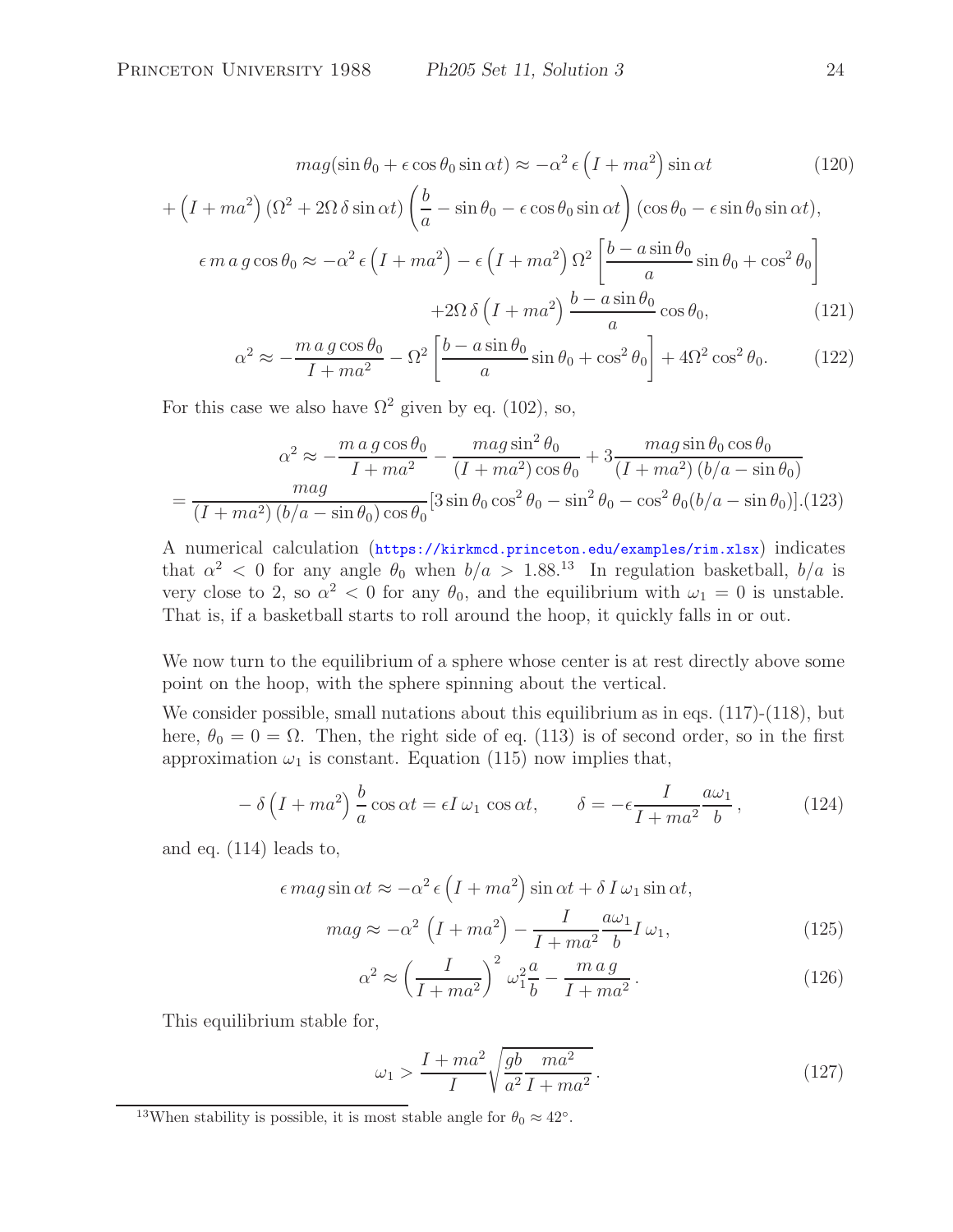For a basketball of radius  $a = 12$  cm and a hoop with  $b/a = 2$ , the minimum "spin"  $\omega_1$  for stability of this equilibrium is only 2 Hz.<sup>14</sup>

*In the limit of*  $b \to \infty$ *, the hoop becomes a long, straight wire for small*  $\phi$ *, say along the* x direction. Then, the horizontal vector  $\hat{\mathbf{2}}$  is  $\hat{\mathbf{x}}$ , and the quantity  $\phi(b-a\sin\theta \approx \phi b$ *takes on the significance of the position* x *of the center of the sphere along the wire (for small*  $\phi$ ). Furthermore,  $\dot{\phi}(b-a\sin\theta) \rightarrow \dot{x}$  *and*  $\ddot{\phi}(b-a\sin\theta) \rightarrow \ddot{x}$ . Then, the component *equations of motion (113)-(115) become,*

$$
\hat{\mathbf{1}}: \qquad a\,\dot{\omega}_1 = \dot{\theta}\,\dot{x},\tag{128}
$$
\n
$$
\hat{\mathbf{A}} = \begin{pmatrix} 1 & 0 & 0 \\ 0 & 0 & 0 \\ 0 & 0 & 0 \end{pmatrix} \tag{128}
$$

$$
\hat{\mathbf{2}}: \qquad \left(I + ma^2\right)\ddot{\theta} = mag\sin\theta,\tag{129}
$$

$$
\hat{\mathbf{3}}: \qquad -\left(I + ma^2\right)\ddot{x} = aI\,\omega_1\,\dot{\theta}.\tag{130}
$$

*These are the equations of motion found on p. 214 of*

http://kirkmcd.princeton.edu/examples/Ph205/ph205l20.pdf, but with x → −x. *See also* §*424, p. 360 of Milne's* Vectorial Mechanics*, especially eqs. (7)-(9).*

*In particular, eq. (129) indicates that once* θ *is nonzero, further motion only increases* θ *(until the sphere loses contact with the wire).*

*A finite radius of curvature* b *of the (horizontal) wire leads to more intricate 2- and 3 components of the equations of motion, i.e., eqs. (114)-(115), which permit gyroscopic stabilization of the sphere for large enough "spin"*  $\omega_1$  *(at some values of*  $\theta_0$ *).* 

<sup>&</sup>lt;sup>14</sup>Gyroscopic stability of a basketball on a curved hoop occurs for smaller  $\omega_1$  than when balancing it on your finger (Prob. 1 above).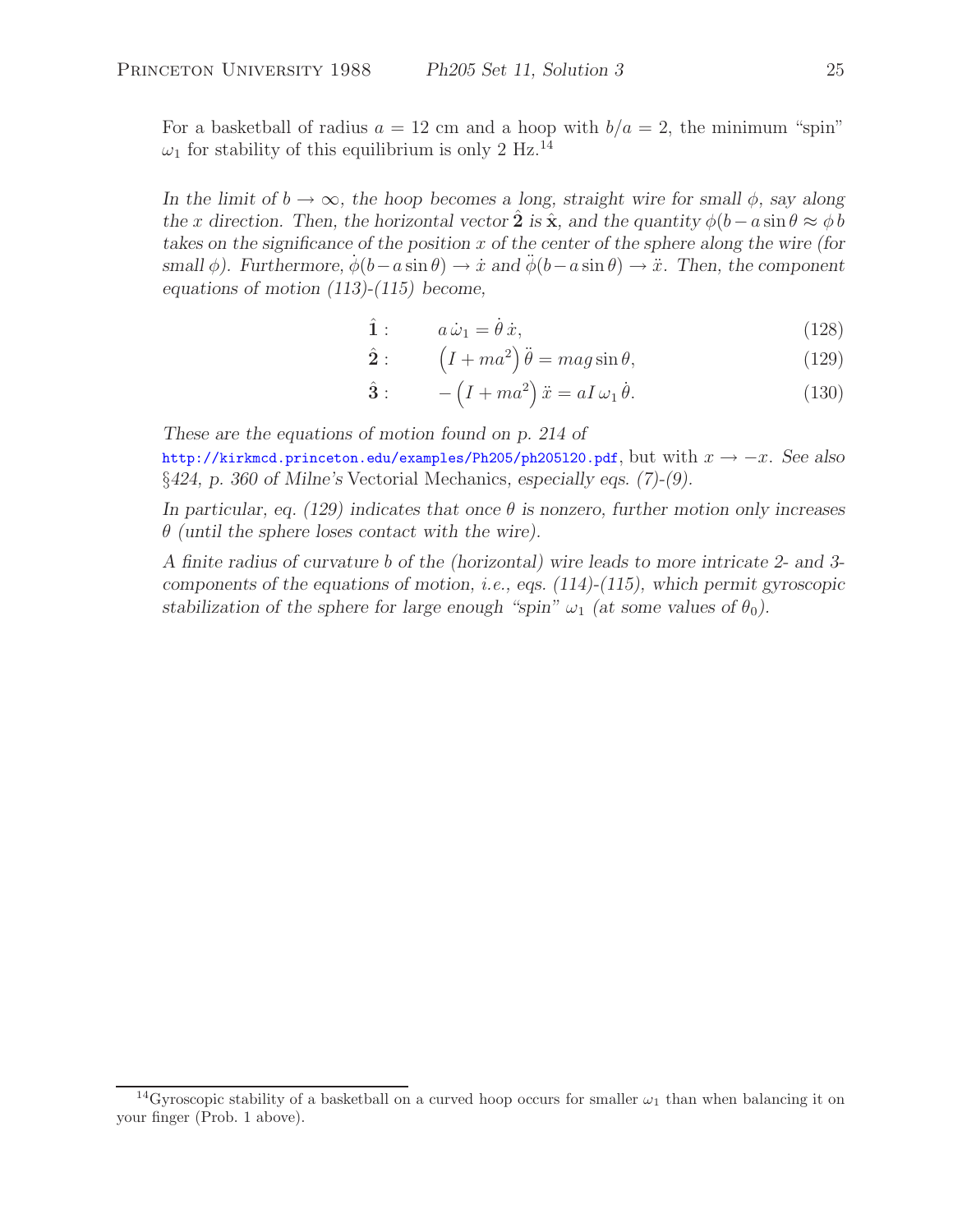4. *This is Prob. 4.16, p. 62 of* D.F. Lawden, *Analytical Mechanics* (Allen & Unwin, 1972), http://kirkmcd.princeton.edu/examples/mechanics/lawden\_72.pdf

A circular hoop of radius a rotates constant angular velocity  $\Omega$  in a horizontal plane about a fixed point on the hoop. A bead of mass  $m$  silds freely on the hoop.



(a) The potential energy  $V$  of the bead can be taken as 0, while its kinetic energy is,

$$
T = \frac{mv^2}{2} = \frac{m}{2} \left[ \dot{r}^2 + r^2 \left( \Omega + \dot{\theta} \right)^2 \right],\tag{131}
$$

$$
r = 2a\cos\theta, \qquad \dot{r} = -2a\,\dot{\theta}\sin\theta,\tag{132}
$$

$$
T = \frac{m}{2} \left[ 4a^2 \dot{\theta}^2 \sin^2 \theta + 4a^2 \cos^2 \theta \left( \dot{\theta}^2 + 2\dot{\theta} \Omega + \Omega^2 \right) \right]
$$
  
=  $2ma^2 \left( \dot{\theta}^2 + 2\dot{\theta} \Omega \cos^2 \theta + \Omega^2 \cos \theta^2 \right)$ . (133)

The equation of motion via Lagrange's method is, with  $\mathcal{L} = T - V = T$ ,

$$
\frac{d}{dt}\frac{\partial \mathcal{L}}{\partial \dot{\theta}} = 4ma\,\ddot{\theta} - 8ma\,\dot{\theta}\,\Omega\sin\theta\cos\theta
$$

$$
= \frac{\partial \mathcal{L}}{\partial \theta} = -8ma\,\dot{\theta}\,\Omega\sin\theta\cos\theta - 4ma\,\Omega^2\sin\theta\cos\theta,\tag{134}
$$

$$
\ddot{\theta} = -\Omega^2 \sin \theta \cos \theta. \tag{135}
$$

Steady motion exists for  $\theta_0 = 0$ , and small oscillations about this equilibrium have angular velocity  $\omega = \Omega$ .

(b) The Hamiltonian for this system is,

$$
H = \dot{\theta} p_{\theta} - \mathcal{L},\tag{136}
$$

where,

$$
p_{\theta} = \frac{\partial \mathcal{L}}{\partial \dot{\theta}} = 4ma^2 \dot{\theta} + 4ma^2 \Omega \cos^2 \theta, \qquad \dot{\theta} = \frac{p_{\theta}}{4ma^2} - \Omega \cos^2 \theta. \tag{137}
$$

Then,

$$
H = 4ma\left(\dot{\theta}^2 + \dot{\theta}\,\Omega\cos^2\theta\right) - 2ma^2\left(\dot{\theta}^2 + 2\,\dot{\theta}\,\Omega\cos^2\theta + \Omega^2\cos^2\theta\right) \tag{138}
$$

$$
= 2ma^2\left(\dot{\theta}^2 - \Omega^2\cos\theta^2\right) = 2ma^2\left(\frac{p_\theta^2}{(4ma^2)^2} - \frac{2p_\theta\,\Omega\cos^2\theta}{4ma^2} + \Omega^2\cos^4\theta - \Omega^2\cos^2\theta\right)
$$

$$
= \frac{p_\theta^2}{8ma^2} - p_\theta\,\Omega\cos^2\theta - 2ma^2\,\Omega^2\sin^2\theta\cos^2\theta = \frac{p_\theta^2}{8ma^2} - p_\theta\,\Omega\cos^2\theta - \frac{ma^2}{2}\,\Omega^2\sin^22\theta.
$$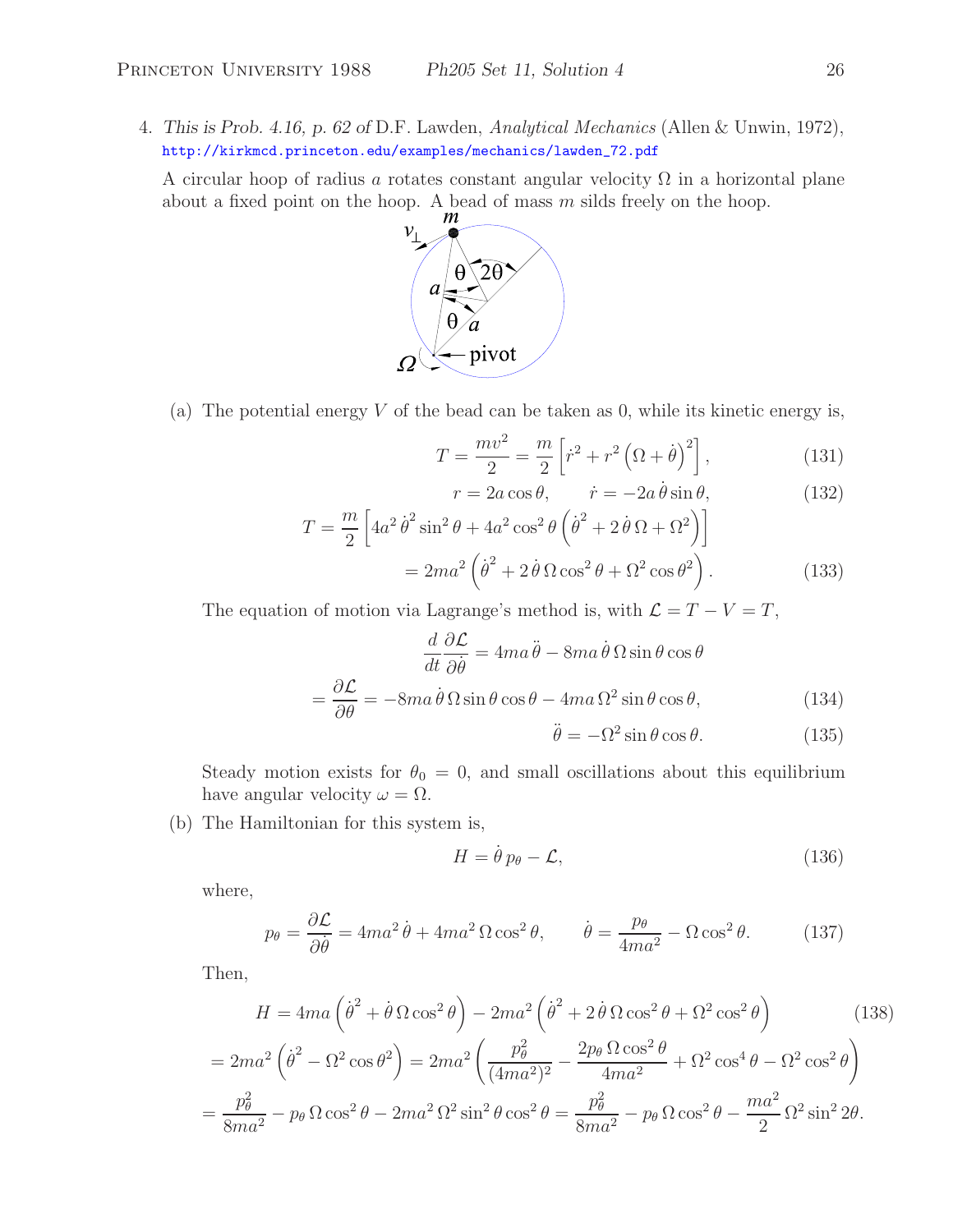Hamilton's equations are,

$$
\dot{\theta} = \frac{\partial H}{\partial p_{\theta}} = \frac{p_{\theta}}{4ma^2} - \Omega \cos^2 \theta, \qquad \Rightarrow \qquad p_{\theta} = 4ma^2 \dot{\theta} + 4ma^2 \Omega \cos^2 \theta, \quad (139)
$$

and,

$$
\dot{p}_{\theta} = -\frac{\partial H}{\partial \theta} = -p_{\theta} \Omega \sin 2\theta + ma^2 \Omega^2 \sin 4\theta
$$
  
=  $-4ma^2 \dot{\theta} \Omega \sin 2\theta - 4ma^2 \Omega^2 \sin 2\theta \cos^2 \theta$   
 $+4ma^2 \Omega^2 \sin 2\theta \cos 2\theta - 4ma^2 \Omega^2 \sin \theta \cos \theta$   
=  $-4ma^2 \dot{\theta} \Omega \sin 2\theta - 4ma^2 \Omega^2 \sin \theta \cos \theta,$  (140)

using Dwight 403.04, from which we can obtain,

$$
\ddot{\theta} = \frac{\dot{p}_{\theta}}{4ma^2} + \dot{\theta}\,\Omega\sin 2\theta = -\Omega^2\sin\theta\cos\theta,\qquad(141)
$$

as in eq. (135), but rather more laboriously.

(c) The (unknown) constraint force has a component tangential to the hoop, so  $\mathbf{F} =$ <sup>m</sup>**a** is difficult to apply. We avoid use of the constraint force by considering a torque analysis about the center of the hoop in the rotating frame of the hoop. The angular momentum about this point is,<sup>15</sup>

$$
L = mv_{\perp} = 2ma\dot{\theta},\tag{142}
$$

where the subscript  $\perp$  indicates the component perpendicular to the radius from the center of the hoop to the mass  $m$ . The torque about the center of the hoop is due to the centrifugal force  $F_C = m \Omega^2 r = 2ma \Omega^2 \cos \theta$ , <sup>16</sup>

$$
\tau = -aF_{C,\perp} = -aF_C \sin \theta = -2ma \Omega^2 \cos \theta \sin \theta.
$$
 (143)

Hence the torque equation of motion in the rotating frame,  $\tau = dL/dt$ , implies,

$$
\ddot{\theta} = -\Omega^2 \sin \theta \cos \theta. \tag{144}
$$

as found in parts (a) and (b).

<sup>&</sup>lt;sup>15</sup>While  $v_{\perp} = a(2\dot{\theta})$  in the rotating frame follows from the figure on the previous page, we also note that  $v_{\perp}$  is the rotating frame recalling eq. (132) it can be deduced from the r− and  $\theta$ –components of the velocity in the rotating frame, recalling eq. (132),  $v_{\perp} = -\dot{r} \sin \theta + r \dot{\theta} \cos \theta = 2a \dot{\theta} (\sin^2 \theta + \cos^2 \theta) = 2a \dot{\theta}$ <br><sup>16</sup>The constraint force, and the Coriolis force in t

<sup>&</sup>lt;sup>16</sup>The constraint force, and the Coriolis force in the rotating frame,  $2\Omega \times v_{\perp}$ , are both along the radius from the center of the hoop to the mass, and so exert no torque about the latter.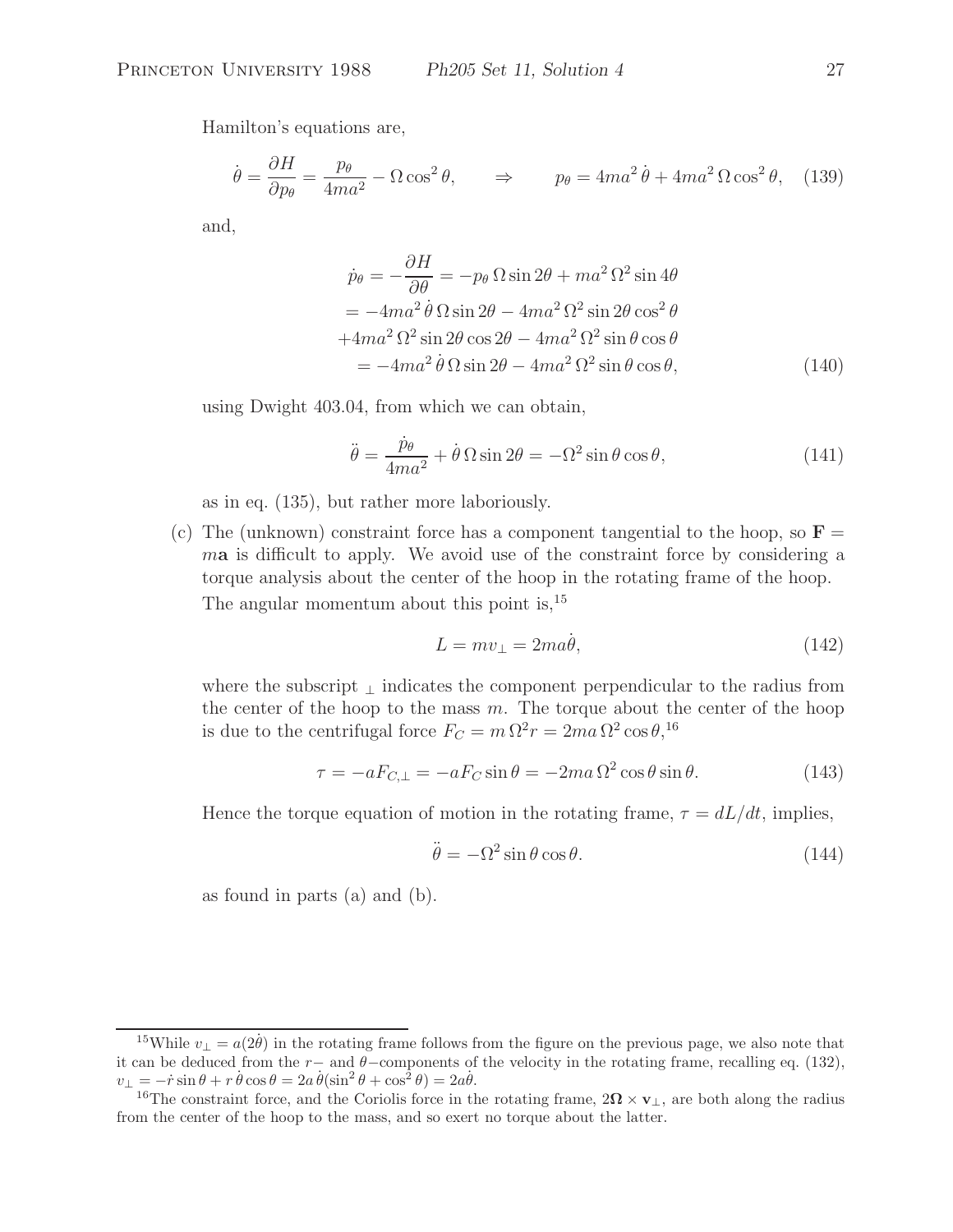# 5. **The Piano.**

A piano wire is struck by a sharp blow from a hammer, and a fairly pure note is produced.

Following Helmholtz, we suppose the force of the hammer blow can be described as,

$$
F(x,t) = \begin{cases} F \delta(x-b) \sin \frac{2\pi t}{T} & (0 < t < T/2), \\ 0 & \text{(otherwise)}. \end{cases}
$$
(145)

That is, the force goes through one half period of s sinusoidal oscillation.

The force is applied at distance b from one end of a wire of length  $l$  and mass density  $\rho$  per unit length, which is fixed at both end and subject to a tension that makes the transverse wave velocity equal to c.

The transverse displacement  $s(x, t)$  of the string can be written as a sum of spatial modes,  $\sin(n\pi x/l)$ , whose time dependence  $\phi_n(t)$  is to be determined,

$$
s(x,t) = \sum_{n} \phi_n(t) \sin \frac{n\pi x}{l} \,. \tag{146}
$$

The equation of motion of the string is,

$$
\rho \ddot{s} = c^2 \rho s'' + F(x, t), \qquad (147)
$$

$$
\sum_{n} \left( \ddot{\phi}_{n} + \frac{n^{2} \pi^{2} c^{2}}{l^{2}} \phi_{n} \right) \sin \frac{n \pi x}{l} = -\frac{1}{\rho} F(x, t) = -\frac{1}{\rho} \sum_{n} F_{n}(t) \sin \frac{n \pi x}{l}, \tag{148}
$$

where the Fourier coefficients  $F_n(t)$  are related by,

$$
\int_0^l dx \sum_n F_n(t) \sin \frac{n\pi x}{l} \sin \frac{m\pi x}{l} = \frac{l}{2} F_m(t)
$$

$$
= \int_0^l dx F(x, t) \sin \frac{m\pi x}{l} = \begin{cases} F \sin \frac{2\pi t}{T} \sin \frac{m\pi b}{l} & (0 < t < T/2), \\ 0 & \text{(otherwise)}. \end{cases}
$$
(149)

Hence, the coefficient  $\phi_n(t)$  obeys the differential equation of a forced, undamped oscillator,

$$
\ddot{\phi}_n + \frac{n^2 \pi^2 c^2}{l^2} \phi_n = \frac{2F}{\rho l} \begin{cases} \sin \frac{2\pi t}{T} \sin \frac{n\pi b}{l} & (0 < t < T/2), \\ 0 & \text{(otherwise)}. \end{cases}
$$
(150)

Recalling the method of Green, discussed on p. 145 of http://kirkmcd.princeton.edu/examples/Ph205/ph205113.pdf, we have for  $\phi_n$  at times  $t >$  $T/2$ , noting that  $\omega_1 = n\pi c/l$ ,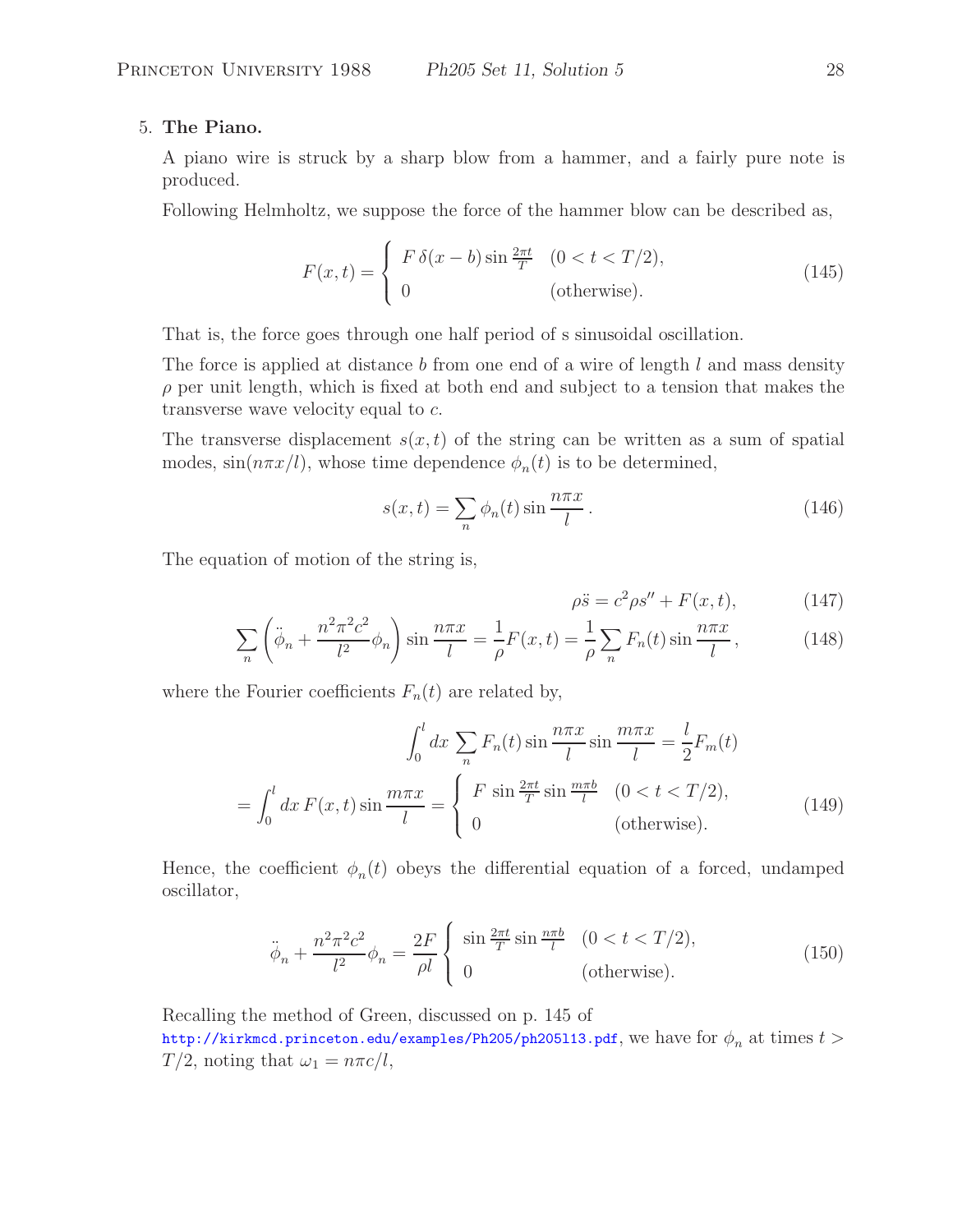$$
\phi_n(t > T/2) = \frac{l}{n\pi c} \frac{2F}{\rho l} \int_0^{T/2} dt' \sin\frac{2\pi t}{T} \sin\frac{n\pi b}{l} \sin\frac{n\pi c}{l} (t - t')
$$
  
\n
$$
= \frac{2F}{n\pi c\rho} \sin\frac{n\pi b}{l} \int_0^{T/2} dt' \frac{1}{2} \left\{ \cos\left[\left(\frac{2\pi}{T} + \frac{n\pi c}{l}\right)t' - \frac{n\pi}{l}t\right] - \cos\left[\left(\frac{2\pi}{T} - \frac{n\pi c}{l}\right)t' + \frac{n\pi}{l}t\right] \right\}
$$
  
\n
$$
= \frac{F}{n\pi c\rho} \sin\frac{n\pi b}{l} \left\{ \frac{\sin\left[\left(\frac{2\pi}{T} + \frac{n\pi c}{l}\right)\frac{T}{2} - \frac{n\pi}{l}t\right] + \sin\frac{n\pi ct}{l}}{-\frac{2\pi}{T} + \frac{n\pi c}{l}} - \frac{\sin\left[\left(\frac{2\pi}{T} - \frac{n\pi c}{l}\right)\frac{T}{2} + \frac{n\pi}{l}t\right] - \sin\frac{n\pi ct}{l}}{-\frac{2\pi}{T} - \frac{n\pi c}{l}} \right\}
$$
  
\n
$$
= \frac{F}{n\pi c\rho} \sin\frac{n\pi b}{l} \left\{ \frac{\sin\left[\pi - \frac{n\pi c}{l}\left(t - \frac{T}{2}\right)\right] + \sin\frac{n\pi ct}{l}}{-\frac{2\pi}{T} + \frac{n\pi c}{l}} - \frac{\sin\left[\pi + \frac{n\pi c}{l}\left(t - \frac{T}{2}\right)\right] - \sin\frac{n\pi ct}{l}}{-\frac{2\pi}{T} - \frac{n\pi c}{l}} \right\}
$$
  
\n
$$
= \frac{F}{n\pi c\rho} \sin\frac{n\pi b}{l} \left\{ \frac{\sin\frac{n\pi c}{l}\left(t - \frac{T}{2}\right) + \sin\frac{n\pi ct}{l}}{-\frac{2\pi}{T} + \frac{n\pi c}{l}} + \frac{\sin\frac{n\pi c}{l}\left(t - \frac{T}{2}\right) + \sin\frac{n\pi ct}{l}}{-\frac{2\pi}{T} - \frac{n\pi c}{l}} \right\}
$$
  
\n $$ 

The displacement is now given by,

$$
s(x,t) = \frac{2FT}{\pi^2 c \rho} \sum_{n} \frac{1}{n(1 - (\frac{ncT}{2l})^2)} \sin \frac{n\pi b}{l} \cos \frac{n\pi c}{l} \sin \frac{n\pi x}{l} \sin \frac{n\pi c(t - T/4)}{l}.
$$
 (152)

If we take  $b = l/2$ , the midpoint, and  $T = 2l/c$ , the fundamental period, then,

$$
s(x,t) = \frac{Fl}{\pi^2 T} \sum_{n} \frac{\sin n\pi}{n(1-n^2)} \sin n\pi x \sin \frac{n\pi c(t-T/4)}{l},
$$
 (153)

so all harmonics vanish except  $n = 1$ , since  $\lim_{n \to 1} \frac{\sin n\pi}{1 - n^2} = \frac{\pi \cos n\pi}{-2n} = \frac{\pi}{2}$ . Even if  $T = 2l/c$  can't be achieved exactly in practice, the series converges quickly as the terms go as  $1/n^3$  for large *n*.

In contemporary pianos,  $b = l/8$ , in which case (for  $T = 2l/c$ ),

$$
s(x,t) = \frac{2Fl}{\pi^2 T} \sum_{n} \frac{1}{n(1-n^2)} \sin \frac{n\pi}{8} \cos \frac{n\pi}{2} \sin n\pi x \sin \frac{n\pi c(t-T/4)}{l},
$$
 (154)

which includes harmonics  $n = 1, 2, 4, 6, 10, \ldots$ 

Many harpsichords are built with  $b = l/2$ , which gives them a purer tone, although perhaps less interesting than that of a piano.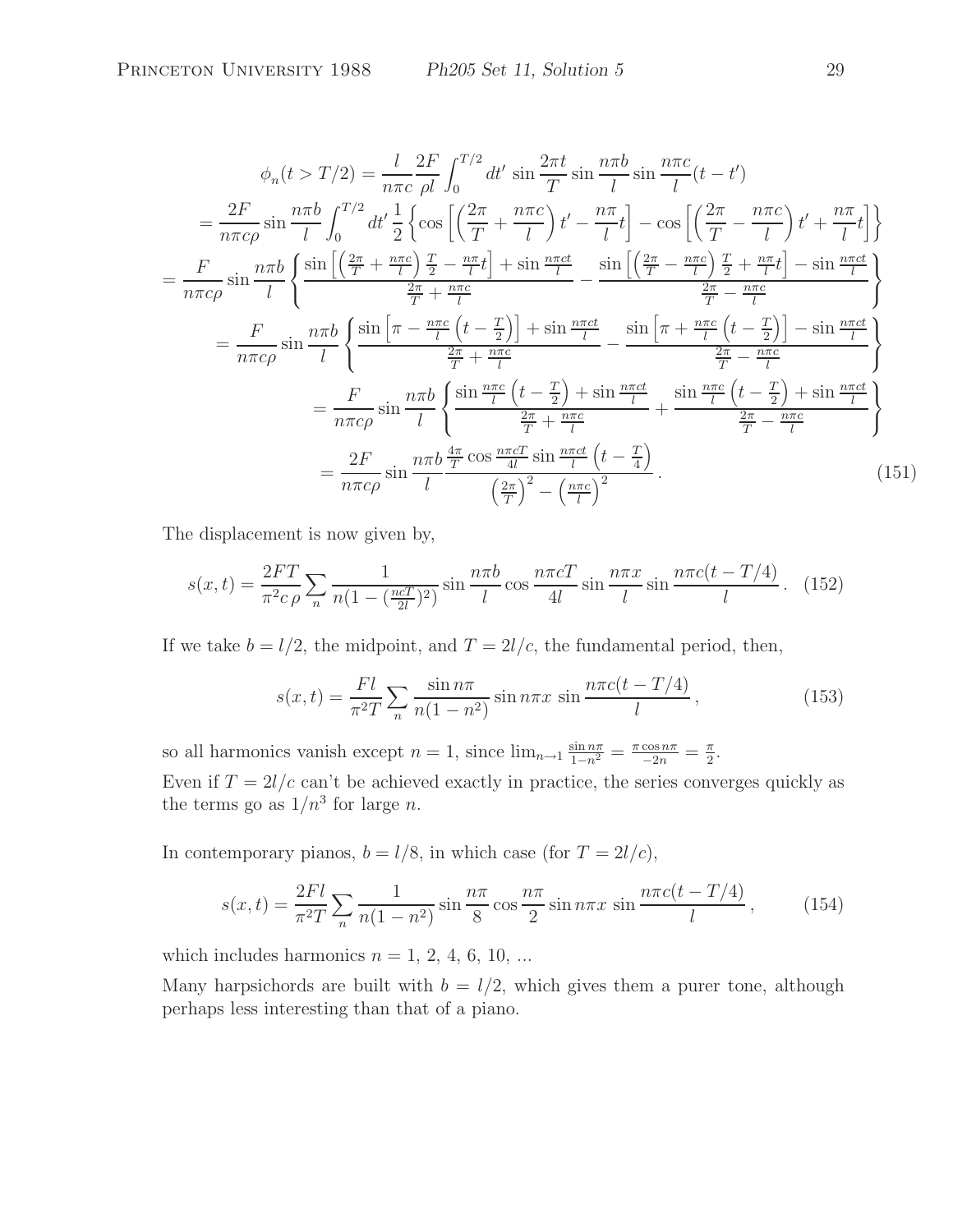## 6. **The Violin.**

Following Helmholtz, we suppose the action of the bow of a violin is to force the string of length l into a transverse vibration at  $x_0$ , the point of application of the bow  $(0 < x_0 < l)$ , with the approximate form,



which is periodic with the period of the fundamental, free oscillation,  $t_1 = 2l/c$ , where  $c$  is the velocity of transverse waves on the stretched string. That is,

$$
s(x_0, t) = 2s_0 \begin{cases} \frac{t}{t_0} & (0 < t < t_0/2), \\ -\frac{t - t_1/2}{t_1 - t_0} & (t_0/2 < t < t_1 - t_0/2), \\ \frac{t - t_1}{t_0} & (t_1 - t_0/2 < t < t_1). \end{cases} \tag{155}
$$

The rising motion occupies time  $t_0 < t_1$  related by  $x_0/l = t_0/t_1$ .

As this waveform begins and ends each period (of duration  $t_1$ ) with  $s = 0$ , its Fourier analysis has the form,

$$
s(x_0, t) = \sum_{n} A_n \sin \frac{2n\pi t}{t_1},
$$
\n(156)

where the Fourier coefficients are related by,

$$
A_{n} = \frac{2}{t_{1}} \int_{0}^{t_{1}} dt \, s(x_{0}, t) \sin \frac{2n\pi t}{t_{1}}
$$
  
\n
$$
= \frac{4s_{0}}{t_{0}t_{1}} \int_{0}^{t_{0}/2} dt \, t \sin \frac{2n\pi t}{t_{1}} - \frac{4s_{0}}{t_{1}(t_{1}-t_{0})} \int_{t_{0}/2}^{t_{1}-t_{0}/2} dt \, \left(t - \frac{t_{1}}{2}\right) \sin \frac{2n\pi t}{t_{1}}
$$
  
\n
$$
+ \frac{4s_{0}}{t_{0}t_{1}} \int_{t_{1}-t_{0}/2}^{t_{1}} dt \, (t - t_{1}) \sin \frac{2n\pi t}{t_{1}} = \frac{4s_{0}}{t_{0}t_{1}} \left(\frac{t_{1}}{2n\pi}\right)^{2} \left[\sin \frac{n\pi t_{0}}{t_{1}} - \frac{2n\pi}{t_{1}} \frac{t_{0}}{2} \cos \frac{n\pi t_{0}}{t_{1}}\right]
$$
  
\n
$$
- \frac{4s_{0}}{t_{1}(t_{1}-t_{0})} \left(\frac{t_{1}}{2n\pi}\right)^{2} \left\{\sin \frac{2n\pi}{t_{1}} \left(t_{1} - \frac{t_{0}}{2}\right) - \sin \frac{2n\pi}{t_{1}} \frac{t_{0}}{2}\right\}
$$
  
\n
$$
- \frac{2n\pi}{t_{1}} \left[\left(t_{1} - \frac{t_{0}}{2}\right) \cos \frac{2n\pi}{t_{1}} \left(t_{1} - \frac{t_{0}}{2}\right) - \frac{t_{0}}{2} \cos \frac{2n\pi}{t_{1}} \frac{t_{0}}{2}\right] \right\}
$$
  
\n
$$
+ \frac{4s_{0}}{t_{0}t_{1}} \left(\frac{t_{1}}{2n\pi}\right)^{2} \left\{\sin 2n\pi - \sin \frac{2n\pi}{t_{1}} \left(t_{1} - \frac{t_{0}}{2}\right) \right\}
$$
  
\n
$$
- 2n\pi \cos 2n\pi + \frac{2n\pi}{t_{1}} \left(t_{1} - \frac{t_{0}}{2}\right) \cos \frac{2n\pi}{t_{1
$$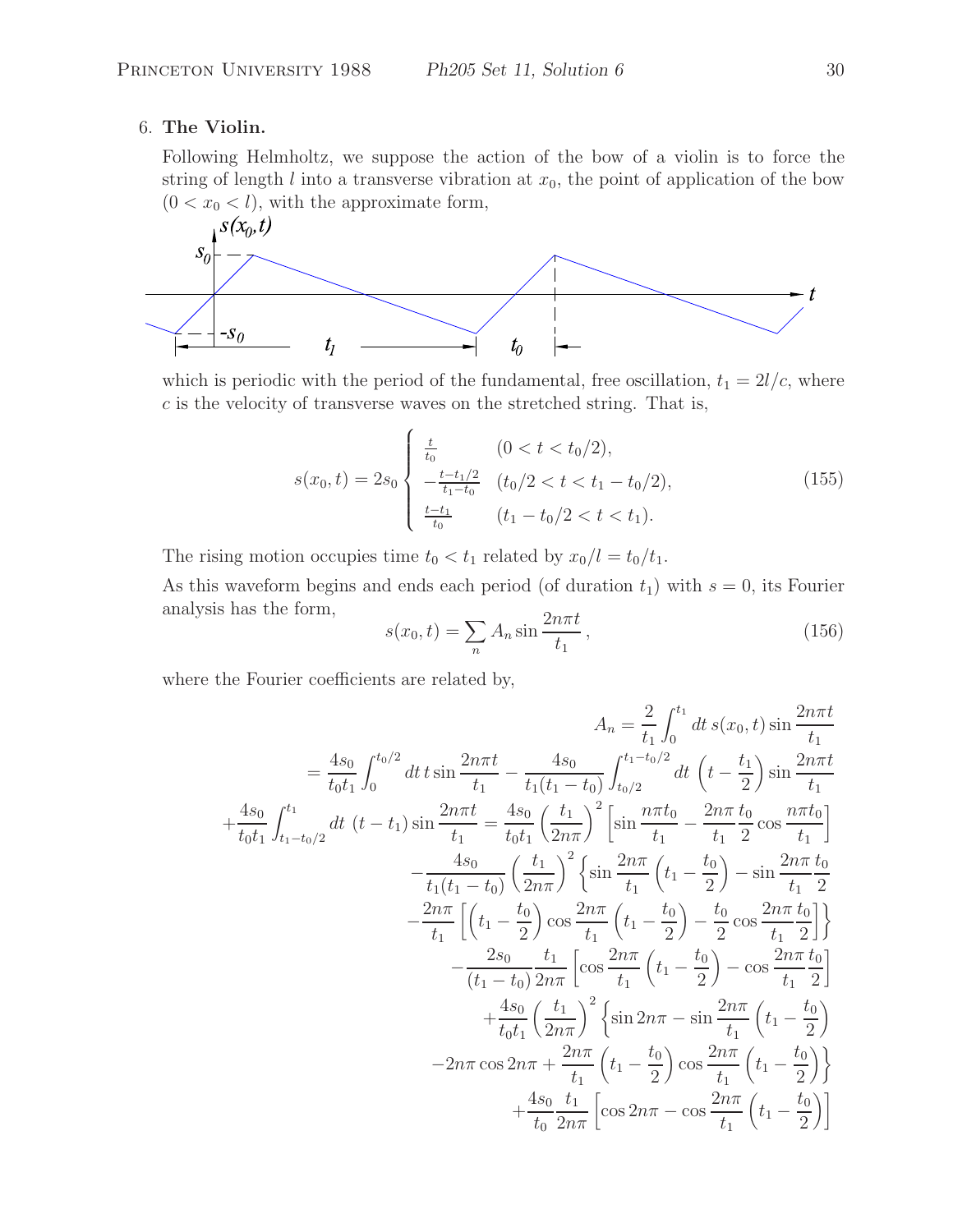$$
= \frac{4s_0}{t_0 t_1} \left(\frac{t_1}{2n\pi}\right)^2 \left[\sin\frac{n\pi t_0}{t_1} - \frac{2n\pi}{t_1} \frac{t_0}{2}\cos\frac{n\pi t_0}{t_1}\right]
$$

$$
- \frac{4s_0}{t_1(t_1 - t_0)} \left(\frac{t_1}{2n\pi}\right)^2 \left\{-\sin\frac{2n\pi}{t_1} \frac{t_0}{2} - \sin\frac{2n\pi}{t_1} \frac{t_0}{2}\right]
$$

$$
- \frac{2n\pi}{t_1} \left[\left(t_1 - \frac{t_0}{2}\right)\cos\frac{2n\pi}{t_1} \frac{t_0}{2} - \frac{t_0}{2}\cos\frac{2n\pi}{t_1} \frac{t_0}{2}\right]
$$

$$
- \frac{2s_0}{(t_1 - t_0)} \frac{t_1}{2n\pi} \left[\cos\frac{2n\pi}{t_1} \frac{t_0}{2} - \cos\frac{2n\pi}{t_1} \frac{t_0}{2}\right]
$$

$$
+ \frac{4s_0}{t_0 t_1} \left(\frac{t_1}{2n\pi}\right)^2 \left\{\sin\frac{2n\pi}{t_1} \frac{t_0}{2} - 2n\pi + \frac{2n\pi}{t_1} \left(t_1 - \frac{t_0}{2}\right)\cos\frac{2n\pi}{t_1} \frac{t_0}{2}\right\}
$$

$$
+ \frac{4s_0}{t_0} \frac{t_1}{2n\pi} \left(1 - \cos\frac{2n\pi}{t_1} \frac{t_0}{2}\right)
$$

$$
= \frac{4s_0}{t_1} \left(\frac{t_1}{2n\pi}\right)^2 \sin\frac{n\pi t_0}{t_1} \left[\frac{1}{t_0} + \frac{2}{t_1 - t_0} + \frac{1}{t_0}\right]
$$

$$
+ 2s_0 \frac{t_1}{2n\pi} \cos\frac{n\pi t_0}{t_1} \left[-\frac{1}{t_1} + \frac{2}{t_1} + \frac{2}{t_0 t_1} \left(t_1 - \frac{t_0}{2}\right) - \frac{2}{t_0}\right] + \frac{4s_0}{
$$

Thus, the Fourier analysis in time of the motion of the point of contact is,

$$
s(x_0, t) = \frac{2s_0 t_1^2}{\pi^2 t_0 (t_1 - t_0)} \sum_n \frac{1}{n^2} \sin \frac{n \pi x_0}{l} \sin \frac{2n \pi t}{t_1}.
$$
 (158)

In general, we expect the motion of the entire string to the analyzable as,

$$
s(x,t) = \sum_{n} \sin \frac{n\pi x}{l} \left( A_n \cos \frac{2n\pi t}{t_1} + B_n \sin \frac{2n\pi t}{t_1} \right),\tag{159}
$$

so it follows from eq. (15) that  $A_n = 0$  and,

$$
s(x,t) = \frac{2s_0 t_1^2}{\pi^2 t_0 (t_1 - t_0)} \sum_n \frac{1}{n^2} \sin \frac{n\pi x}{l} \sin \frac{2n\pi t}{t_1}.
$$
 (160)

On p. 228 of http://kirkmcd.princeton.edu/examples/Ph205/ph205l21.pdf, we saw that a string plucked at  $x = b$  at time  $t = 0$  has the Fourier analysis,

$$
s(x,t) = \frac{2s_0 l^2}{\pi^2 b(l-b)} \sum_n \frac{1}{n^2} \sin \frac{n\pi x}{l} \sin \frac{n\pi b}{l}.
$$
 (161)

Hence, at any time  $t$  the violin string looks like the initial form of a string plucked at position  $b = 2lt/t_1$ .

$$
\frac{t}{\sqrt[3]{x_0}-\frac{t}{t=0}} = \frac{t-t_1/2}{t-t_1/4} - \frac{t-t_1/2}{t_1/4} - \frac{t-t_1/2}{t_1/4} - \frac{t-3}{t_1/4} - \frac{t_1/4}{t_1/4} - \frac{t_1/4}{t_1/4} - \frac{t_1/4}{t_1/4} - \frac{t_1/4}{t_1/4} - \frac{t_1/4}{t_1/4} - \frac{t_1/4}{t_1/4} - \frac{t_1/4}{t_1/4} - \frac{t_1/4}{t_1/4} - \frac{t_1/4}{t_1/4} - \frac{t_1/4}{t_1/4} - \frac{t_1/4}{t_1/4} - \frac{t_1/4}{t_1/4} - \frac{t_1/4}{t_1/4} - \frac{t_1/4}{t_1/4} - \frac{t_1/4}{t_1/4} - \frac{t_1/4}{t_1/4} - \frac{t_1/4}{t_1/4} - \frac{t_1/4}{t_1/4} - \frac{t_1/4}{t_1/4} - \frac{t_1/4}{t_1/4} - \frac{t_1/4}{t_1/4} - \frac{t_1/4}{t_1/4} - \frac{t_1/4}{t_1/4} - \frac{t_1/4}{t_1/4} - \frac{t_1/4}{t_1/4} - \frac{t_1/4}{t_1/4} - \frac{t_1/4}{t_1/4} - \frac{t_1/4}{t_1/4} - \frac{t_1/4}{t_1/4} - \frac{t_1/4}{t_1/4} - \frac{t_1/4}{t_1/4} - \frac{t_1/4}{t_1/4} - \frac{t_1/4}{t_1/4} - \frac{t_1/4}{t_1/4} - \frac{t_1/4}{t_1/4} - \frac{t_1/4}{t_1/4} - \frac{t_1/4}{t_1/4} - \frac{t_1/4}{t_1/4} - \frac{t_1/4}{t_1/4} - \frac{t_1/4}{t_1/4} - \frac{t_1/4}{t_1/4} - \frac{t_1/4}{t_1/4
$$

The crest of the wave motion moves along the string with velocity  $c = 2l/t_1$ . The "vibration" is better described as a traveling wave than a standing wave.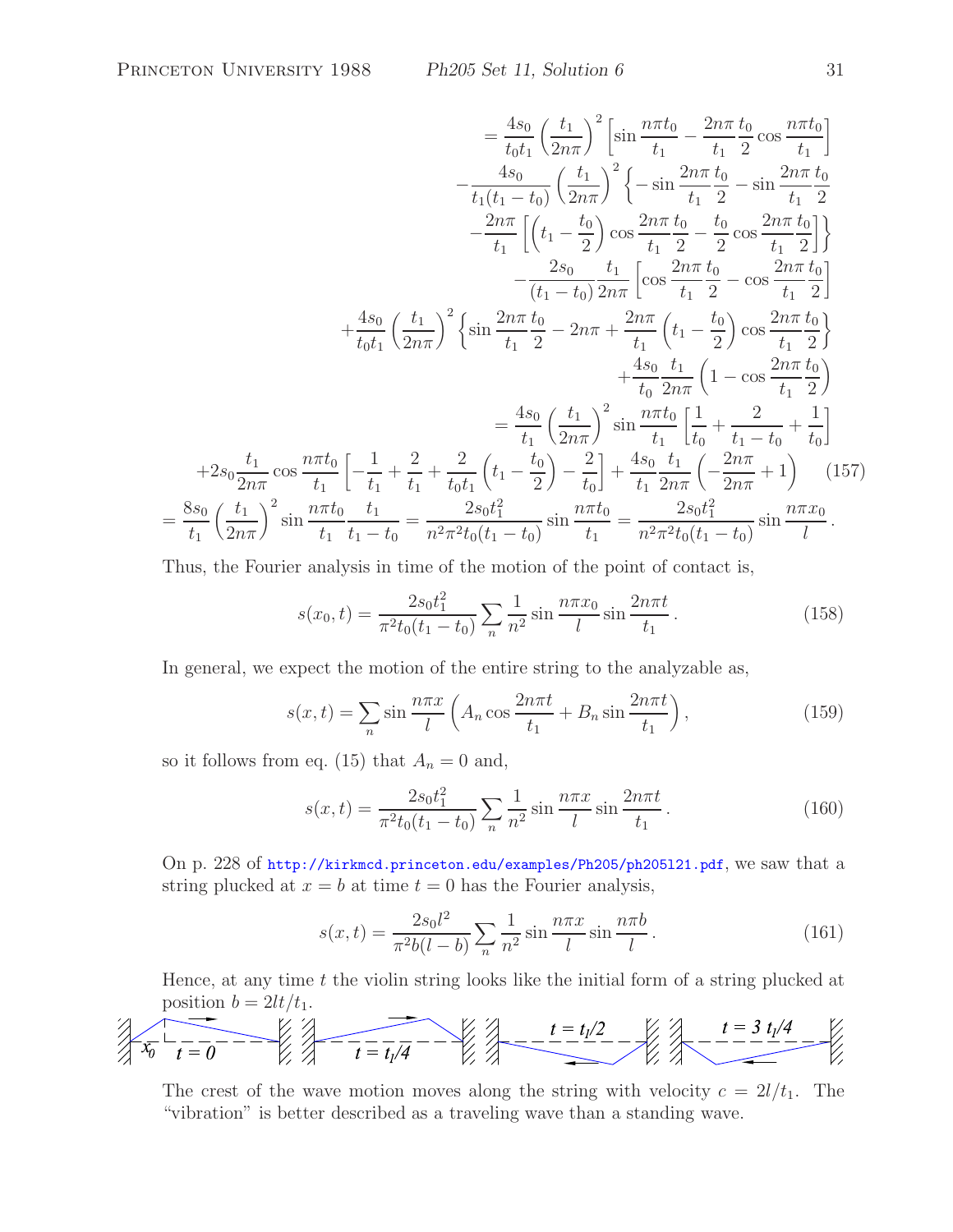- 7. This problem is adapted from sec. 136, p. 204 of Lord Rayleigh *Theory of Sound*, 2nd ed. (Macmillan, 1894), http://kirkmcd.princeton.edu/examples/mechanics/rayleigh\_theory\_of\_sound\_1.pdf A string of length  $l$  is fixed at both ends and stretched with tension  $T$ .
	- (a) A mass  $M$  is attached to the midpoint of the string.



Ignoring the mass of the string, the equation of motion of mass  $M$ , with transverse displacement s is,

$$
M\ddot{s} \approx -2T\frac{s}{l/2} \qquad \ddot{s} = -\frac{4T}{lM}s \qquad s = s_0 \cos \Omega_0 t, \qquad \Omega_0 = 2\sqrt{\frac{T}{lM}}, \qquad (162)
$$

where  $T$  is the tension in the string.

(b) We next consider the string to have mass  $m$ , and suppose mass  $M$  is attached at distance  $b < l$  from one end of the string.

We consider the system as consisting two strings, 1 on interval  $0 < x < b$  and 2 on  $b < x < l$ , each with tension T. The equation of motion of mass M can now be written as,

$$
M\ddot{s}_1(b) = M\ddot{s}_2(b) \approx T(s_2'(b) - s_1'(b)).\tag{163}
$$

A normal mode of angular frequency  $\Omega$  has the forms on strings 1 and 2 (fixed at  $x = 0$  and l, and with wave velocity  $c = \sqrt{T/\rho} = \sqrt{Tl/m}$ ,

$$
s_1(x,t) = A_1 \sin \frac{\Omega x}{c} \cos \Omega t, \qquad s_2(x,t) = A_2 \sin \frac{\Omega (l-x)}{c} \cos \Omega t,\tag{164}
$$

with the constraint that  $s_1(b, t) = s_2(b, t)$ , *i.e.*,  $A_1 \sin(\Omega b/c) = A_2 \sin(\Omega (l - b)/c$ . Hence, we can also write eq. (164) as,

$$
s_1(x,t) = A \sin \frac{\Omega x}{c} \sin \frac{\Omega (l-b)}{c} \cos \Omega t, \quad s_2(x,t) = A \sin \frac{\Omega (l-x)}{c} \sin \frac{\Omega b}{c} \cos \Omega t. \tag{165}
$$

Then, from the equation of motion (163) we have,

$$
-\Omega^2 M \frac{\Omega b}{c} \sin \frac{\Omega (l-b)}{c} = -T \frac{\Omega}{c} \left( \cos \frac{\Omega (l-b)}{c} \sin \frac{\Omega b}{c} + \cos \frac{\Omega b}{c} \sin \frac{\Omega (l-b)}{c} \right), (166)
$$

$$
\Omega \sin \frac{\Omega b}{c} \sin \frac{\Omega (l-b)}{c} = \frac{T}{Mc} \sin \frac{\Omega l}{c}.
$$

(c) We now consider part (b) for the special case of  $b = l/2$ . There are two classes of solutions: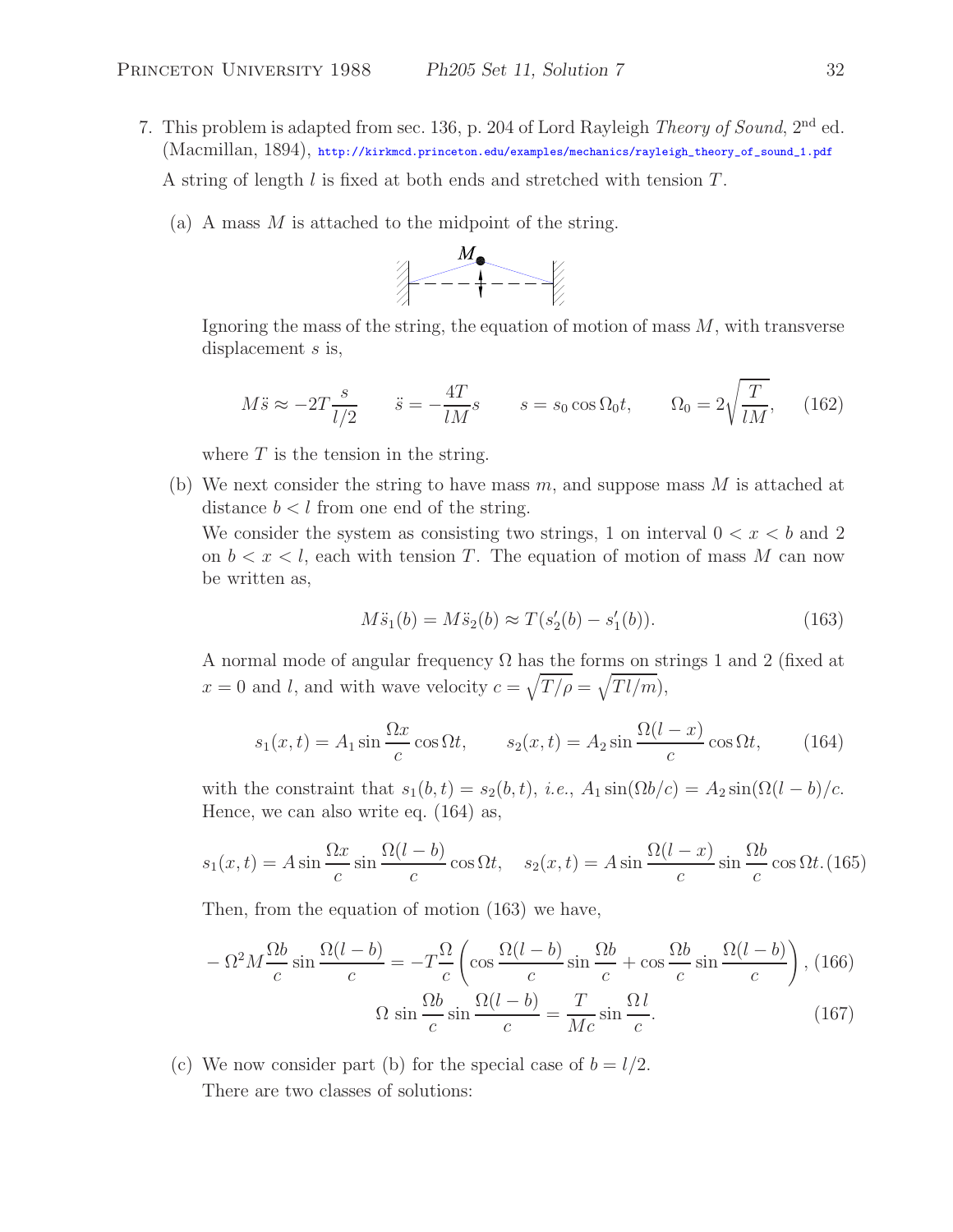i. Mass M does not move, so the point  $x = b/2$  is a node of the standing wave functions, whose form is

$$
s(x,t) = A \sin \frac{2n\pi x}{l} \cos \Omega t, \qquad (168)
$$

From the wave equation,  $\ddot{s} = c^2 s''$ , we have that,

$$
\Omega = \frac{2n\pi c}{l} \,. \tag{169}
$$

ii. For the modes where mass  $M$  moves, we have from eq. (167),

$$
\Omega \sin^2 \frac{\Omega l}{2c} = \frac{T}{Mc} \sin \frac{\Omega l}{c} = \frac{cm}{lM} 2 \sin \frac{\Omega l}{2c} \cos \frac{\Omega l}{2c},\tag{170}
$$

$$
\frac{\Omega l}{2c} \tan \frac{\Omega l}{2c} = \frac{m}{M},\qquad(171)
$$

recalling that the tension T is related by  $c = \sqrt{Tl/m}$ .

(d) If  $M \ll m$ , the lowest frequency obeys  $\Omega l/2c = \pi/2 - \epsilon$  in eq. (171), which can be rewritten as,

$$
\frac{M}{m}\frac{\Omega l}{2c}\sin\frac{\Omega l}{2c} = \cos\frac{\Omega l}{2c}, \qquad \frac{M}{m}\left(\frac{\pi}{2} - \epsilon\right)\cos\epsilon = \sin\epsilon, \qquad \frac{M}{m}\left(\frac{\pi}{2} - \epsilon\right) \approx \epsilon, \qquad (172)
$$

$$
\epsilon \approx \frac{\frac{M\pi}{m\,2}}{1 + \frac{M}{m}} = \frac{\pi}{2} \frac{M}{M + m}, \qquad \frac{\Omega l}{2c} \approx \frac{\pi}{2} \left( 1 - \frac{M}{m + M} \right) = \frac{\pi}{2} \frac{m}{m + M} \approx \frac{\pi}{2} \left( 1 - \frac{M}{m} \right), \tag{173}
$$

$$
\Omega \approx \frac{\pi c}{l} \left( 1 - \frac{M}{m} \right) = \Omega_1 \left( 1 - \frac{M}{m} \right),\tag{174}
$$

where  $\Omega_1 = \pi c/l$  is the fundamental angular frequency when mass M is not present.

(e) If  $m \ll M$ , eq. (171) tells us that for the lowest-frequency mode,

$$
\frac{m}{M} = \frac{\Omega l}{2c} \tan \frac{\Omega l}{2c} \approx \left(\frac{\Omega l}{2c}\right)^2, \qquad \Omega \approx \frac{2c}{l} \sqrt{\frac{m}{M}} = \frac{2}{l} \sqrt{\frac{Tl}{m} \frac{m}{M}} = 2 \sqrt{\frac{T}{lM}} = \Omega_0, (175)
$$

Where  $\Omega_0$  is the angular frequency found in part (a) for M attached to the midpoint of a massless string.

We now seek a correction to eq. (175) of order  $m/M$ . For this, we approximate eq. (171) to  $4^{\text{th}}$  order in  $\Omega l/2c$ ,

$$
\frac{m}{M} \approx \frac{\Omega l}{2c} \frac{\frac{\Omega l}{2c} - \frac{1}{6} \left(\frac{\Omega l}{2c}\right)^3}{1 - \frac{1}{2} \left(\frac{\Omega l}{2c}\right)^2} \approx \left(\frac{\Omega l}{2c}\right)^2 \left(1 - \frac{1}{6} \left(\frac{\Omega l}{2c}\right)^2\right) \left(1 + \frac{1}{2} \left(\frac{\Omega l}{2c}\right)^2\right)
$$

$$
= \left(\frac{\Omega l}{2c}\right)^2 \left(1 + \frac{1}{3} \left(\frac{\Omega l}{2c}\right)^2\right),\tag{176}
$$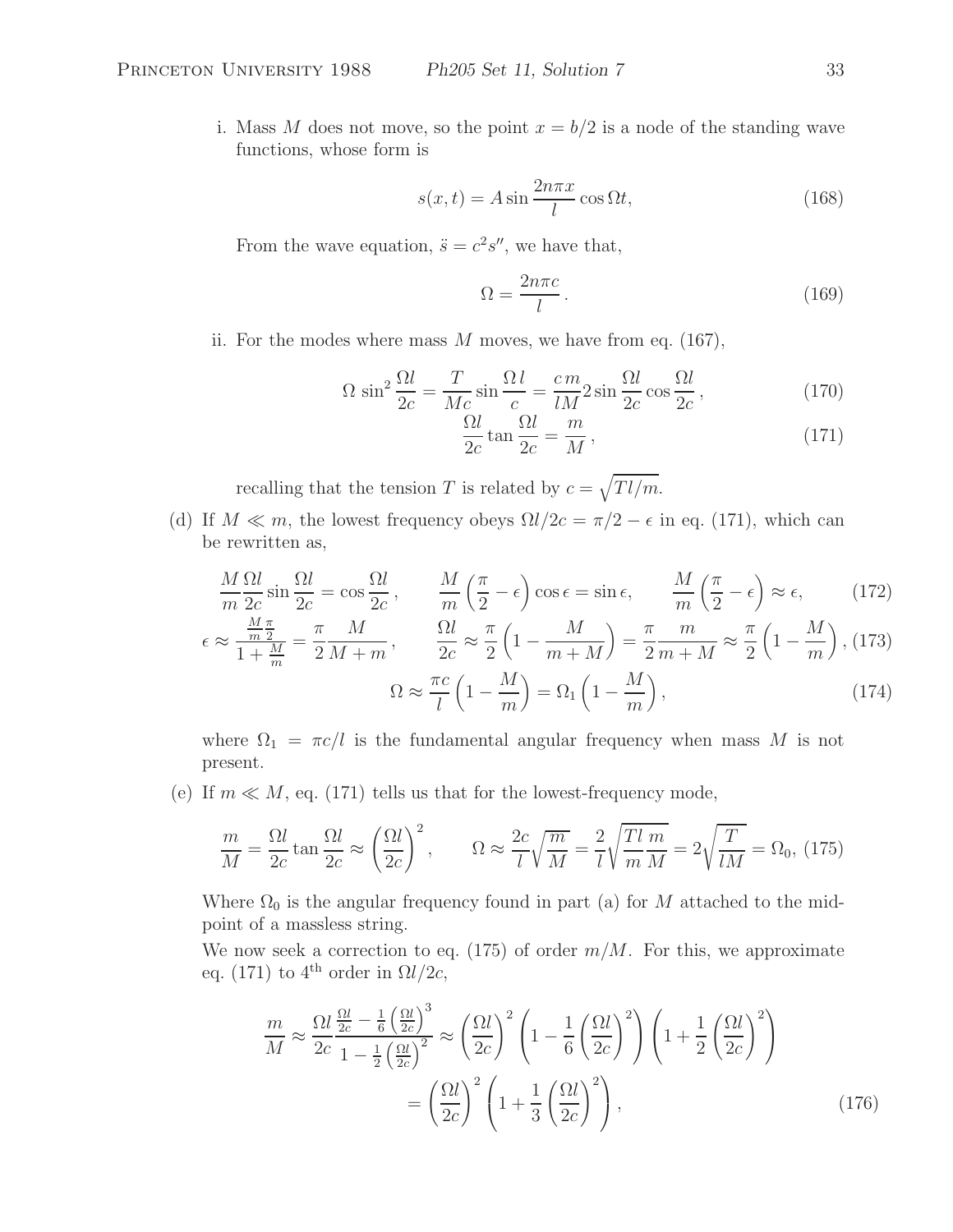$$
\left(\frac{\Omega l}{2c}\right)^4 + 3\left(\frac{\Omega l}{2c}\right)^2 - 3\frac{m}{M} \approx 0,\tag{177}
$$

$$
\left(\frac{\Omega l}{2c}\right)^2 \approx \frac{-3 \pm 3\sqrt{1 + \frac{4m}{3M}}}{2} \approx -\frac{3}{2} + \frac{3}{2} \left[1 + \frac{2m}{3M} - \frac{1}{8} \left(\frac{4m}{3M}\right)^2\right] = \frac{m}{M} - \frac{1}{3} \left(\frac{m}{M}\right)^2, (178)
$$

$$
\frac{\Omega l}{2c} \approx \sqrt{\frac{m}{M} - \frac{1}{3} \left(\frac{m}{M}\right)^2} \approx \sqrt{\frac{m}{M}} \left(1 - \frac{1}{6} \frac{m}{M}\right),\tag{179}
$$

$$
\Omega \approx \frac{2c}{l} \sqrt{\frac{m}{M}} \left( 1 - \frac{1}{6} \frac{m}{M} \right) = \Omega_0 \left( 1 - \frac{1}{6} \frac{m}{M} \right). \tag{180}
$$

We can also proceed from the first form of eq. (179) to write,

$$
\Omega \approx \frac{2c}{l} \sqrt{\frac{m}{M} \frac{1}{1 + \frac{1}{3} \frac{m}{M}}} = 2 \sqrt{\frac{c^2 m}{l^2 (M + m/3)}} = 2 \sqrt{\frac{T}{l (M + m/3)}}. \tag{181}
$$

so that (for this mode) the mass of the string appears as a correction  $m/3$  to mass  $M$ .

*In practice, the vibration of a loaded string is not, in general, a single normal mode, so the result (181) is not what is observed. See, for example,*

http://kirkmcd.princeton.edu/examples/mechanics/sears\_ajp\_37\_645\_69.pdf. *This phenomenon can be related to renormalization-group techniques, as discussed in* http://kirkmcd.princeton.edu/examples/mechanics/nunes\_ajp\_62\_423\_94.pdf.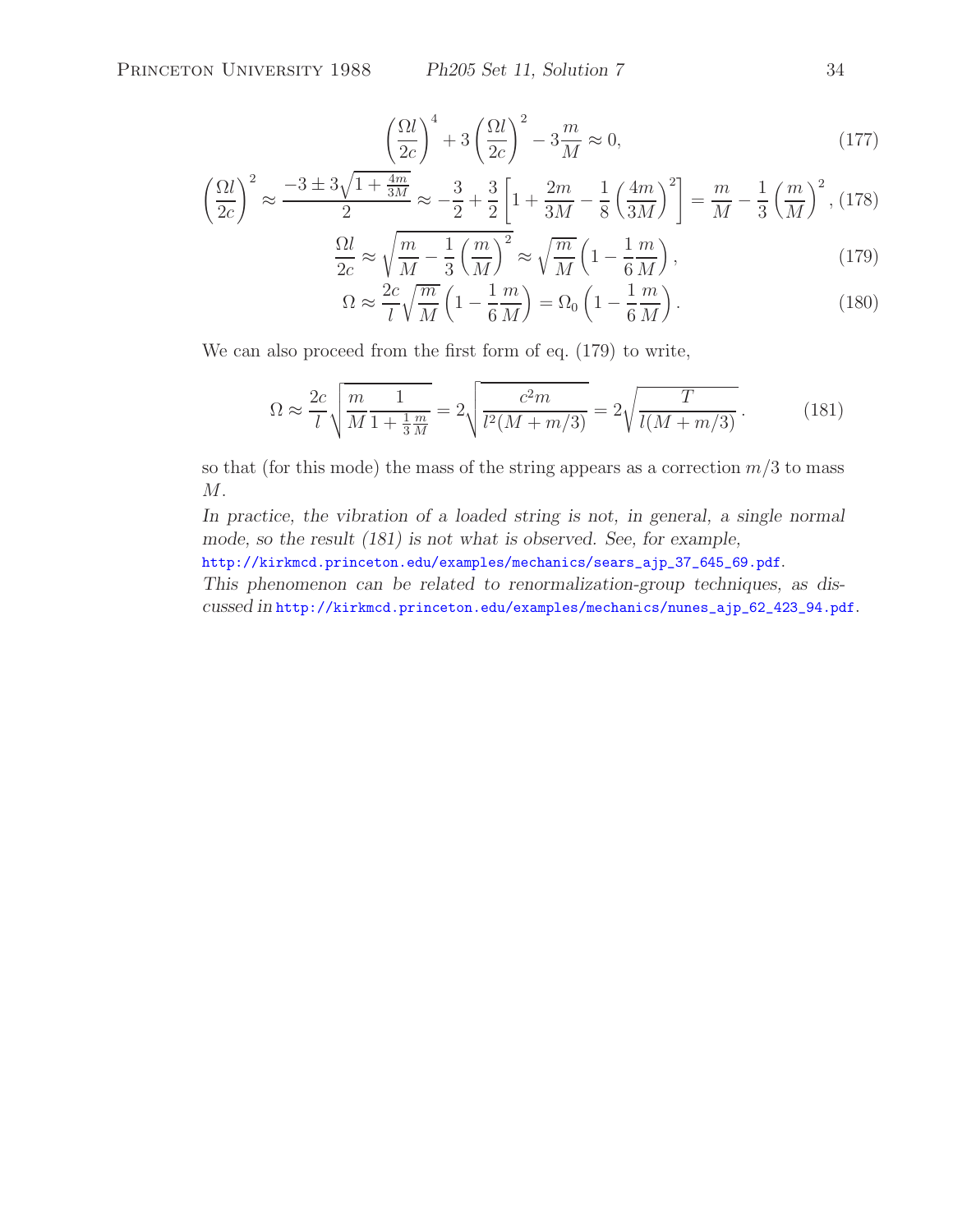8. A uniform bar of mass m has rest length  $l_0$ . One end is fixed and the other end is attached to a mass M.

Longitudinal vibrations of such a bar were discussed on pp.233-234 of http://kirkmcd.princeton.edu/examples/Ph205/ph205l21.pdf. The wave equation for longitudinal displacements  $s(x, t)$  was found to be,

$$
\ddot{s} = \frac{AY}{\rho} s'',\tag{182}
$$

where A is the cross sectional area of the bar, Y is its Young's modulus, and  $\rho = m/l_0$  is its linear (rest) mass density. It was also noted that the (longitudinal) spring constant of the bar is  $k = AY/l_0$ . That is, the wave equation (182) can also be written as,

$$
\ddot{s} = \frac{kl_0^2}{m} s''.
$$
\n(183)

For standing waves of angular frequency  $\omega$  with longitudinal displacement  $s = f(x) e^{i\omega t}$ , we have  $\ddot{s} = -\omega^2 s$  and  $s'' = f''s$ , such that,

$$
-\omega^2 f = \frac{k l_0^2}{m} f'' m \qquad f'' = -\frac{\omega^2 m}{k l_0^2} f,
$$
 (184)

$$
f = A\sin\Omega x + B\cos\Omega x, \qquad \text{where} \qquad \Omega = \frac{\omega}{l_0} \sqrt{\frac{m}{k}}. \tag{185}
$$

In the present problem, we consider the bar to extend over  $0 < x < l_0$  when at rest, with the end at  $x = 0$  fixed. Hence,  $B = 0$  in eq. (185), and  $f = A \sin \Omega x$ .

At  $x = l_0$ , where mass M is attached, its equation of motion is, for the standing wave  $s = A \sin \Omega x e^{i\omega t},$ 

$$
M\ddot{s}(l_0, t) = -\omega^2 M s(l_0, t) = F.
$$
\n(186)

The spring force F on mass M is not simply  $-ks(l_0, t)$  because the vibrating bar does not, in general, stretch uniformly. So, we consider a segment of the bar  $l_0-dx < x < l_0$ when at rest, where  $dx$  is so small that when the bar is vibrating, the stretch over this segment,  $s(l_0, t) - s(l_0 - dx, t) = s'(l_0, t) dx$ , is uniform.

The internal tension in this segment is the same as when the entire bar is uniformly stretched, by amount  $(l_0/dx)s'(l_0,t) dx = l_0 s'(l_0,t)$ , and so the spring force in the segment  $l_0 - dx < x < l_0$  next to mass M is  $F = -k l_0 s' (l_0, t)$ .

The equation of motion (186) for mass  $M$  can now be written as,

$$
M\ddot{s}(l_0, t) = -\omega^2 MA \sin(\Omega l_0) e^{i\omega t} = F = -kl_0 s'(l_0, t) = -kl_0 A \Omega \cos(\Omega l_0) e^{i\omega t}, \quad (187)
$$

$$
\cot(\Omega l_0) = \frac{M\omega^2}{l_0} = \frac{M}{\Omega l_0}.
$$
(188)

$$
\cot(\Omega l_0) = \frac{M\omega^2}{kl_0\Omega} = \frac{M}{m}\Omega l_0.
$$
\n(188)